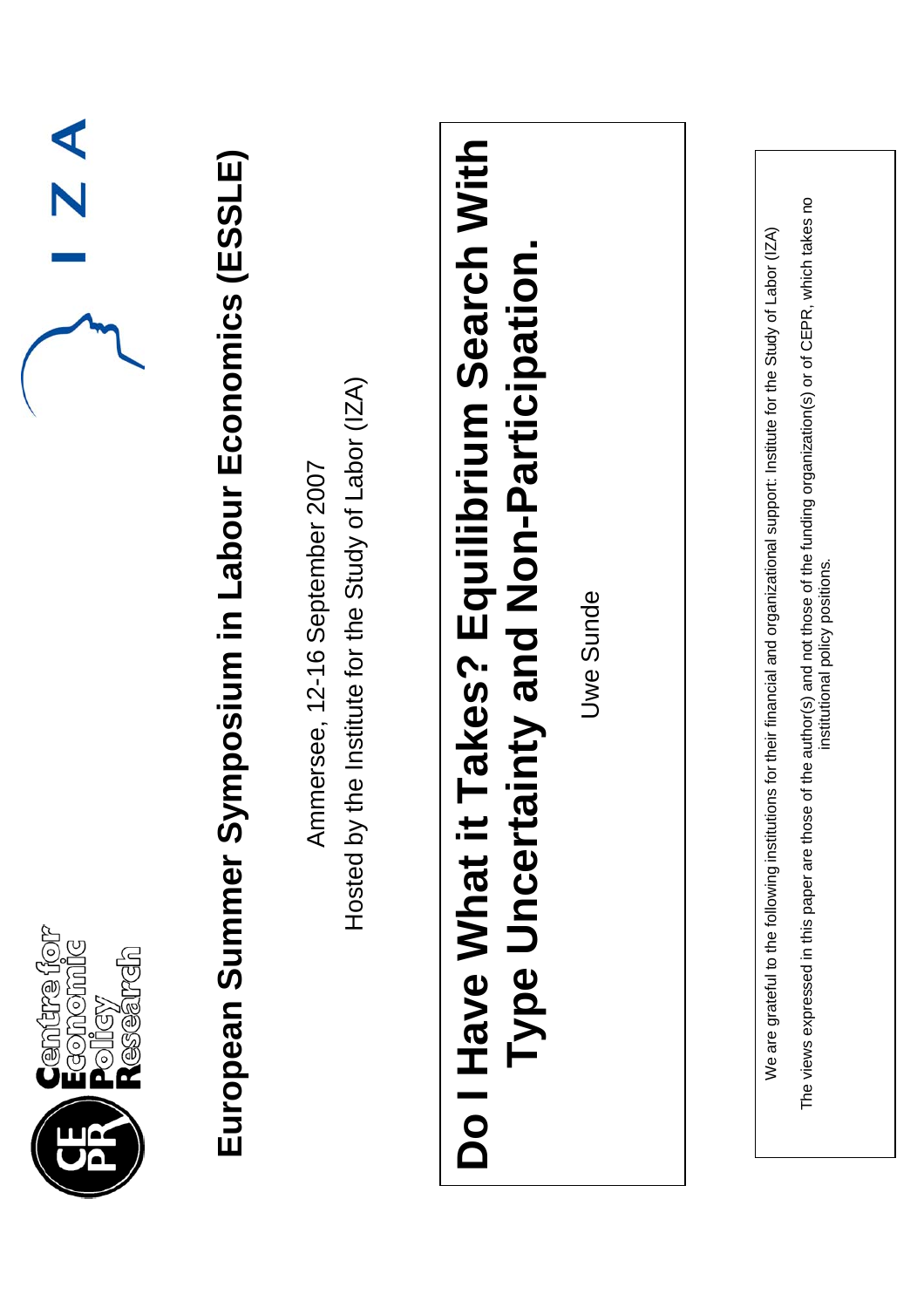# Do I Have What it Takes? Equilibrium Search With Type Uncertainty and Non-Participation<sup>∗</sup>

Armin Falk IZA, Bonn University of Bonn CEPR

David Huffman IZA, Bonn

Uwe Sunde IZA, Bonn University of Bonn CEPR

#### Abstract

This paper presents a model of the labor market in which unemployed workers are uncertain about their relative ability to find a job. Unsuccessful search induces individuals to revise their beliefs downwards. Once self-confidence is sufficiently low, workers become discouraged and give up on search. This non-stationarity gives rise to structural flows from unemployment to non-participation in equilibrium. In contrast, existing models typically maintain stationarity and appeal to exogenous stochastic shocks to generate transitions from unemployment to non-participation. Our model is based on relaxing a single assumption in a standard matching framework – workers are uncertain about their job finding probability  $-$  and yet the model generates a variety of important implications. Our alternative assumption is supported by experimental evidence. The first implication of the model is a declining hazard from unemployment to employment, arising due to erosion of self-confidence in search. Second, because search outcomes are only a noisy signal about ability, some individuals can become overly discouraged and stop search too early due to wrong beliefs. Finally, workers with greater unemployment duration are less confident, and thus have a worse threat point in wage bargaining. Consequentially, they earn lower starting wages even if they are identical in terms of objective productivity. We discuss how the model provides a new, unifying explanation for a variety of important facts from field evidence.

JEL-Classification: E24, J60, J64

Keywords: Learning, Search, Discouraged Workers, Subjective Job Finding Probabilities

<sup>∗</sup>Corresponding Author: Uwe Sunde. Contact: sunde@iza.org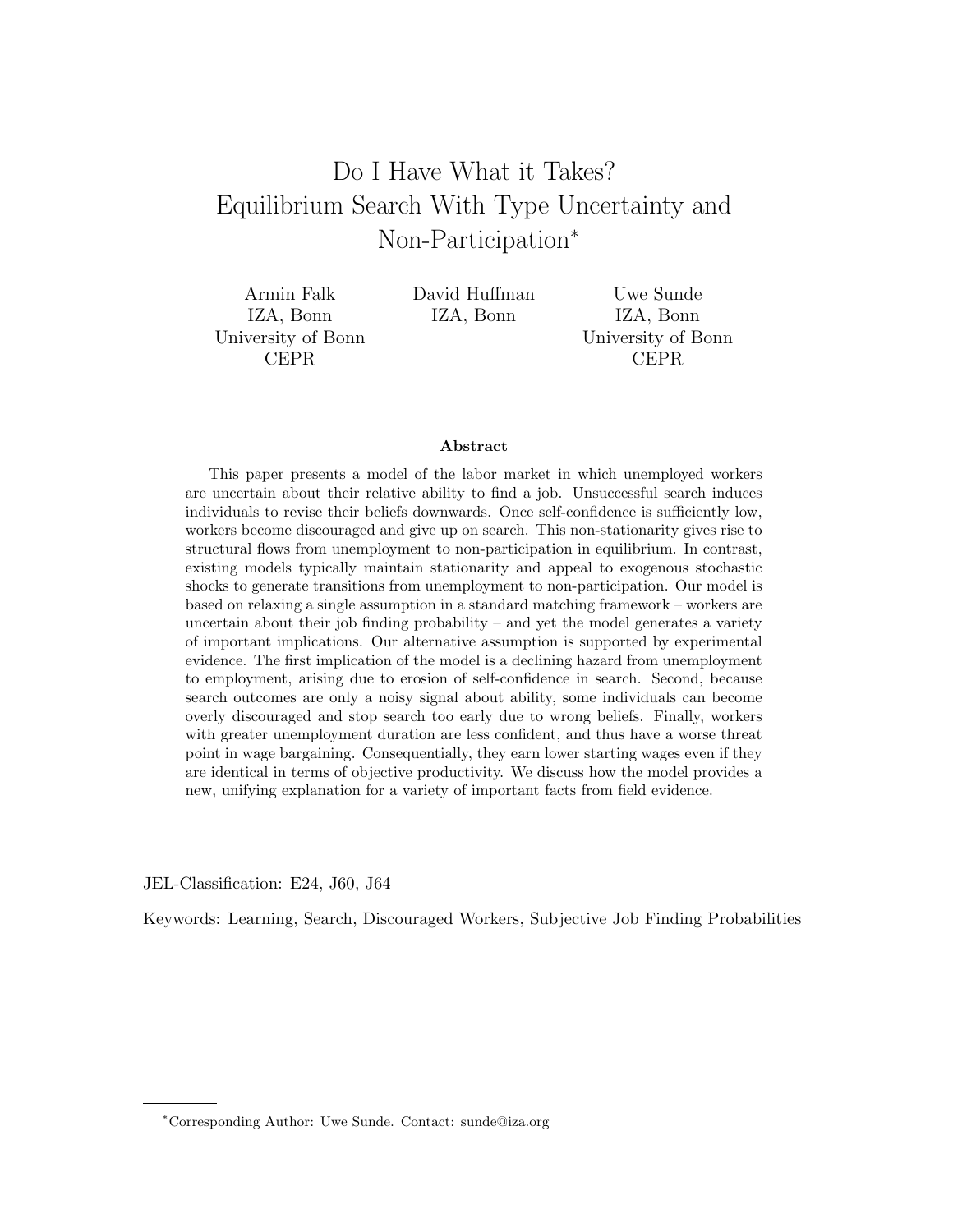## 1 Introduction

This paper presents a general equilibrium model of the labor market in which an unemployed worker's decision to stop search, and enter a state of nonparticipation, is made in a non-stationary environment. Non-stationarity arises because workers are uncertain about their probability to find a job; each time an unemployed worker decides to search, and is unsuccessful, this decreases the worker's self-confidence, and subjective belief about the probability of future success. The particular mechanism highlighted in our model, changing self-confidence, has received little attention in the search literature. Instead, most existing models maintain stationarity, and use exogenous stochastic shocks to generate transitions into nonparticipation, for instance shocks to the value of household production, or shocks to the job-finding rate. If uncertainty and learning are modelled at all in search models, it is usually uncertainty regarding market conditions, e.g., the shape of the wage offer distribution. We make the alternative assumption that workers are uncertain about their abilities relative to other competing searchers. We also assume that workers rationally update beliefs about relative ability and job-finding chances based on search outcomes. These behavioral assumptions are consistent with findings from a companion experiment on search and learning, which we survey below when we introduce our model (Falk, Huffman and Sunde, 2006).

In the model there are two types of individuals, high and low. High types have a sufficiently high probability of receiving a job offer that it would always be worthwhile to search, provided an individual were certain of being a high type. Low types have a sufficiently low probability of success that it is never worthwhile to search, given certainty of being a low type. The model builds on a single intuitive generalization of the standard model: instead of having full information, individuals do not know their type with certainty, i.e., they are uncertain about their relative ability in the search process. As a result, search decisions are based on a subjective probability of success, which arises from the searcher's subjective beliefs about her type. Individuals update their beliefs about their types rationally, based on previous search outcomes. We show that for a given prior there is a unique cumulative unemployment duration after which it is rational for an individual to stop search, even if she is a high type, because subjective beliefs have converged sufficiently towards certainty of being a low type. This gives rise to endogenous, rational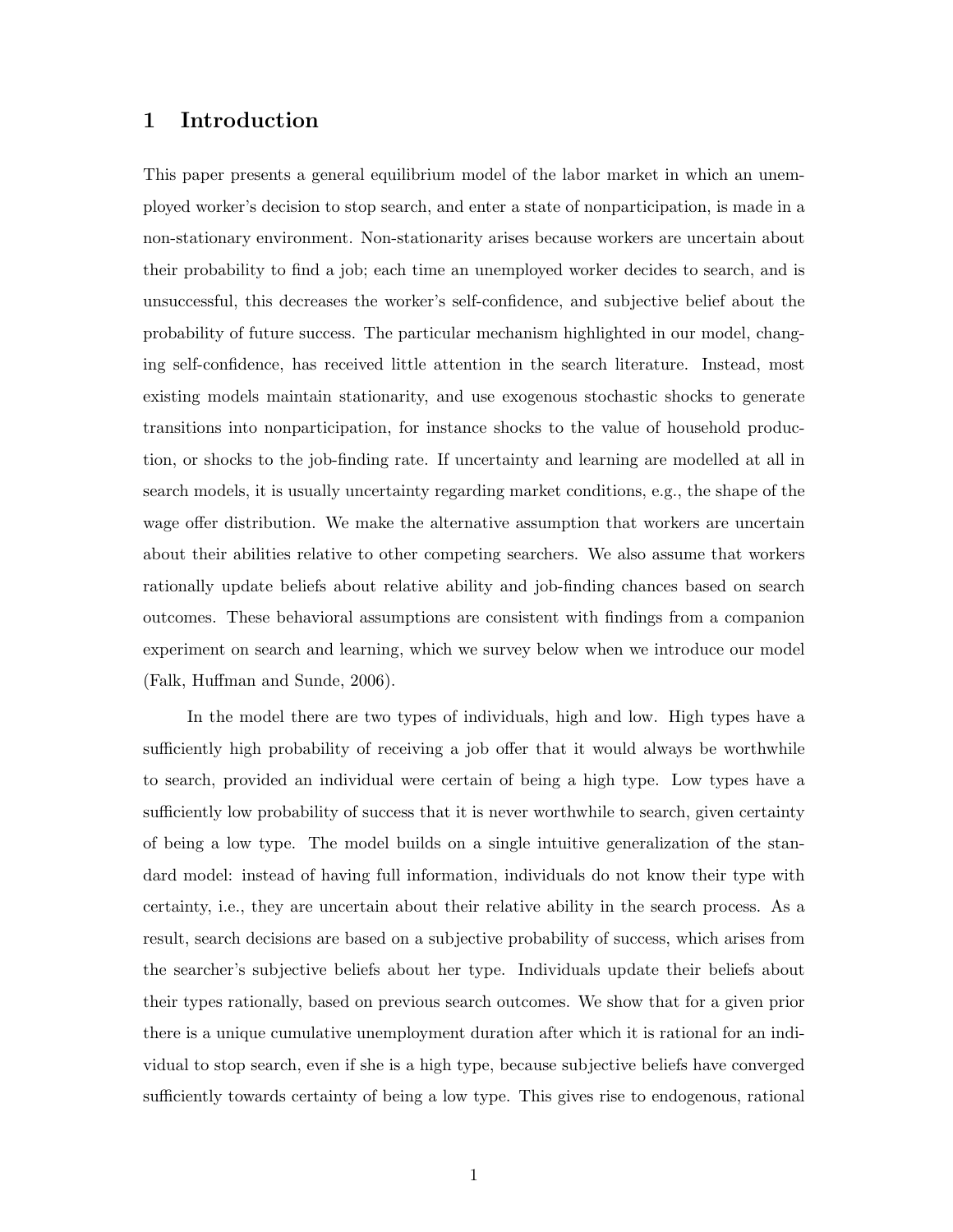inactivity or discouragement after sufficient duration of unemployment.<sup>1</sup>

The partial equilibrium version of the model already makes various novel predictions, in addition to the key prediction that unemployment duration erodes self-confidence and the willingness to continue search. For example, because search outcomes are only a noisy signal of ability, beliefs about own ability need not converge to the truth in the short run. Thus, in contrast to standard search models, workers may search too long, or may give up on search too early, due to wrong beliefs about the self. Importantly, once a worker stops search, she receives no new information, and thus never realizes her mistake.

Adding firms and wage bargaining contributes additional insights from the general equilibrium features of the model. On the demand side, firms post vacancies optimally given their expectations about wages. Wages are determined once a match occurs based on Nash bargaining. High and low types are equally productive in the workplace, differing only in their productivity in the process of finding a job. However, individuals' subjective beliefs about their type affect wages through an impact on the threat point in the wage negotiations. The wage an individual can earn on a newly found job decreases endogenously with her unemployment duration. In equilibrium, wages, the level of unemployment, the number of vacancies, and the unemployment duration threshold for discouragement are all determined endogenously. Everything else equal, both the equilibrium level of unemployment and the share of inactive unemployed are increasing in unemployment benefits and decreasing in productivity. Moreover, in terms of responsiveness to variations in productivity, such as cyclical shocks, the model predicts a higher variability of unemployment than a standard model without uncertainty. This arises due to an additional feedback effect through the discouragement margin.

The model generates new predictions regarding negative duration dependence, discouragement, and wages. These predictions arise only because individuals differ in their relative ability in the search process (e.g., writing resumes, using social networks), and do not know their type with certainty. It is particularly noteworthy that the model generates these new predictions without introducing differences in productivity across types. For example, there is a non-degenerate wage distribution across individuals in equilibrium,

<sup>&</sup>lt;sup>1</sup> In a less extreme form, this result can be interpreted as individuals deciding to stop search for a particular kind of job, rather than giving up on job search altogether, and redirecting efforts towards labor market segments that are less demanding in terms of ability but offer higher job finding chances.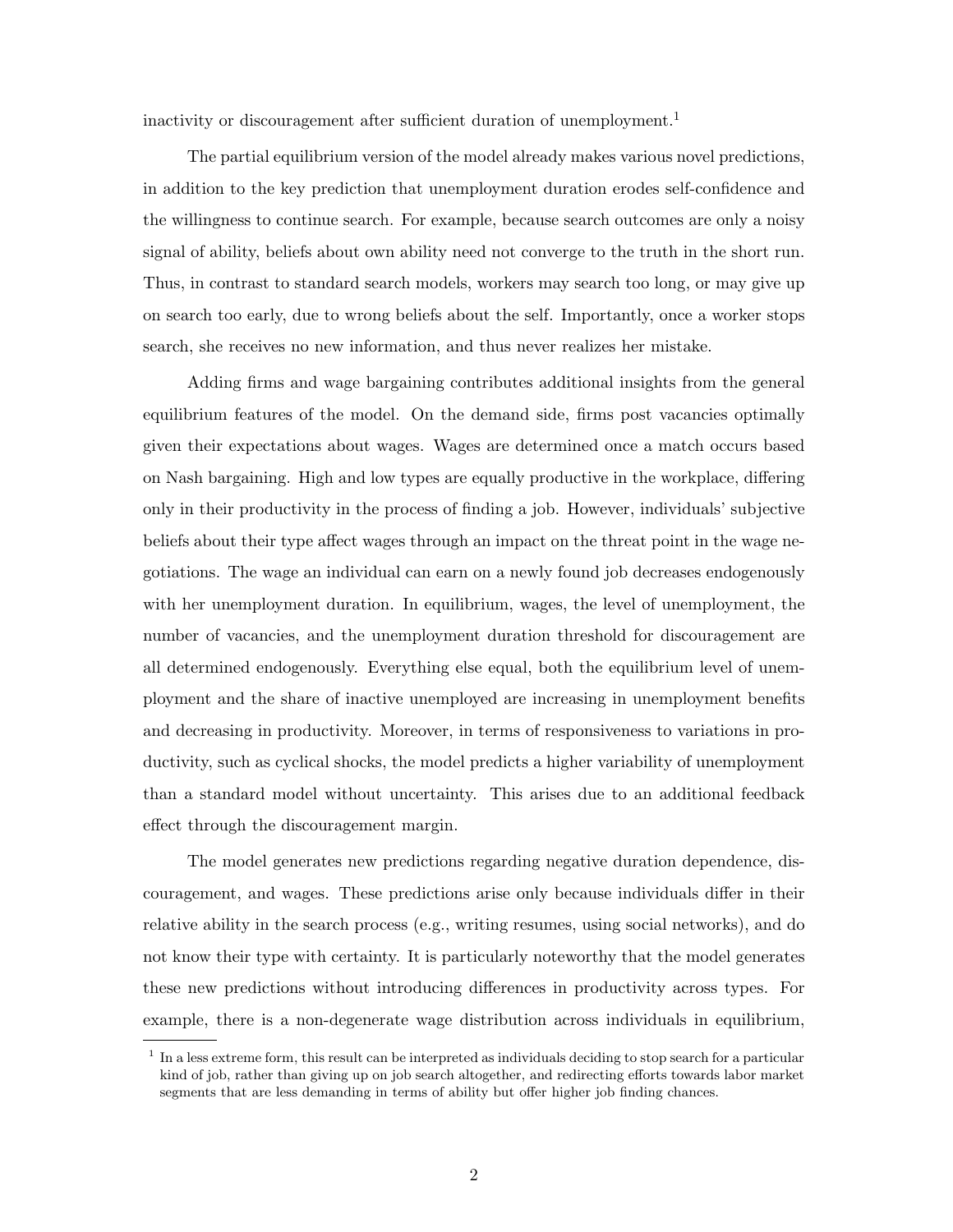even with homogeneous productivity. After developing the model and describing the equilibrium, we discuss how allowing high and low types to differ in terms of productivity on the job, in addition to productivity in the search process, would leave the qualitative results unchanged. In fact it could even strengthen the impact of unsuccessful search on non-participation decisions, for example because increasing subjective certainty of being a low type would entail expectations of a lower wage.

By emphasizing individuals' uncertainty about their type, the model provides a new perspective on the empirical literature on search and nonparticipation. For example, it can explain the frequently documented pattern of falling exit rates into employment as duration of unemployment increases, and the tendency for wages to fall with unemployment duration (for a survey see Machin and Manning, 1999). Leading explanations in the literature include non-stationarities arising from human capital depreciation, or employer stigma. These are plausible explanations, and in our view both are likely to play a role, although at this point there is relatively little direct empirical evidence on how these processes work  $(e,q)$ , the discussion in Machin and Manning, 1999). Our model shows, however, that falling self-confidence could be an important, complementary mechanism leading to negative duration dependence. Our companion paper provides empirical support for the relevance of this mechanism, showing in a laboratory experiment that people are substantially uncertain about a real measure of their relative ability, and that lower confidence leads to lower probability of search (Falk, Huffman, and Sunde, 2006).

To our knowledge Frijters and van der Klaauw (2006) is the only paper to estimate a structural model that includes nonparticipation as a choice variable and allows for nonstationarity in job-offer arrival rates and wages. Using German data they find that negative duration dependence is mainly evident for wages, with only weak evidence of negative duration dependence in job-offer probabilities. These findings are consistent with our model, which predicts no change in the objective probability of receiving a job offer, but falling wages due to changing subjective beliefs.

Our model also leads to a different perspective on what it means for a worker to be in the state of nonparticipation rather than unemployment.<sup>2</sup> It highlights the possibility that some nonparticipants may in fact be high ability types who have wrong beliefs. These

<sup>2</sup> For some early studies showing that these states are behaviorally distinct, for example because exit rates into employment are significantly lower for nonparticipants, see Flinn and Heckman (1983); Blau and Robins (1986); or Coleman (1989)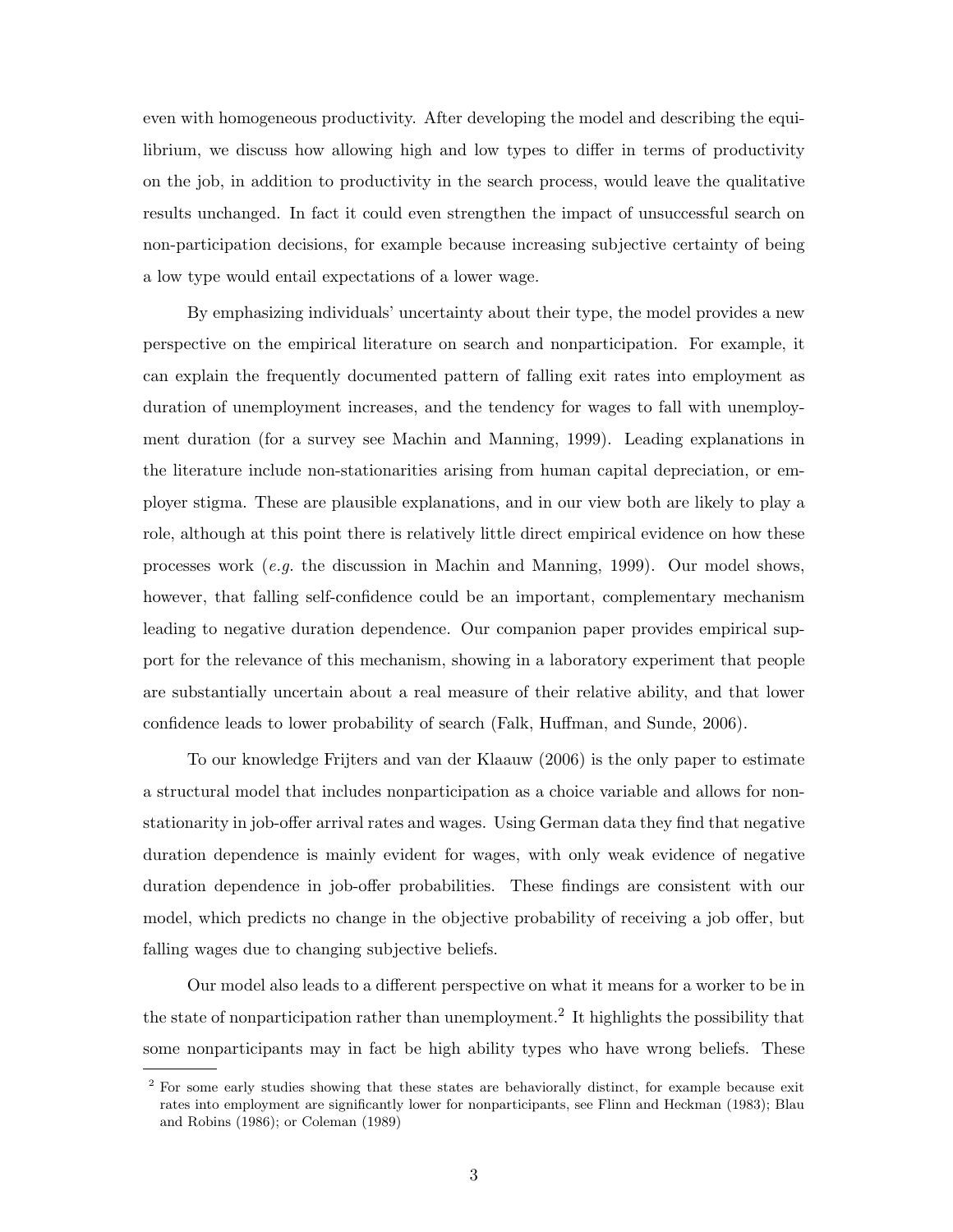individuals are objectively suited for work and are appropriately considered as part of the problem of involuntary unemployment, in contrast to definitions of unemployment based on the criteria of active search.<sup>3</sup> Notably, this perspective on nonparticipation matches the notion of discouraged workers identified in US labor force surveys. People are labelled as discouraged workers in these surveys if they state that they would like a job, but are not looking for one because they believe that their job finding chances are too low. Our model emphasizes that individuals reach this state after a personal experience of unsuccessful search depresses their subjective job-finding probability. A long-standing puzzle has been why discouraged workers exhibit only a weak response to improvements in aggregate conditions (McElhattan, 1980; Jones and Riddell, 1999). One explanation has been that these workers do not actually want a job, despite what they say in the survey. However, this discussion has assumed that people infer their personal job-finding chances mainly from aggregate conditions, whereas our model emphasizes that people pay attention to their own personal search histories. In our framework, even if someone does respond to a shock to aggregate conditions by resuming search, it may take only a few failures to push them back below the non-participation threshold again.

There is a relatively small theoretical literature that models the nonparticipation decision in an environment with search frictions and unemployment, as we do. One group of papers allows for exogenous changes in the labor market environment, such as cyclical variations, to affect individuals' decisions about labor market participation, and thus flows between unemployment and non-participation.<sup>4</sup> Two recent general equilibrium search models, by Garibaldi and Wasmer (2005) and Pries and Rogerson (2004), generate permanent structural flows between activity and inactivity based on exogenous shocks to the individual productivity in home production, or exogenous shocks to the individual costs of labor market participation, respectively, rather than exogenous changes in the aggregate environment.<sup>5</sup> To our knowledge, ours is the first theoretical equilibrium

<sup>&</sup>lt;sup>3</sup> Low types who keep on searching because of uncertainty could also be seen as involuntarily unemployed in this context, since under perfect information they would immediately opt for nonparticipation.

<sup>4</sup> Examples for models in this vein are Bowden (1980), McKenna (1987), Pissarides (2000, chapter 7) and Sattinger (1995).

<sup>&</sup>lt;sup>5</sup> In another recent paper, Rosholm and Toomet (2005) investigate the role of unemployment benefits for transitions from unemployment to non-participation. In their partial equilibrium model, discouragement arises as consequence of shocks to the job offer arrival rate. In a different context, focused on the role of active labor market programs in a union wage-setting framework, Calmfors and Lang (1995) consider exogenous shocks to psychological well-being, which generate discouragement and negative duration dependence.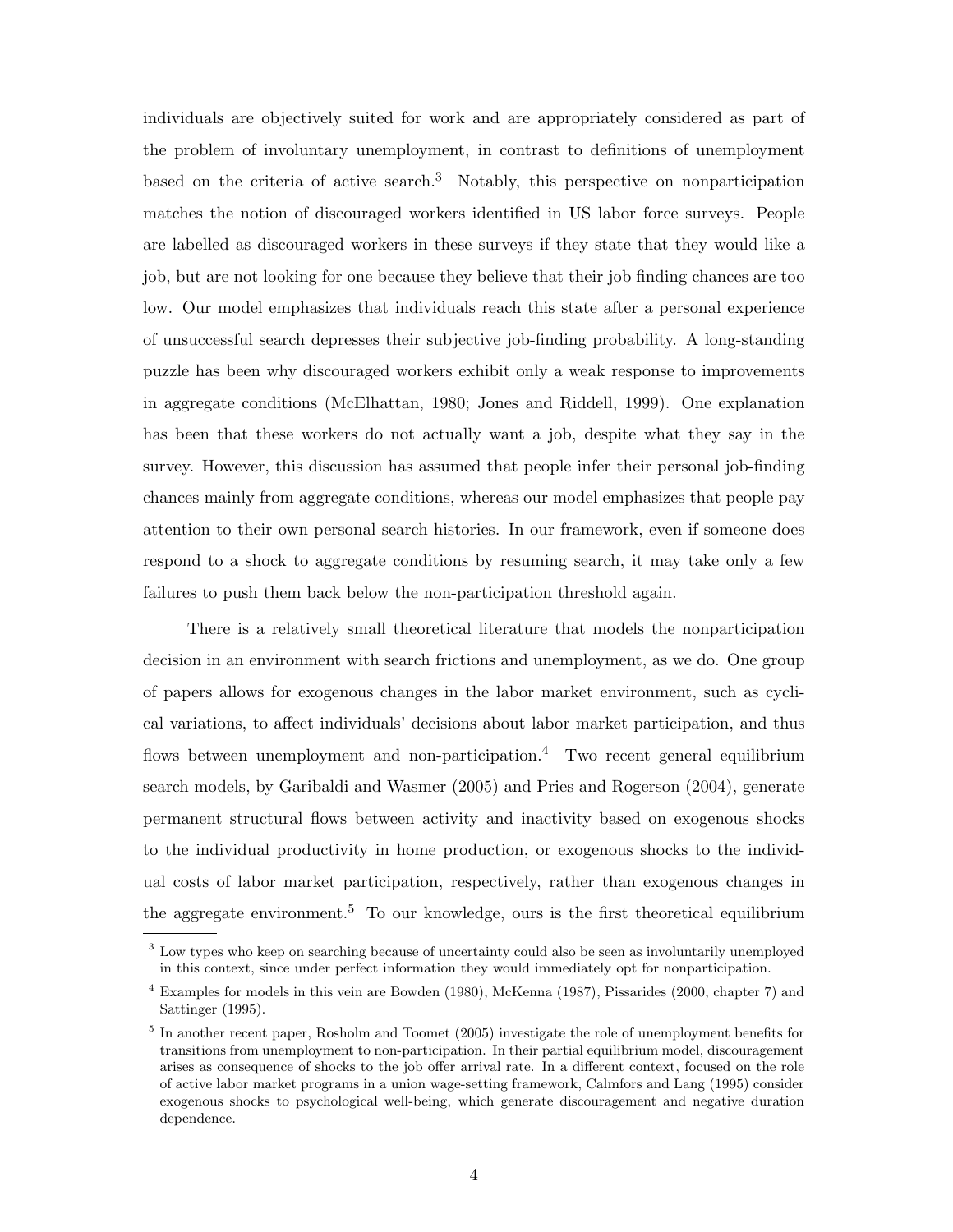search model that models transitions from unemployment to inactivity as the outcome of a non-stationary environment on the individual level, rather than of exogenous stochastic variation. Because of this non-stationarity, our model is able to rationalize the empirical findings of negative duration dependence in both employment inflows and wages.

Our paper relates to the recent theoretical contribution by Andolfatto *et al.* (2004), which studies search behavior in a setting where individuals are uncertain about their abilities.<sup>6</sup> Their focus is on modelling ego utility, or preference for positive beliefs about the self, and for this purpose they focus on a simple partial equilibrium framework with only two-periods. Our aim is different, namely to nest uncertainty about the self in a general equilibrium search framework. This allows us to investigate whether firms' vacancy posting or the wage determination have effects that overturn the results under partial equilibrium, and to provide a behaviorally founded equilibrium search model in the spirit of the empirical study by Frijters and van der Klaauw (2006).

A different group of papers studies uncertainty and learning in search, but focuses on learning about market conditions, such as the shape of the wage distribution (Morgan, 1985; Burdett and Vishwanath, 1988; Flam and Risa, 2003; Dubra, 2004). One way in which our paper differs from these studies is by incorporating non-participation as a third state, rather than focusing only on employment and unemployment.<sup>7</sup> The source of uncertainty is also different, and leads to different implications. For example, uncertainty about relative ability affects search behavior even in cases such as the minimum wage sector, or other jobs, where there is is little uncertainty about the wage distribution. The source of uncertainty clearly matters as well for what types of information are likely to affect worker's search decisions. Updating beliefs about relative ability may also be different psychologically from updating beliefs about market conditions. For example, in the conclusion we discuss a natural extension to our model that would allow people to have a preference for positive beliefs about relative ability. Uncertainty about relative ability could also differ by gender, or by race, helping rationalize differences in search behavior and unemployment duration for these groups.

 $6$  Benabou and Tirole (2002) also provide an interesting model where agents are uncertain about ability, but this is not a search model and the focus is on modelling the formation of self-serving beliefs.

<sup>&</sup>lt;sup>7</sup> Somewhat related is a paper by Moscarini (2005), where employed workers successively learn about the quality of the match with the firm, and decide optimally whether to search on the job and eventually quit for another job. However, the source of uncertainty is different from the one that we consider, and the focus is not on unemployment and non-participation.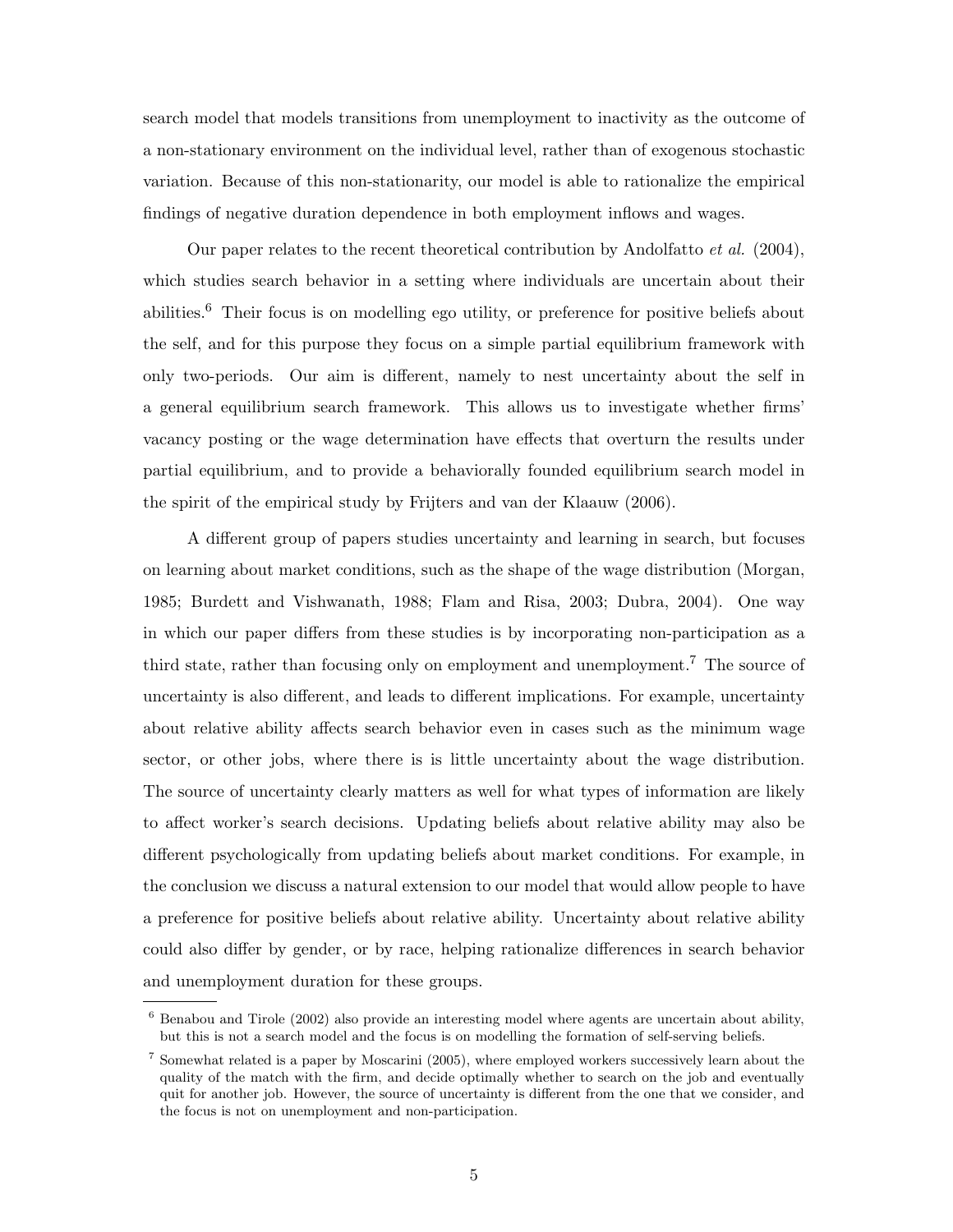The paper is organized as follows. In section 2 we highlight findings from our companion paper that motivate new behavioral assumptions regarding search behavior. In section 3 we develop a general equilibrium search model that incorporates these new assumptions. Section 4 concludes.

# 2 Evidence on the Relevance of Self-Confidence for Search Behavior

In order to motivate the key assumption used in our equilibrium search model, we briefly survey some of the main findings from a companion paper, in which we conducted a laboratory experiment on updating and search (Falk, Huffman, and Sunde, 2006). In the experiment we tested whether people are in fact uncertain about relative abilities, and studied how this uncertainty affects decisions in a search environment.

In the experiment, subjects first took part in a math test. Subjects were compensated for each correct answer according to a piece rate. After the test, subjects were informed about their score, but not the scores of the other subjects in the room. Subjects then participated in eight rounds of a search process, which involved real stakes. In each round, they were given 80 points, and could decide whether to keep the 80 points or invest them ("search for a job"). If they invested the points, they could win 200 or they could win nothing. Importantly, the probability of winning 200 was dependent on their relative performance on the initial math test. If they had scored above the median they were a high type, with a 60 percent chance of winning 200. If they had scored below the median they were a low type, with only a 30 percent chance of winning. Given these parameters, a risk neutral individual would always invest given certainty of being a high type, and never invest if certain of being a low type. Note that the investment decision in the experiment can be interpreted as a search decision, where the good outcome (winning 200) corresponds to finding a job and the bad outcome (winning 0) corresponds to unsuccessful search. As in our model, ability is relevant for the probability of successful search, but not for productivity on the job, i.e., the prize is 200 regardless of whether someone is a high type or a low type.

Right after the math test subjects were asked for their subjective prior about the probability of being a high type. More precisely, they were asked how likely they thought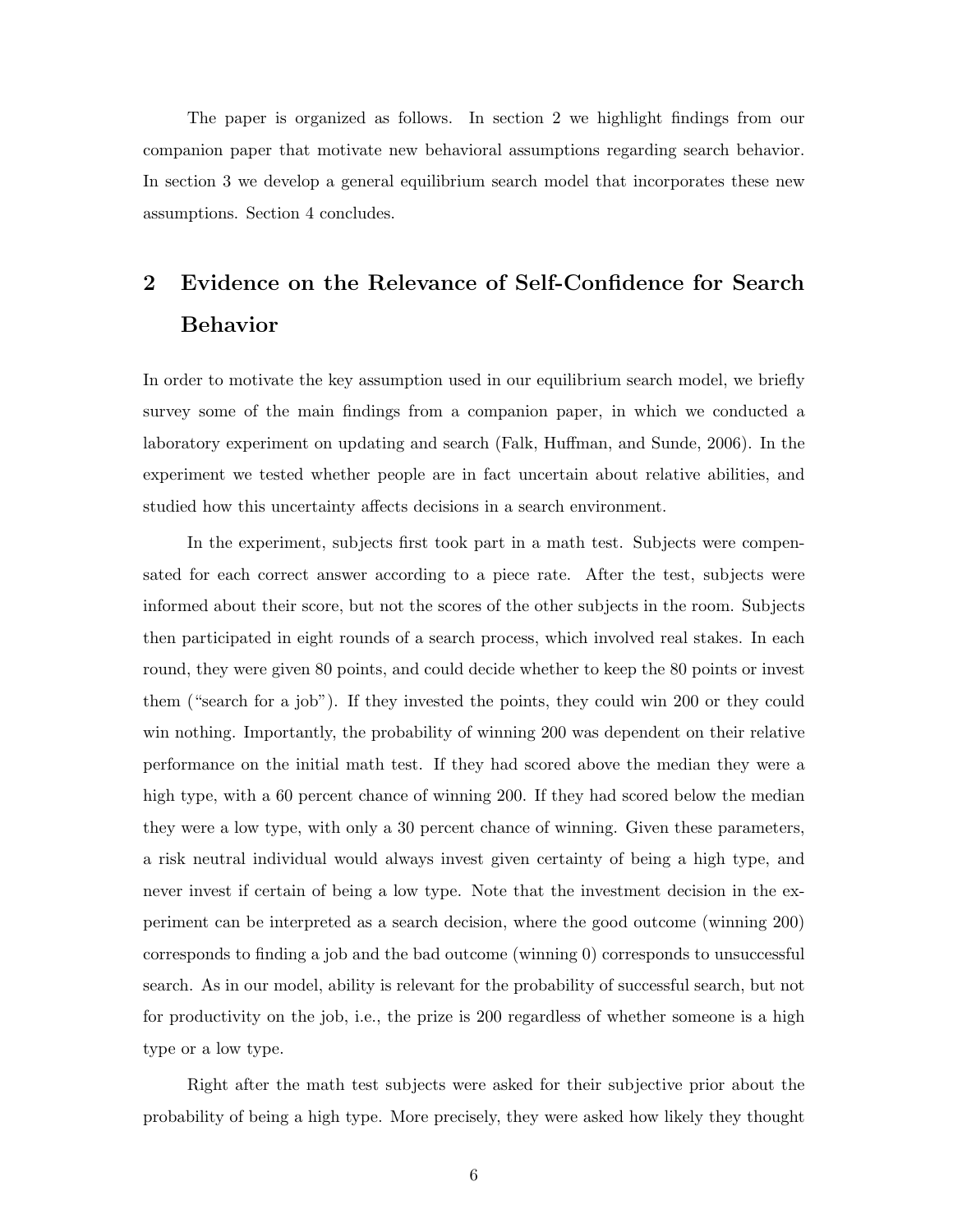it was, in percentage terms, that they had solved more math problems correctly than half of the other subjects in the room.<sup>8</sup> Figure 1 shows the distribution of subjective beliefs of all participants. If subjects knew with certainty whether they were a high or a low type, the distribution should be bi-modal, with half of the mass at 0 at half at 1. Instead, the distribution is nearly uniform, indicating substantial uncertainty. For instance, some individuals who are absolutely certain that they are of one type are absolutely wrong. Given that the environment in our experiment is relatively simple, involving a known number of competing applicants, and only a single skill dimension, these findings provide a strong empirical basis for assuming that job searchers in the real world are also uncertain of their relative abilities.

The second main finding of the experiment is that subjects change their beliefs about themselves based on search outcomes, in the direction predicted by rational updating. We asked subjects about the likelihood of being the high type after each subsequent round of investment. Regressions reveal that the most important determinants of an individual's beliefs in period t are the belief in  $t-1$  and an indicator for whether search was successful or unsuccessful in  $t - 1$ . Following an unsuccessful round of search, beliefs about the probability of being the high type drop significantly.

The third main finding of the experiment is that belief updating has an impact on subsequent search decisions. We find that beliefs in  $t$  are the most important determinant of whether an individual decides to search in period  $t+1$ , dominating demographic factors and risk preferences.

In summary, the experiment provides an empirical basis for assuming that job searchers are uncertain of their own relative abilities. This type of uncertainty is likely to be even more pronounced in real labor market decisions, given that these involve a much less transparent pool of competing applicants, and multiple skill dimensions rather than only one. Furthermore, the data show how this uncertainty plays out in a search environment: people respond to search outcomes by updating beliefs about themselves, and this updating has an impact on subsequent search decisions.

The experiment also provides two additional results, which suggest possible exten-

<sup>&</sup>lt;sup>8</sup> In the experiment, subjects were informed about own absolute performance on the test, and so uncertainty about relative ability could come only from uncertainty about the abilities of others. Thus the degree of uncertainty about relative ability observed in the experiment is a lower bound.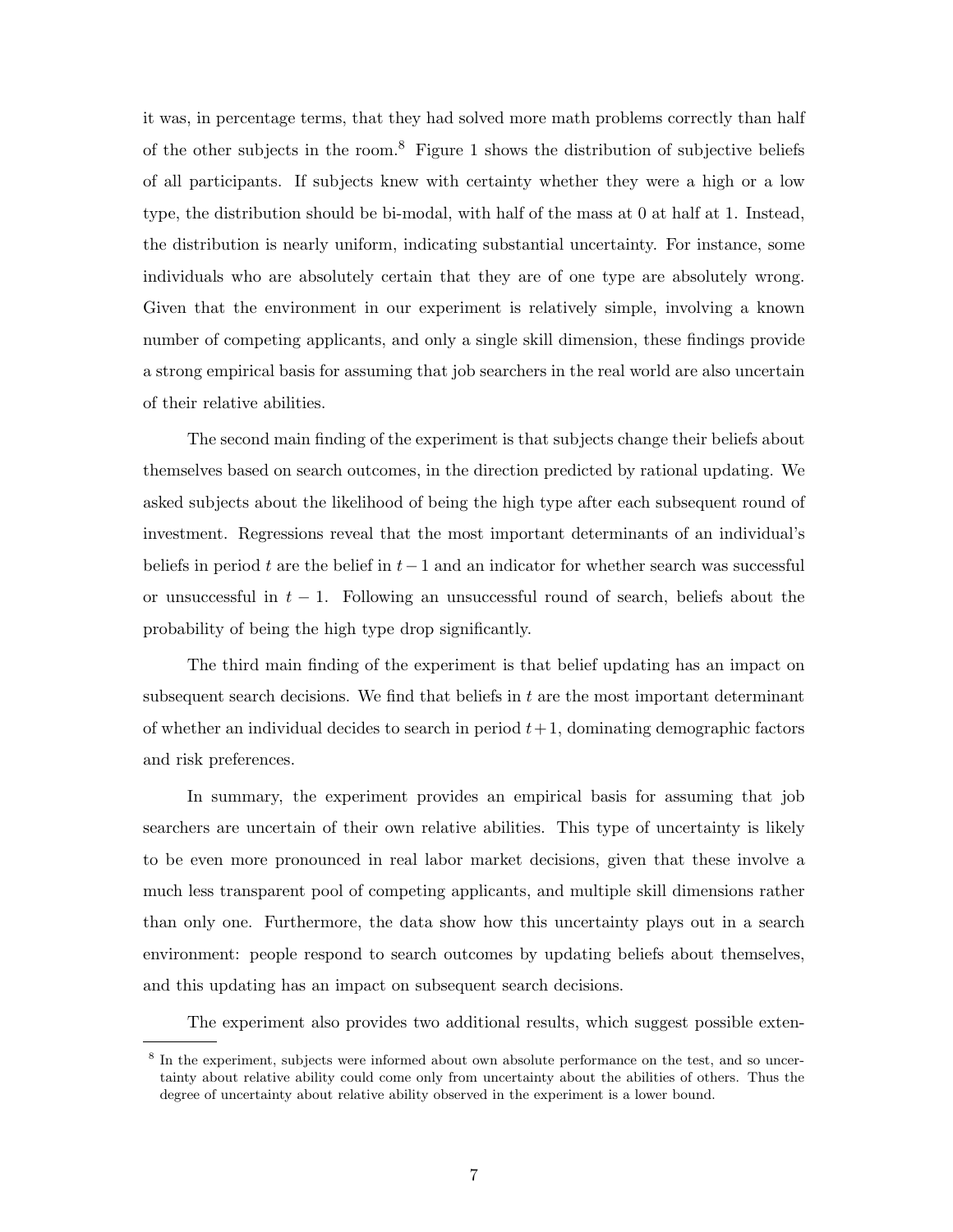sions to our model. One is a gender difference in initial priors: women are significantly less confident about being the high type before search begins, even though they perform better on the test than men on average. A second finding suggests that the process of search may be psychologically painful. At the end of the search process, after learning whether they were in the top or bottom half, subjects were asked whether they wanted to know their exact rank on the math test. Although this information was free, roughly 30 percent of individuals declined to learn this information. In contrast to the null hypothesis that information aversion is random with respect to performance on the test, those who turned down information were overwhelmingly those who had scored in the bottom half. This finding suggests that people have a strong aversion to learning that they are one of the worst in terms of ability.

# 3 An Equilibrium Search Model with Type Uncertainty

In this section we construct a general equilibrium model of the labor market. We develop the model incrementally, beginning by describing the behavior of workers and then characterizing the steady state, without adding the complexity of firm behavior, or wage determination. This portion of the model makes it possible to analyze the implications of our alternative assumptions in a partial equilibrium. We then proceed to add the firm side of the market and wage bargaining, and allow for endogenous wages and vacancy posting to close the model. We conclude the section by characterizing equilibrium in the full model, and performing comparative statics exercises.

#### 3.1 Workers

In our model, workers are either unemployed or employed. Unemployed workers decide in each instant whether to search actively for a job or not. Active search entails a flow cost of c, and with some probability leads to a job offer. Abstaining from search, i.e. non-participation, is costless but results in a job-finding probability of zero.<sup>9</sup> Employed individuals exhibit a flow productivity  $y$  and are assumed not to search while they have a job. Regardless of whether they are unemployed or employed, workers leave the labor

<sup>9</sup> Alternatively we could allow for a non-zero job-finding probability for passive searchers, without changing the main insights of the model as is discussed below. Without costs for search, however, individuals would never stop searching.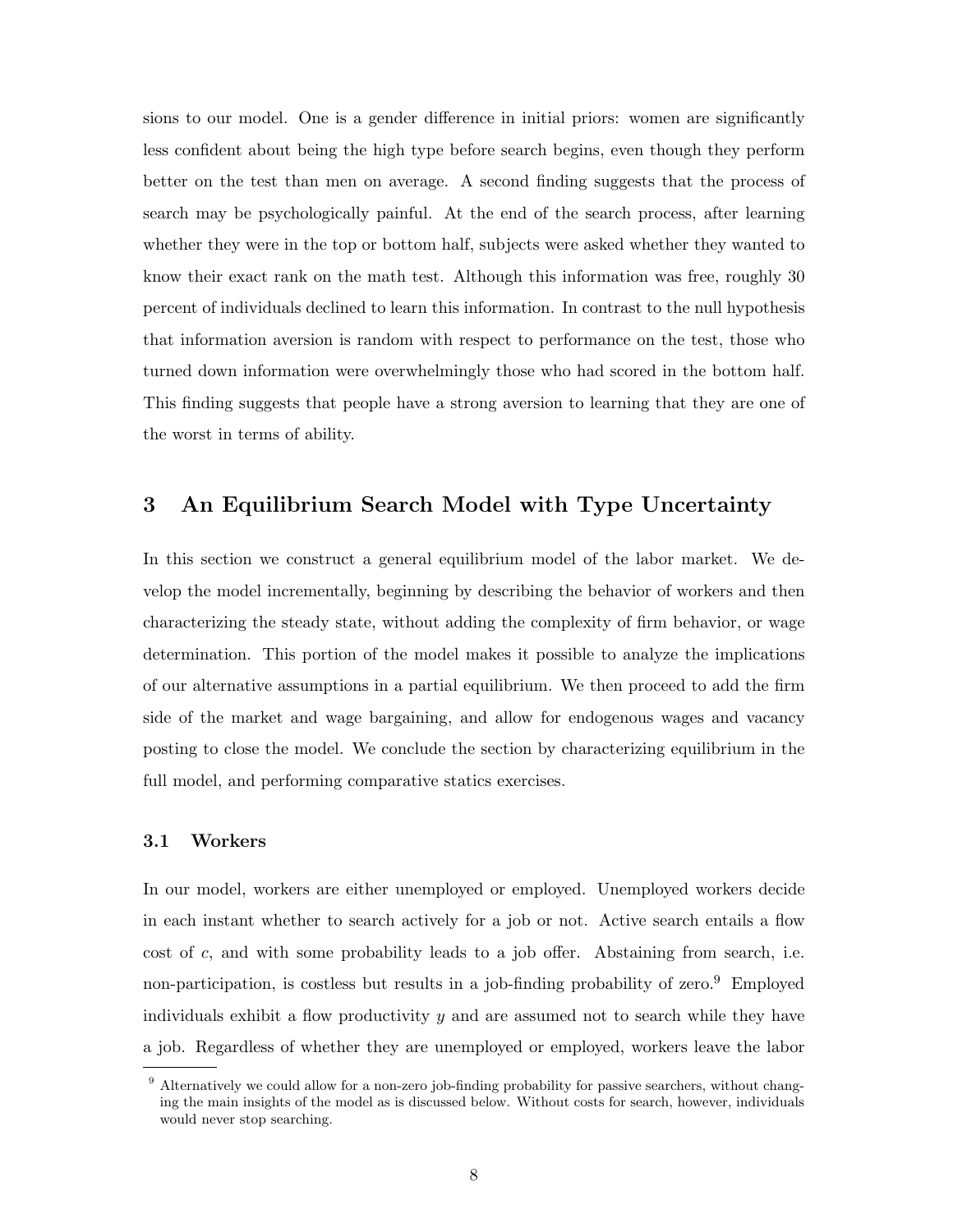force at a rate  $\rho$ , due to death or retirement. New workers are born, and enter the pool of unemployed at the same rate  $\rho$ .<sup>10</sup> Workers discount the future at rate r.

We depart from a standard model by assuming that individual workers do not know their objective job-finding probabilities with certainty, because they do not know their type, i.e., their relative ability in the search process. This is the key assumption of the model. For simplicity, we assume that there are only two types of workers in the market, high and low, with different job finding rates  $\lambda^h$  and  $\lambda^l$ , respectively. The precise jobfinding rates are determined in equilibrium, and are increasing in labor market tightness, θ, as discussed below. However, we impose the restriction  $\lambda^h > \lambda^l$ , *i.e.*, the high type has a relatively good chance of finding a job while the low type has a relatively poor chance. In fact, we will assume below that search is always worthwhile for a worker who knows with certainty that she is a high type, and never worthwhile for a worker who knows she is a low type. We normalize the labor force to one and assume that a fraction  $q^l = q \in (0, 1)$ are low types, with the remaining fraction  $q^h = (1 - q)$  consisting of high types. The objective job-finding probabilities for high and low types, and the fraction of high and low types in the population, are both common knowledge to workers and firms.

Workers are assumed to have an initial prior abut the likelihood of being a high type, equal to the fraction of high types in the population,  $p^h(0) = q^h$ . We assume that firms are also uninformed about a worker's true type, because this simplifies the analysis considerably. In particular, it precludes the possibility that firms exploit an information asymmetry in wage bargaining with workers. We also assume that productivity on the job, and therefore the wage, does not depend on whether a worker is a high or low type. In this case types can still be interpreted as reflecting differences in relative ability, but ability in the search process itself, e.g., in writing resumes, interviewing, or exploiting social networks. A strength of the model is that it shows that the intuition goes through even in the extreme case where types differ only in terms of search ability, and not productivity on the job. As will become clear below, this also allows us to show that a wage distribution across individuals arises in equilibrium, even though productivity is homogeneous. This reflects the role of confidence in wage bargaining. After developing the model and describing equilibrium, we discuss how the qualitative results would be unchanged if we

<sup>&</sup>lt;sup>10</sup> An alternative interpretation would be that employed workers lose their jobs and re-enter the pool of unemployed with rate  $\rho$ . This could reflect exogenous job destruction due to bankruptcies or plant closings, putting individuals in the situation of having to start searching for new jobs in a new environment.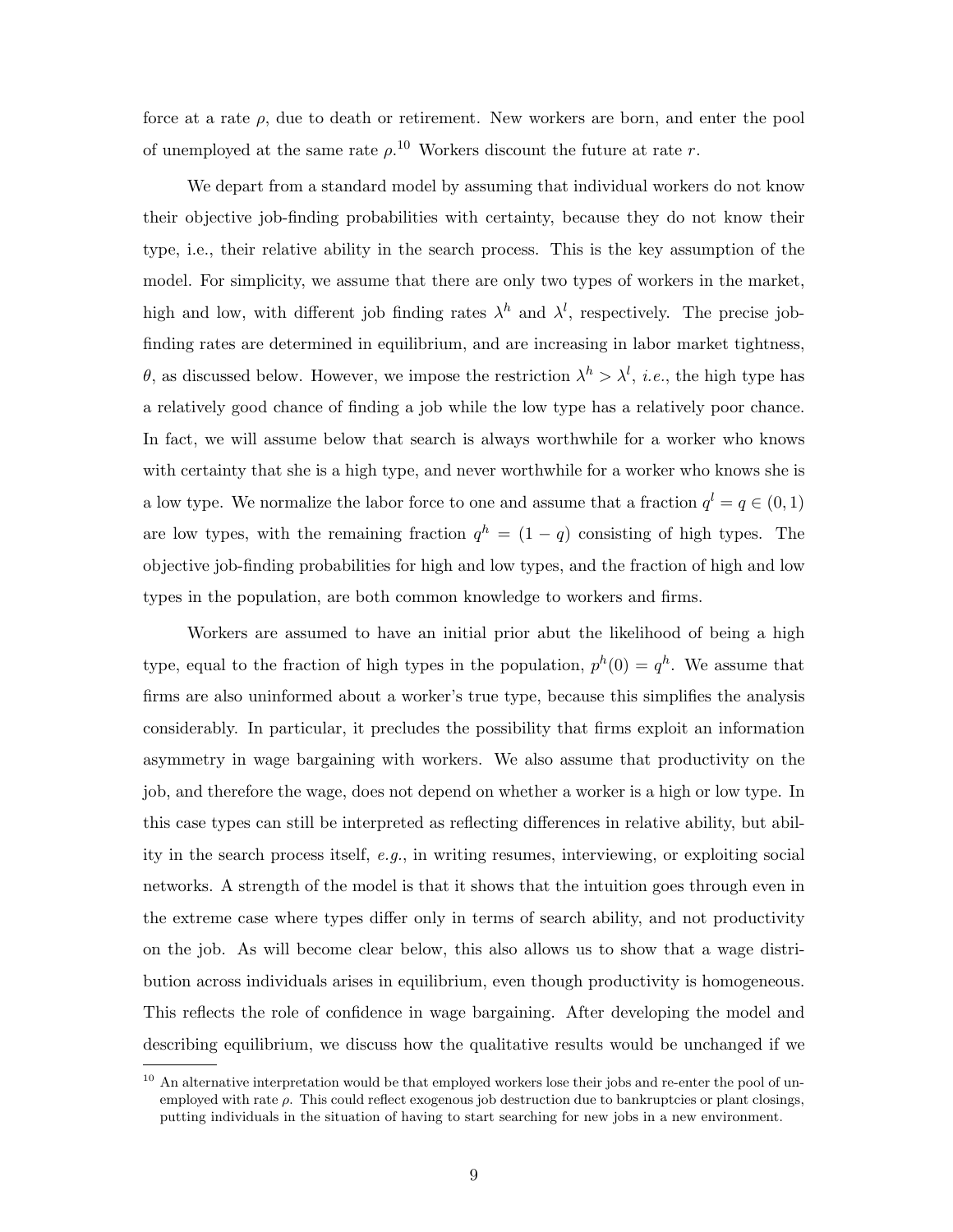introduced high and low productivity for high and low types, respectively.

A worker's type plays a crucial role in her choice of whether to search actively or not, because it affects the expected value of search. In the model, the only information that a worker can use to infer something about her true type is the cumulative time,  $t$ , she has spent unemployed so far. We assume that workers use Bayes' rule to update beliefs, so that their subjective belief about the likelihood of being the high type is decreasing in the length of unsuccessful search  $t$ .<sup>11</sup> Below, we will also impose the restriction that the initial prior is high enough that all individuals find it worthwhile to search in the initial period, regardless of their type. This ensures that some portion of the population finds it optimal to search.

Formally, the worker's subjective belief about the probability of being the high type, conditional on  $t$ , is given by the continuous time version of Bayes' rule

$$
p^{h}\left(t,\theta\right) = \frac{e^{-\lambda^{h}\left(\theta\right)\cdot t} \cdot (1-q)}{e^{-\lambda^{h}\left(\theta\right)\cdot t} \cdot (1-q) + e^{-\lambda^{l}\left(\theta\right)\cdot t} \cdot q},\tag{1}
$$

where  $p^{h}(0) = 1-q$  is the prior belief about the probability of being a high type. A longer cumulative unemployment duration  $t$  unambiguously implies a lower subjective belief of being a high type.<sup>12</sup> Hence, it takes some time for a low type with a high initial prior to become certain that she is the low type, and similarly, a run of bad luck can convince a high type that she is a low type. Given her subjective beliefs about the probability of being a high type, the worker's subjective job-finding probability is simply the weighted average of the job-finding probabilities of high and low types

$$
\widetilde{p}(t,\theta) = \lambda^{l}(\theta) + p^{h}(t,\theta) \cdot \left(\lambda^{h}(\theta) - \lambda^{l}(\theta)\right).
$$
\n(2)

This subjective job-finding probability is clearly also decreasing in  $t^{13}$ .

<sup>12</sup> By taking partial derivatives, we have

$$
\frac{\partial p^h(t,\theta)}{\partial t} = \frac{\left(\lambda^l(\theta) - \lambda^h(\theta)\right)q(1-q)e^{-(\lambda^h(\theta) + \lambda^l(\theta))t}}{\left(e^{-\lambda^h(\theta) \cdot t} \cdot (1-q) + e^{-\lambda^l(\theta) \cdot t} \cdot q\right)^2} < 0
$$

since  $\lambda^l(\theta) < \lambda^h(\theta)$  for any  $\theta$ .

 $11$  This assumption is in line with the results of our experiment, in the sense that people were observed to update beliefs in a way that is qualitatively consistent with Bayes' rule. Quantitatively, people were somewhat too conservative in their updating in our experiment. For simplicity we maintain the assumption of fully-rational updating, but in principle it is possible to modify the model, replacing Bayes' rule with a more conservative updating rule, in which case the main results are unchanged except that updating occurs more slowly.

<sup>&</sup>lt;sup>13</sup> The model could be extended by relaxing the assumption that employment is an absorbing state that can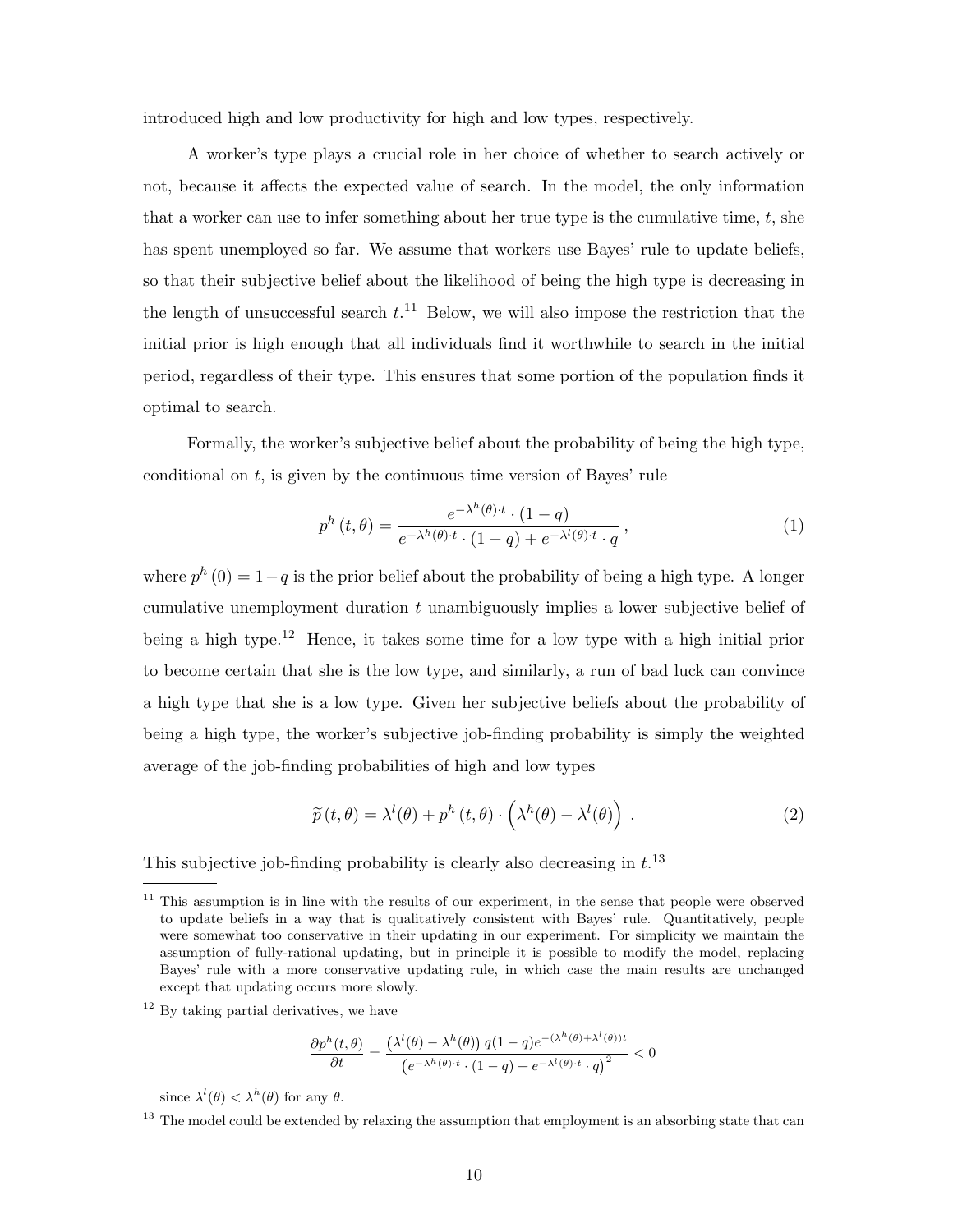We can now characterize the unemployed worker's decision problem formally. Let  $U(t)$  denote the expected discounted value of being unemployed for a worker with unemployment duration t, and let  $W(t)$  denote the expected discounted value of a newly found job, which also depends on t through the wage, which is affected by the value of remaining unemployed. When unemployed, the worker receives an unemployment benefit, b, which is independent of time and unemployment duration. The benefit level is assumed to be sufficient to cover the worker's basic needs, but to be sufficiently low for her to accept any job offer she might receive, i.e.  $W(t) - U(t) > 0$ . The value of unemployment for a worker with history  $t$  can then be characterized as

$$
(r+\rho)U(t) = b + \max \left\{ \tilde{p}(t,\theta) \cdot (W(t) - U(t)) - c + U(t), 0 \right\},
$$
 (3)

where the expressions in curly brackets give the value of searching actively and nonparticipation, respectively. The last expression,  $\dot{U}(t)$ , is the derivative with respect to unemployment duration  $t$  and reflects the decline in utility associated with another instant of unsuccessful search, as discussed in detail below.

Clearly, the unemployed worker will choose to search actively as long as the expected benefit from doing so exceeds the utility of being a non-participant. To make the problem interesting, we assume that, given full information about their type, high types would always find it worthwhile to search while low types never find it worthwhile to search. This implies that there exists a critical subjective job-finding probability such that the individual is just indifferent between searching and not searching. For each individual this probability is associated with a threshold duration of unemployment,  $T < \infty$ , sufficient to reduce their confidence about being the high type to the point that their subjective job-finding probability is equal to  $\tilde{p}(T, \theta)$ . We will refer to unemployed workers with  $t > T$  as discouraged workers, *i.e.*, workers whose personal search history has lead them to revise their subjective beliefs downwards, to the point where they no longer see a point in

only be left by retirement or death, and assuming instead that employment relationships split up with some probability  $\delta$ . Such a model would complicate the analysis as one would also have to consider the informational content of the number of previous employment spells  $n$  of an individual with cumulative unemployment duration t. The equilibrium would have to be characterized by optimal policies for all combinations  $t$  and  $n$  and the respective consistent distributions, without altering the main insights of the model. Alternatively, to avoid a two-dimensional state space, one could assume perfect recall, i.e. that a worker, when being displaced, recalls the duration of unsuccessful search  $t$  that she had right before finding her job, or that the individual starts over with  $t = 0$  each time she loses her job. Neither extension is essential for the basic insights of the model, namely that individuals with longer unemployment history have lower beliefs about themselves. We therefore stick to the simplest case in which individuals remain employed until retirement.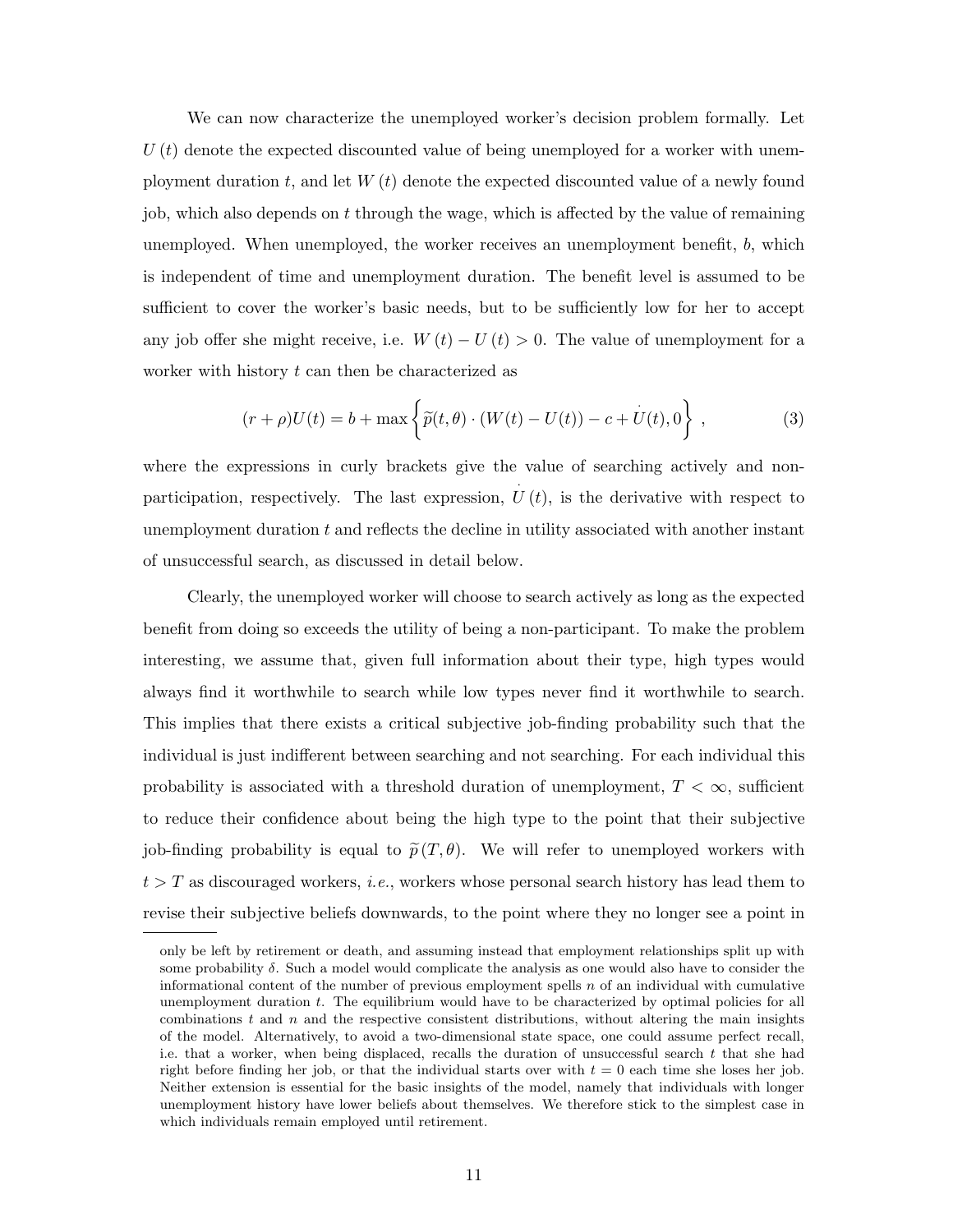searching.<sup>14</sup> Note that high types should always search, by assumption, but will become discouraged and stop search if they are sufficiently unlucky to remain unemployed for more than  $T$ . Low types should never search, but will search until they reach  $T$ , assuming that they were sufficiently uncertain about their type to justify search initially.

To show that  $T$  exists and is unique for each individual, we use the fact that workers process no new information once they become discouraged and stop search. This implies that they have stationary values for  $U(t) = U$  and  $W(t) = W$  for all  $t \geq T$ , where U satisfies

$$
(r+\rho)\underline{U}=b\,,\tag{4}
$$

and W is discussed below. Active searchers with durations  $t \leq T$ , on the other hand, face a value of being unemployed of

$$
(r + \rho) U(t) = b - c + \widetilde{p}(t, \theta) (W(t) - U(t)) + U(t) .
$$
 (5)

Optimality of T implies  $U(T) = U$  and  $W(T) = W$ , and  $\dot{U}(T) = 0.15$  This can be used to implicitly characterize the search threshold  $T$  as

$$
\widetilde{p}(T,\theta) = \frac{c}{\underline{W} - \underline{U}}.
$$
\n(6)

In a later section, we discuss the process of wage formation in detail, which is based on Nash bargaining between workers and firms. Bargaining occurs after a firm and a worker have met, and all characteristics of the match have been revealed, in particular  $t$  for the worker. For the moment, let  $w(t, \theta)$  denote the wage of a worker that has an unemployment history of cumulative duration t, given an aggregate labor market characterized by  $\theta$ . The value of being employed for a worker with cumulative unemployment duration  $t \leq T$  can then be characterized as

$$
(r+\rho)W(t) = w(t,\theta) + \dot{W}(t) , \qquad (7)
$$

while the value for discouraged workers with  $t > T$  is given by

$$
(r+\rho)\underline{W} = w(T,\theta). \tag{8}
$$

Note that once individuals become discouraged they stop search and thus receive no new information. This implies  $\dot{U}(t) = 0$  for all  $t > T$ .

<sup>&</sup>lt;sup>15</sup> See Dixit and Pindyck (1994, p. 108-109) for a discussion of the smooth pasting condition, and compare Moscarini (2005) for a similar setting.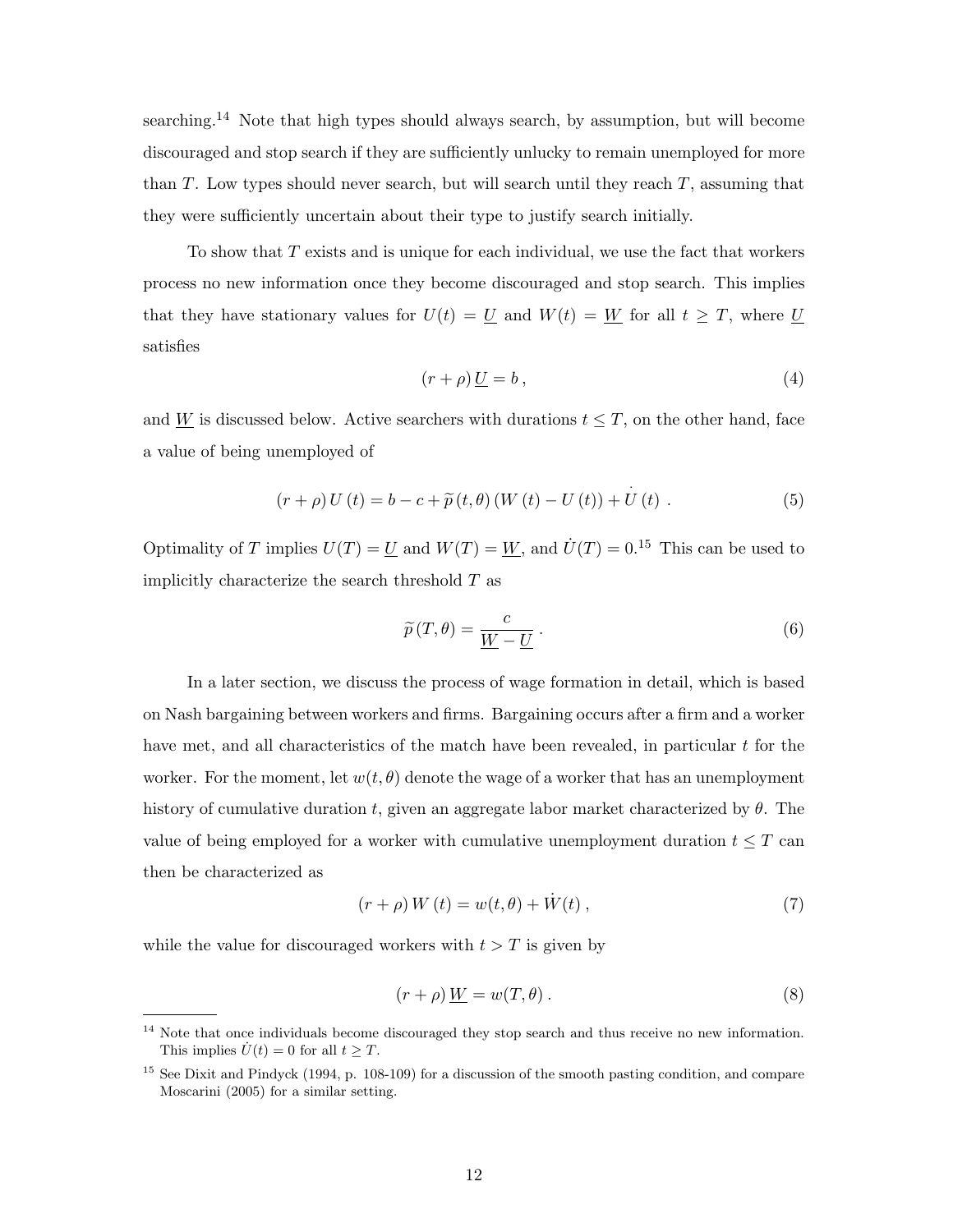Using the value of being unemployed for discouraged workers given by (4), one obtains

$$
\underline{W} - \underline{U} = \frac{w(T, \theta) - b}{r + \rho}, \qquad (9)
$$

which then makes it possible to express the critical condition for the subjective job offer arrival rate as

$$
\widetilde{p}(T,\theta) = \frac{c}{w(T,\theta) - b}(r+\rho).
$$
\n(10)

This condition implicitly determines the maximum cumulative unemployment duration T after which individuals stop searching actively for employment. In partial equilibrium, i.e. taking the wages as exogenously given, existence follows directly from condition (10) and the fact that  $\tilde{p}(t, \theta)$  is strictly falling in t. In general equilibrium, the threshold also exists and is unique, since, as shown below, equilibrium wages depend negatively on unemployment duration and therefore on T. This implies that the right hand side is strictly increasing in  $T$ , while the left hand side falls in  $T$ .

In summary, we assume that the job-finding probability depends on the worker's true type, but that workers are uncertain of their type. Workers use search outcomes to update their beliefs, where the outcome is the cumulative duration of unsuccessful search. This updating in turn determines search decisions. Once the duration of unemployment reaches a critical threshold T, the likelihood of being a hight type, and thus the subjective job-finding probability, is perceived as being too low to justify further search. Importantly, uncertainty causes low types to search too long in the model, and can cause high types to stop search too early.

#### 3.2 Steady State

Having defined the behavior of workers, we next characterize the conditions required to hold in a steady state. This yields a sufficiently developed framework for a partial equilibrium analysis focusing on worker behavior, without worrying about firms or how jobfinding probabilities and wages are determined.

Note that there are, in principle, four groups of workers in the model. For characterizing the steady state it is important to keep track of all of these. For each type  $j \in \{l, h\}$  we denote the proportion of unemployed that search actively by  $a_u^j$ , and let  $a_e^j$ be the proportion of employed workers who have not crossed the discouragement threshold. Let  $d_u^j$  be the proportion of unemployed of each type that are discouraged, that is,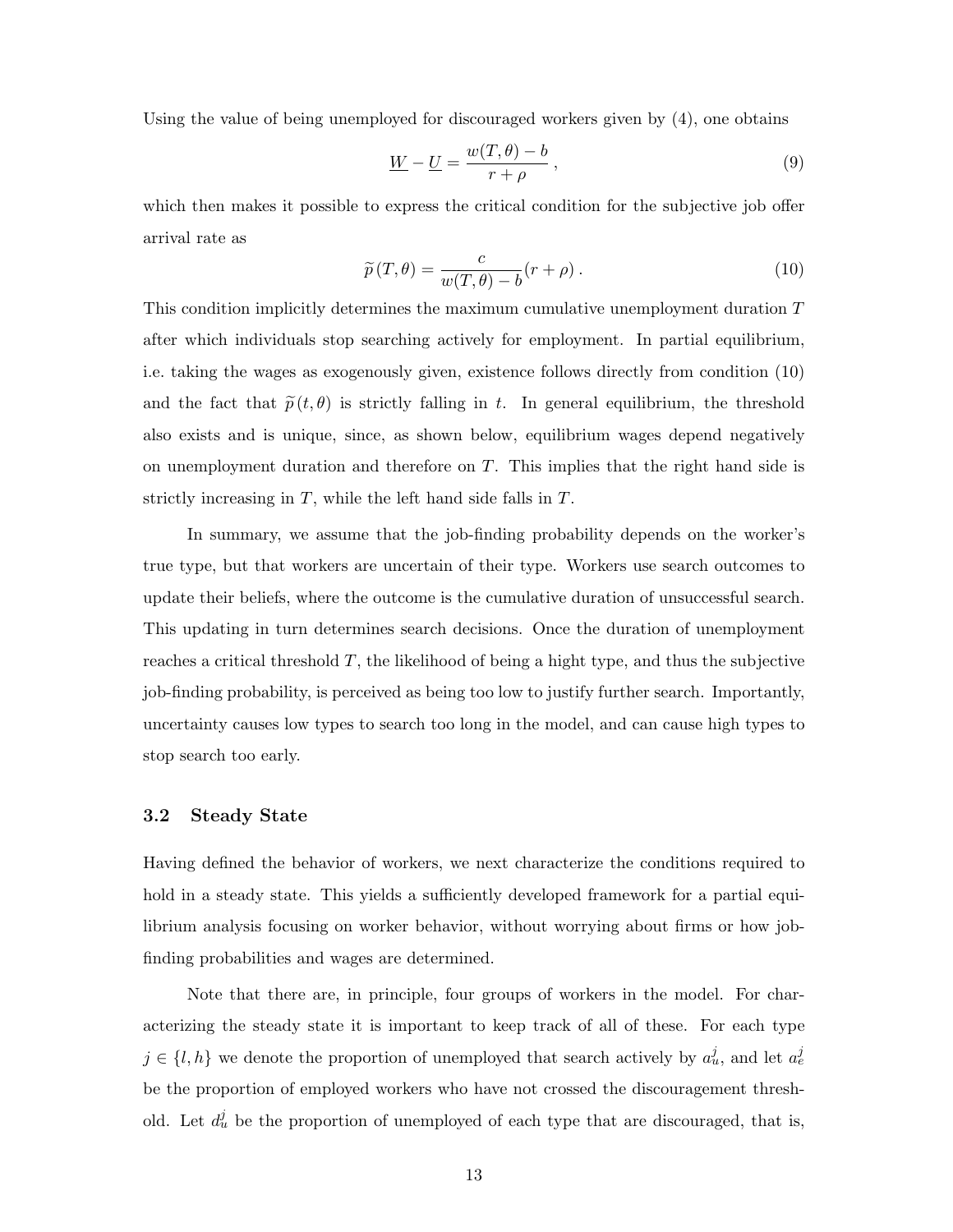have experienced a cumulative unemployment duration exceeding T. By definition, these proportions satisfy

$$
a_u^h + d_u^h + a_u^l + d_u^l = 1.
$$
 (11)

$$
a_e^h + a_e^l = 1. \tag{12}
$$

We denote the proportion of the labor force that is unemployed by  $u$ . Given that the fraction of low types in the labor force is q and the fraction of high types is  $(1 - q)$  at any point in time, the following must also hold

$$
\left(a_u^l + d_u^l\right)u + a_e^l(1-u) = q, \text{ and } (13)
$$

$$
\left(a_u^h + d_u^h\right)u + a_e^h(1-u) = 1 - q.
$$
\n(14)

Let  $f^j_u(T)$  be the density of actively searching unemployed, of type  $j \in \{l, h\}$ , who become discouraged at any point in time, because their cumulative unemployment duration reaches T. This density differs across types because of the difference in job finding rates. Note that workers cannot become discouraged while being employed.

With this notation in hand we can now characterize the steady state, which is reached when all of the following are stationary:  $a_u^h, d_u^h, a_e^h, a_u^l, d_u^l, a_e^l$ , the unemployment rate, u, and the density of unemployed individuals becoming discouraged in each moment of time,  $f_u^j(T)$ . In other words, the steady state is characterized by a collection of balancing conditions, such that the flows in and out of each of these states are equal, for both types of workers,  $j \in \{l, h\}$ . Using these conditions, one can derive an expression for the discouragement density  $f_u^j(T) = (\lambda^j + \rho) \frac{e^{-(\lambda^j + \rho)T}}{1 - ( \lambda^j + \rho)}$  $\frac{e^{-(\lambda^{j}+\rho)T}}{1-e^{-(\lambda^{j}+\rho)T}}$ , with  $j=l, h^{16}$  This density is strictly decreasing in T. Solving the steady state conditions for the fractions of active and discouraged workers in and out of employment, and using the expression for  $f_u^j(T)$  one obtains

$$
a_u^j = \frac{\rho(1-u)}{u} \frac{q^j}{\lambda^j},\tag{15}
$$

$$
ua_u^j = \frac{\rho}{\lambda^j + \rho} \left( 1 - e^{-(\lambda^j + \rho)T} \right) q^j , \text{ and } (16)
$$

$$
d_u^j = \frac{1 - u}{u} \frac{e^{-(\lambda^j + \rho)T}}{1 - e^{-(\lambda^j + \rho)T}} \frac{q^j}{\lambda^j} \,. \tag{17}
$$

Finally, using conditions (13) and (14), one can recover  $a_e^l$  and  $a_e^h$ . These conditions express the masses of different groups of employed and unemployed workers in terms of

<sup>&</sup>lt;sup>16</sup> The full derivation of the steady state conditions can be found in Appendix A.1.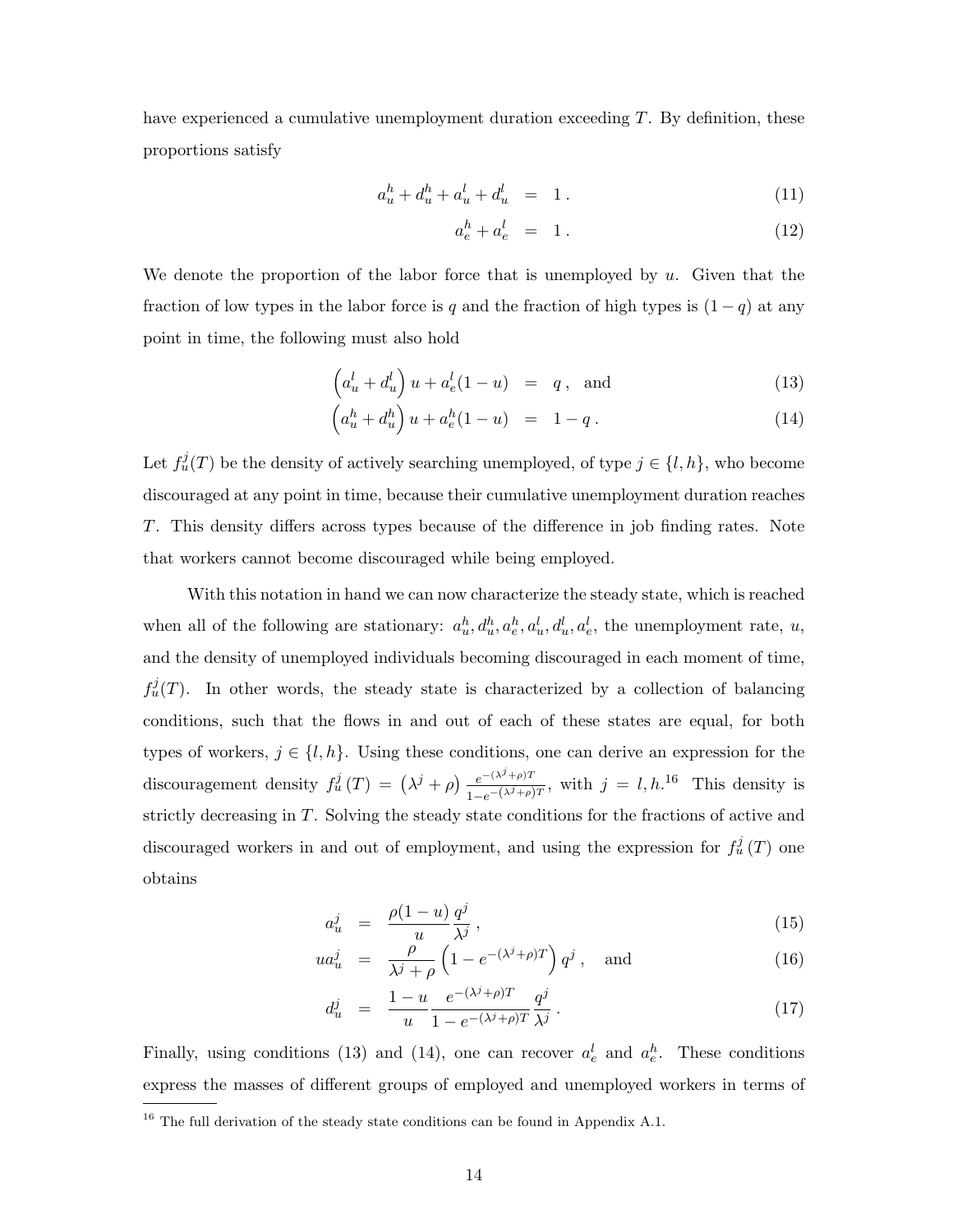exogenous parameters. One can easily verify that restrictions (13) and (14) are satisfied. Note also that the fraction of discouraged workers is strictly increasing in T, as one would expect. This completes the characterization of the steady state, treating the job finding probabilities and the wage schedule as given.

### 3.3 Labor Market Tightness and Job Arrival Rates

In this section we move beyond a partial equilibrium framework, defining the process that matches workers and firms. This matching process is assumed to be a function of labor market tightness,  $\theta$ , which is given by the effective number of job vacancies available divided by the effective number of unemployed searchers in the market. Through the matching process,  $\theta$  determines the equilibrium job-arrival rates for workers and the applicant arrival-rate for firms.

One component of labor market tightness is the effective number of unemployed workers searching for jobs. A formal investigation of the equilibrium requires an explicit treatment of the effective number of unemployed that determines the effective labor market tightness faced by all agents on the labor market. This effective mass of searching unemployed workers can be characterized in terms of efficiency units as

$$
\tilde{u} = \left(a_u^h + \frac{\lambda^l}{\lambda^h} a_u^l\right) u \,,\tag{18}
$$

where the search efficiency of actively searching high types is normalized to one. Low types have a strictly lower relative search efficiency since  $\lambda^{l} < \lambda^{h}$ , and the search efficiency of inactive unemployed workers is zero. The second component of labor market tightness is the number of vacancies,  $v$ , available in the market. Firms looking for workers are assumed to post vacancies according to their hiring policy, which is described in the next section.

The labor market exhibits search frictions, so productive matches do not form instantaneously, but require a costly search process by both firms and unemployed workers. Matches between searching firms and searching unemployed workers are assumed to arise randomly, search is undirected. The flow of successful job matches arising per unit of time is generated by a matching function  $m$  such that

$$
m = m\left(\tilde{u}, v\right) \,,\tag{19}
$$

where  $m$  is increasing and concave in both arguments, exhibits constant returns to scale and satisfies  $m(0, v) = m(\tilde{u}, 0) = 0$ .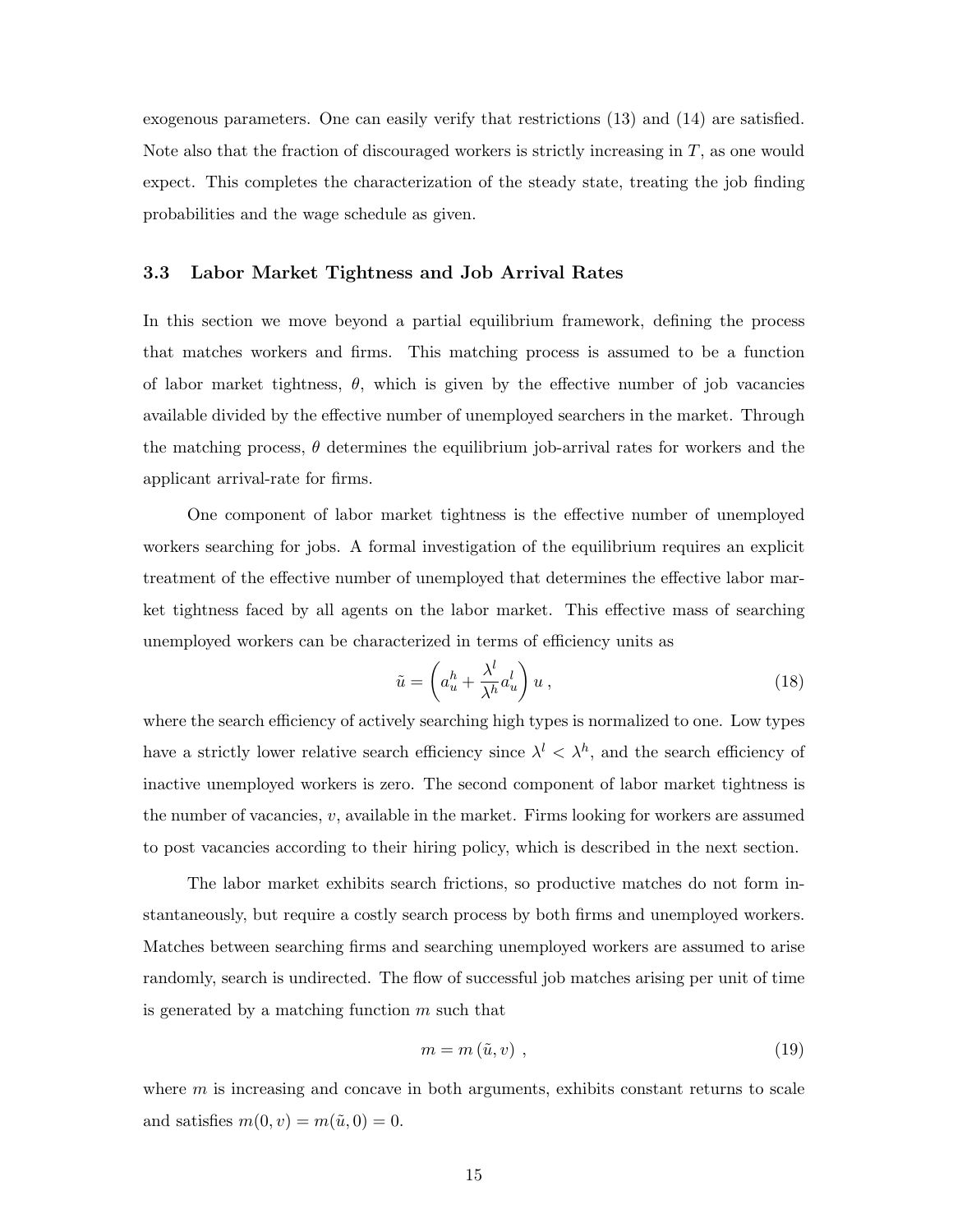Given this matching function, the rate of job-arrivals per effective searcher is  $m(\tilde{u}, v) / \tilde{u} = m(\theta)$ , where  $\theta = \frac{v}{\tilde{u}}$  $\frac{v}{\tilde{u}}$  is market tightness in terms of search efficiency units.<sup>17</sup> At some points the discussion below will be facilitated by making specific assumptions about the relationship between the job finding probabilities of high and low types. Since we assume that  $\lambda^{l} < \lambda^{h}$ , a natural assumption to ensure this is that low types have a discretely lower job-arrival rate. The job finding probabilities for high and low types are then given by

$$
\lambda^{h} = m(\theta), \text{ and } \lambda^{l} = \max\{m(\theta) - \phi, 0\},\tag{20}
$$

respectively, with  $\phi > 0$ ,  $\partial \lambda^l/\partial \theta > 0$  and  $\partial \lambda^h/\partial \theta > 0$ .<sup>18</sup> We will discuss the role of this assumption and the effects of alternative assumptions where needed. For firms, the analogue is the applicant arrival rate, or number of matches per vacancy, given by  $m(\tilde{u}, v)/v = m(\theta)/\theta$ , which is decreasing in  $\theta$ .

#### 3.4 Vacancy Posting

We now specify the hiring policy of firms in the model, which determines the number of vacancies in the market. We assume that jobs are created by small firms, offering only one job at a time, where v denotes the total number of vacancies posted in the economy. The productivity of a newly hired worker does not to depend on the worker's unemployment history t. Nevertheless, as mentioned earlier, t will affect the value of the match to the firm, through its impact on the wage that the firm has to pay. We assume that firms have to post a vacancy before it is possible to encounter a match. As long as a job is vacant, the firm incurs a flow cost  $\kappa$  for maintaining the vacancy. Therefore, firms decide whether to post a vacancy or not by comparing the expected cost of the vacancy to the expected wage that will have to be paid to the worker. Free entry of firms implies that the expected vacancy cost has to be equal to the expected return from the job for the firm,  $EJ > 0$ , where  $E$  denotes the expectations operator over worker types. Importantly, this must be true ex ante, that is before a particular match has been formed and the unemployment

<sup>&</sup>lt;sup>17</sup> To ensure the existence of a unique effective mass of searchers  $\tilde{u}$  it is sufficient to assume that  $\lambda^l/\lambda^h$  is non-decreasing in  $\theta$ . Existence and uniqueness of  $\tilde{u}$  given u and v can be shown by rewriting condition (18) in terms of  $\tilde{u}/u$ , which is strictly monotonically increasing in  $\tilde{u}$ , and noting that the corresponding right hand side is continuous and non-decreasing in  $\theta$ , i.e. non-increasing in  $\tilde{u}$ ; since  $a_u^h + a_u^l < 1$  it also follows that  $\tilde{u} < u$ .

<sup>&</sup>lt;sup>18</sup> The maximum operator is needed to rule out negative job finding probabilities.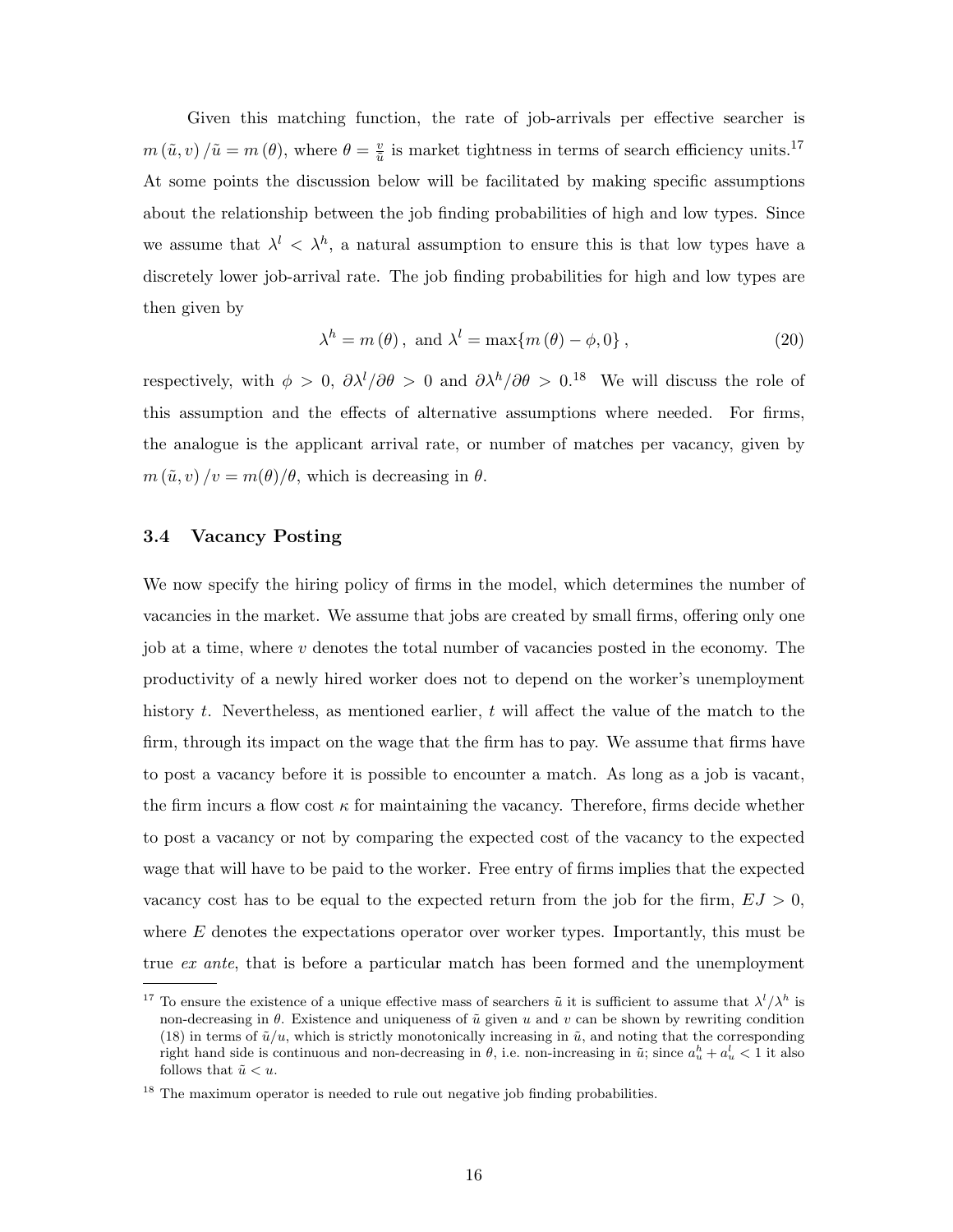duration t of the respective worker is known.<sup>19</sup> Free entry (with positive job creation) implies

$$
\kappa = \frac{m(\theta)}{\theta} EJ \,. \tag{21}
$$

Given the assumptions on  $m(\tilde{u}, v)$ , this condition determines the equilibrium value of market tightness  $\theta$ , as will be shown below.

With free entry of firms, the value of a vacancy is zero in equilibrium. As soon as a match between a vacancy and an unemployed applicant is realized, however, information about the worker's cumulated unemployment duration  $t$  is revealed. This  $t$  determines the worker's threat point and thus has an impact on wage bargaining. What is important from the firm's point of view is that a filled job generates an expected payoff that depends on the particular wage that has to be paid to the worker with state variable  $t$ . The value of a filled job to the firm is then given by

$$
(r+\rho)J = y - w(t,\theta).
$$
\n(22)

#### 3.5 Wage Determination and Search Decisions

Wages are a key determinant of vacancy posting and job creation behavior on the side of firms. At the same time, wages determine the search decisions of workers. The set-up of the model implies that wages are determined once a match has been formed and all match characteristics, such as the worker's cumulative unemployment duration at the time of hiring, have materialized. We assume that the surplus  $S$  that a new match generates is divided according to the generalized Nash solution to the bargaining problem. Let  $\beta$  denote the workers' bargaining power. Then, the solution to the bargaining problem  $\max_{W(t)-U(t),J(t)} (W(t)-U(t))$ <sup>β</sup>( $J(t)$ )<sup>1-β</sup> s.t.  $S(t) = W(t) - U(t) + J(t)$  can be characterized as

$$
\frac{W(t) - U(t)}{\beta} = S(t) = \frac{J(t)}{(1 - \beta)}
$$
\n(23)

as long as the surplus  $S(t)$  is non-negative. The key issue to note is that a worker's threat point in the wage negotiations depends on his subjectively perceived job finding

<sup>&</sup>lt;sup>19</sup> Note that we assume that y, q, T etc. are common knowledge and therefore known to firms. We explicitly rule out heterogeneity and uncertainty concerning the productivity of workers on the job. In contrast to the uncertainty of workers about their self studied here, uncertainty about productivity would give rise to statistical discrimination of workers by part of firms, and thus stigma effects, and would require a more involved information structure. While such an extension would be possible at the cost of considerable complication, in this paper we confine ourselves to highlight the consequences of uncertainty about the self on the side of the workers in the clearest possible way.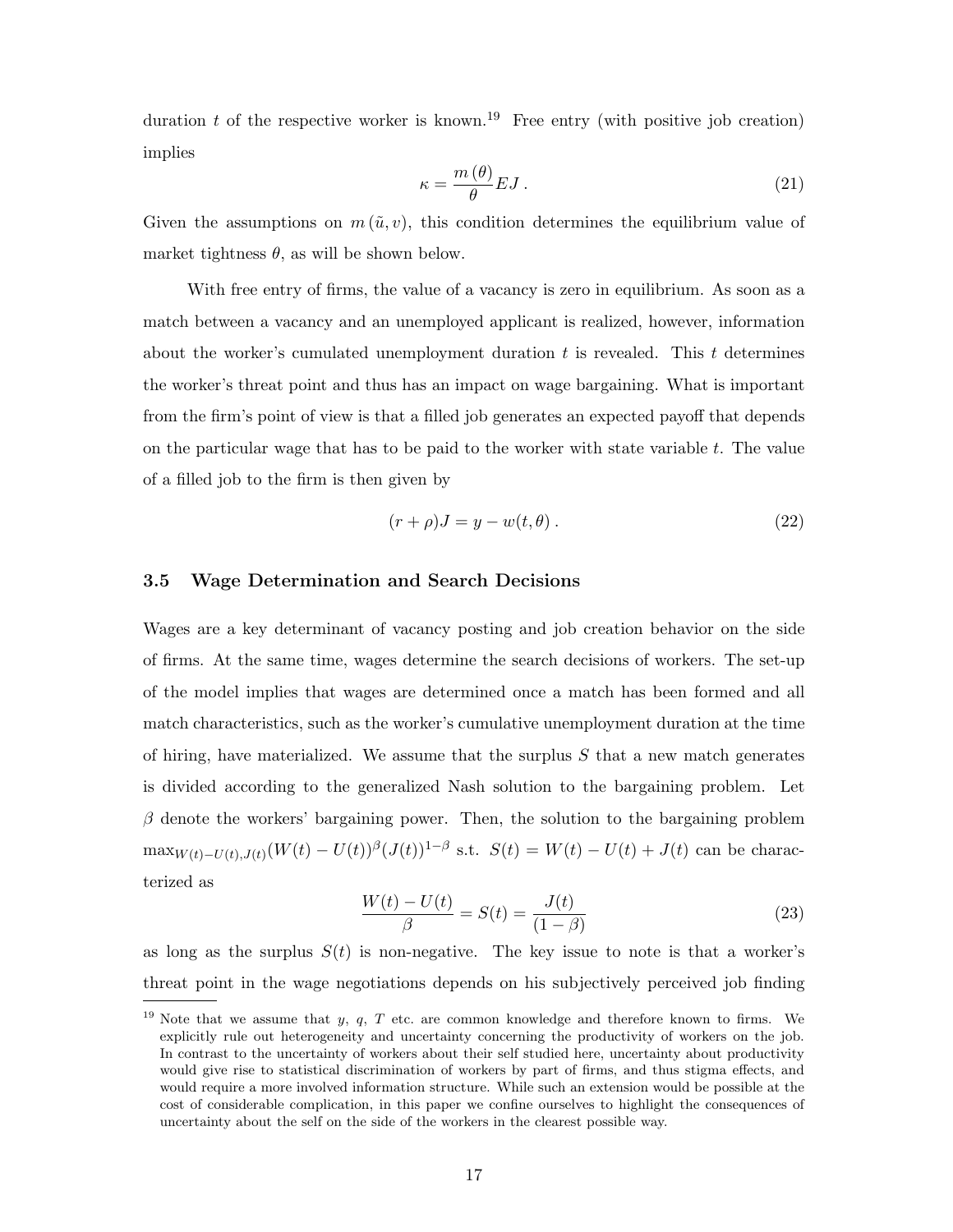probability,  $\tilde{p}(t, \theta)$ , and, in particular, his subjective probability of being a high type,  $p^{h}(t, \theta)$ , which determines the value of being unemployed. Once a match is realized and firm and worker begin bargaining, the unemployment 'clock' is stopped, and the worker's threat point does not decrease during the negotiations. This rules out that any party can change the surplus by delaying.<sup>20</sup> Using (3), (7) and (22), and eliminating  $(r + \rho)$ , the wage can be expressed as

$$
w(t,\theta) = \beta y + (1-\beta)(b-c) + (1-\beta)\tilde{p}(t,\theta) (W(t) - U(t)) + (1-\beta)\left(\dot{U}(t) - \dot{W}(t)\right). (24)
$$

The last term reflects the fact that another instant of unsuccessful search alters (more precisely, decreases) the worker's self-evaluation, and therefore the values of being unemployed and employed, respectively.<sup>21</sup> In the current context, these terms can not simply be dismissed since they affect the worker's position in the bargaining, and therefore imply a discount on the wage, as we now show. From the sharing rule in equation (23), one can solve for  $U(t) - W(t) = \frac{\beta}{1 - \beta}$ 1  $\frac{1}{r+\rho}(w(t)-y)$ . Taking derivatives with respect to t, one obtains an expression for  $(\dot{U}(t) - \dot{W}(t))$  that can be substituted into the wage expression.  $\tilde{\zeta}$ In this case, the wage function is characterized by a non-homogeneous, non-autonomous ordinary differential equation that can be written as

$$
w(t,\theta) = \frac{r+\rho+\tilde{p}(t,\theta)}{r+\rho+\beta\tilde{p}(t,\theta)}\beta y + \frac{(1-\beta)(r+\rho)}{r+\rho+\beta\tilde{p}(t,\theta)}(b-c) + \frac{\beta}{r+\rho+\beta\tilde{p}(t,\theta)}\dot{w}(t,\theta). \tag{25}
$$

A general solution to this ordinary differential equation exists and can be obtained by applying an integrating factor method.<sup>22</sup> To see how the logic of discouragement shows up in the wage distribution, consider the wage of an individual that is just about to give up search at  $t = T$ . Using the fact that no new information arrives in the next instant when search is abandoned,  $\dot{w}(T,\theta) = 0$ , it turns out that the wage in the last instant of search is given by the respective share of the surplus without taking into account any option value of future job offers.<sup>23</sup> Using condition  $(6)$  and simplifying, the wage expression  $(25)$  can

<sup>&</sup>lt;sup>20</sup> In this sense, the problem differs from a non-stationary bargaining problem where the possible payoffs change over time even during the negotiations, as in the environment studied by Coles and Muthoo (2003).

 $21$  It is important to note, however, that the time derivatives are derivatives with respect to unemployment duration, i.e.,  $\dot{U}(t) = \partial U(t)/\partial t$ , not with respect to actual (calendar) time.

 $22$  See Appendix A.2 for details.

<sup>&</sup>lt;sup>23</sup> Put differently, this condition implies a terminal condition that the differential equation (25) has to solve, see Appendix A.2.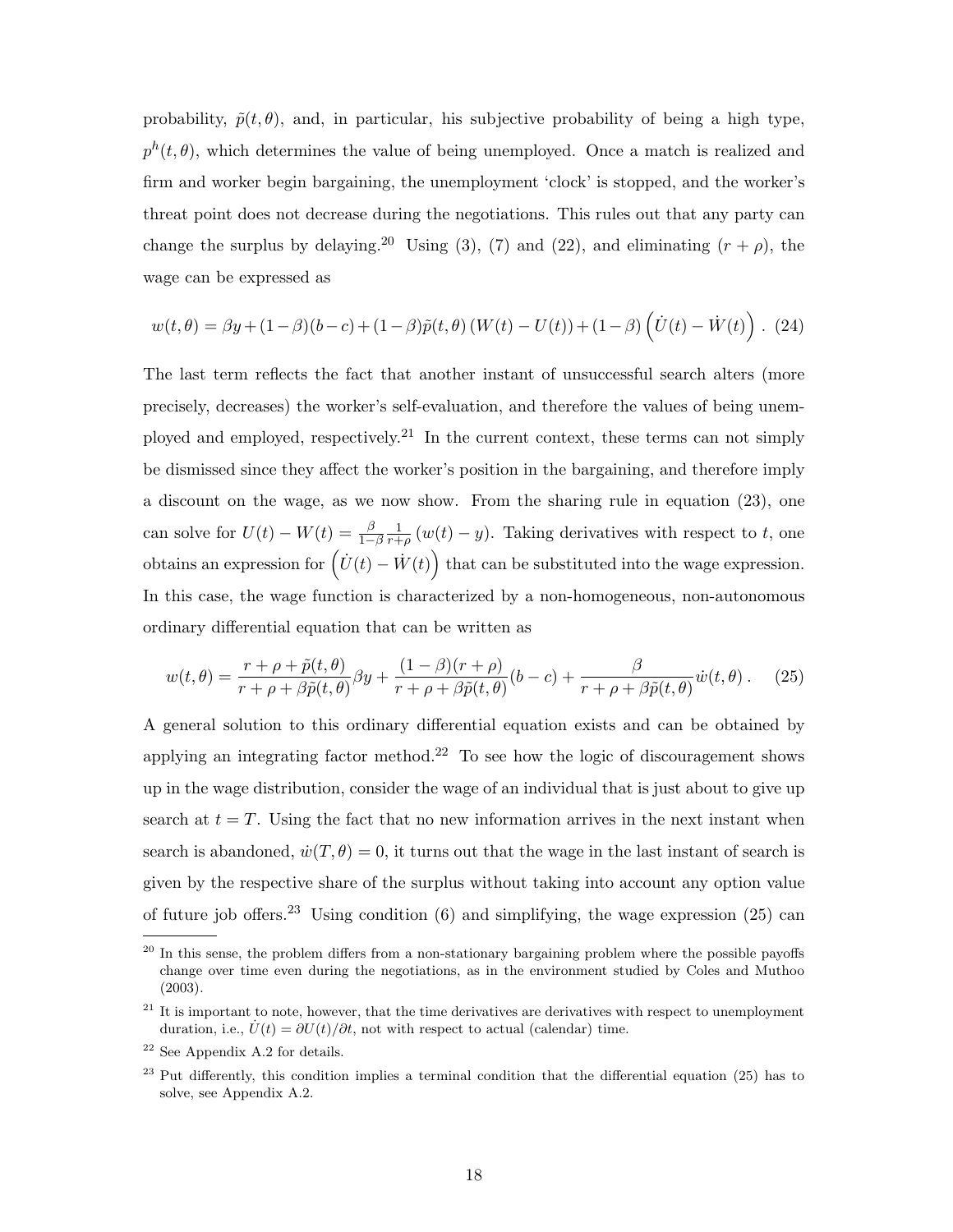be simplified to yield

$$
w(T, \theta) = \beta y + (1 - \beta)(b - c) + (1 - \beta)\tilde{p}(T, \theta)\left(\underline{W} - \underline{U}\right) = w(T, \theta) = b + \beta(y - b). \tag{26}
$$

Solving the differential equation yields a unique solution for the wage function conditional on  $T$ ,  $\theta$ , and  $u$ .

Given the solution to the wage function, we can now also explicitly state the assumptions mentioned in the discussion of worker behavior before, which ensure that search is optimal for a subset of the unemployed population. Without loss of generality and for the sake of illustration, in the following we assume first that active search is always preferred to inactivity when individuals first enter the labor market with their initial (flat) prior. Secondly, we assume that inactivity is better than active search if an individual is certain to be a low type. Formally, these assumptions imply

$$
\tilde{p}(0,\theta) > \frac{(r+\rho)c}{\beta(y-b)},
$$
  
and 
$$
\tilde{p}(p^h = 0,\theta) < \frac{(r+\rho)c}{\beta(y-b)}.
$$

Taken together, these conditions imply that search tends to be better than inactivity for small  $t$ , while for large  $t$  the opposite is the case because individuals become certain that they are the low type.

We now turn to the determination of the labor market equilibrium.

#### 3.6 Labor Market Equilibrium

Intuitively, a labor market equilibrium is given by a search threshold  $T^*$ , a labor market tightness  $\theta^*$  and a level of unemployment  $u^*$ , such that individuals stop search optimally given their beliefs about themselves, firms post vacancies optimally with free entry ensuring the value of a vacancy being zero, and the level of unemployment as well as the composition of active and discouraged unemployed is stationary. In this section we specify the equilibrium condition for each of these three endogenous variables. As we go along, we derive the properties of each condition that are needed to show that the equilibrium exists and is unique.

For determining the equilibrium, note that the wage function is strictly decreasing in unemployment duration over the entire support. That is, for a given labor market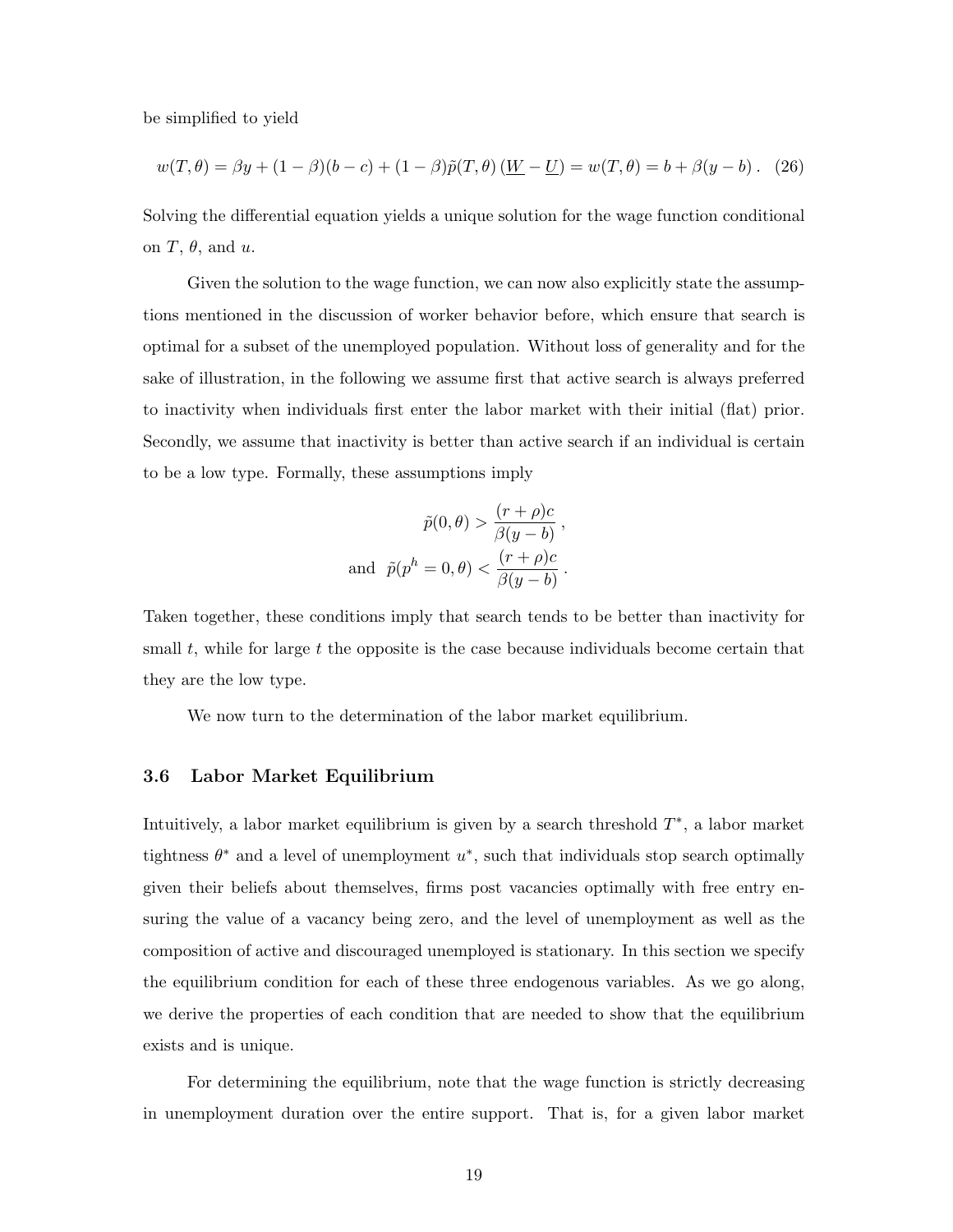tightness  $\theta$ , the wage decreases as the cumulative unemployment duration t of an individual increases,  $\dot{w}(t, \theta) < 0$  for all searchers with  $t \in [0, T)$ .<sup>24</sup> Intuitively, individuals with low cumulated unemployment history  $t$  have a high subjective probability of being a high type, and thus can credibly extract higher wages in equilibrium than individuals with a long unemployment record, because the threat point is better with a low unemployment duration. Recalling the implicit condition (10), and the fact that  $\tilde{p}(t, \theta)$  is strictly decreasing in t, this implies that, for each  $\theta$ , a search threshold T exists and is unique. By feeding the wage  $w(T, \theta)$  back into the threshold condition (10), the condition that implicitly determines  $T$  in equilibrium is given by

$$
G \equiv \tilde{p}(T,\theta) = \phi m(\theta) + (1-\phi)m(\theta)p^{h}(T,\theta) = \frac{c(r+\rho)}{\beta(y-b)}.
$$
\n(27)

This implies that, for any state of aggregate labor market conditions,  $\theta$  and  $u$ , there exists a unique search threshold,  $T$ , such that condition (27) holds. Given the assumptions on the job finding rates made in (20), one can rewrite  $p^{h}(t, \theta) = \frac{1}{1 + \frac{q}{1-q}e^{\phi t}} = p^{h}(t)$  and  $\tilde{p}(t, \theta) = -\phi + m(\theta)$ ¡  $1+p^h(t)$ ¢ . Using this condition, and conditions (10) and (26), the threshold can be explicitly written as function of equilibrium labor market tightness  $\theta$ ,

$$
T(\theta) = \frac{1}{\phi} \ln \left[ \left( \frac{m(\theta)\beta(y-b)}{c(r+\rho) + \phi\beta(y-b)} \right) \frac{1-q}{q} \right].
$$
 (28)

Hence, in equilibrium, the search threshold  $T$  is strictly increasing in labor market tightness θ. This implies that the higher θ in equilibrium, the larger is the unemployment duration T before people get discouraged in equilibrium.<sup>25</sup>

Note that, although there is a unique discouragement threshold  $T^*$ , there is a distribution of wages along the dimension of cumulative unemployment duration. More

 $24$  The result is shown in Appendix A.3.

 $25$  This positive relationship follows from the assumption in  $(20)$  concerning the different job finding probabilities for high and low types. Allowing for a positive job finding probability  $\lambda$  even under inactivity would leave the results unaltered if  $\lambda$  is unrelated to labor market conditions  $\theta$ . With a  $\lambda$  that increases in  $\theta$  just as the job finding probabilities of active searchers of either type, however, the relationship between  $\theta$  and T would be negative. In this case inactivity is relatively more attractive if labor market conditions are better. Finally, assuming that low types have a proportionally lower job finding probability than high types, i.e.,  $\lambda^l = \varphi \lambda^h$ ,  $0 < \varphi < 1$ , the sign of  $\frac{\partial T}{\partial \theta}$  would be a priori ambiguous. As long as the direct, positive effect on the labor market outweighs the indirect, negative effect through self perception in that case, the subjective job finding probability  $\tilde{p}(t, \theta)$  would be higher for a labor market with more vacancies per searcher, and thus  $\frac{\partial T}{\partial \theta} > 0$ . This would lead to the same results as in the presented scenario. In this context it is worth noting that the model can also be solved for a negative relationship between T and  $\theta$ . In this case better labor market conditions imply a faster discouragement of unemployed. While changing the comparative statics results below, this would provide different, but potentially interesting implications. Which assumption is more appropriate is ultimately an empirical question.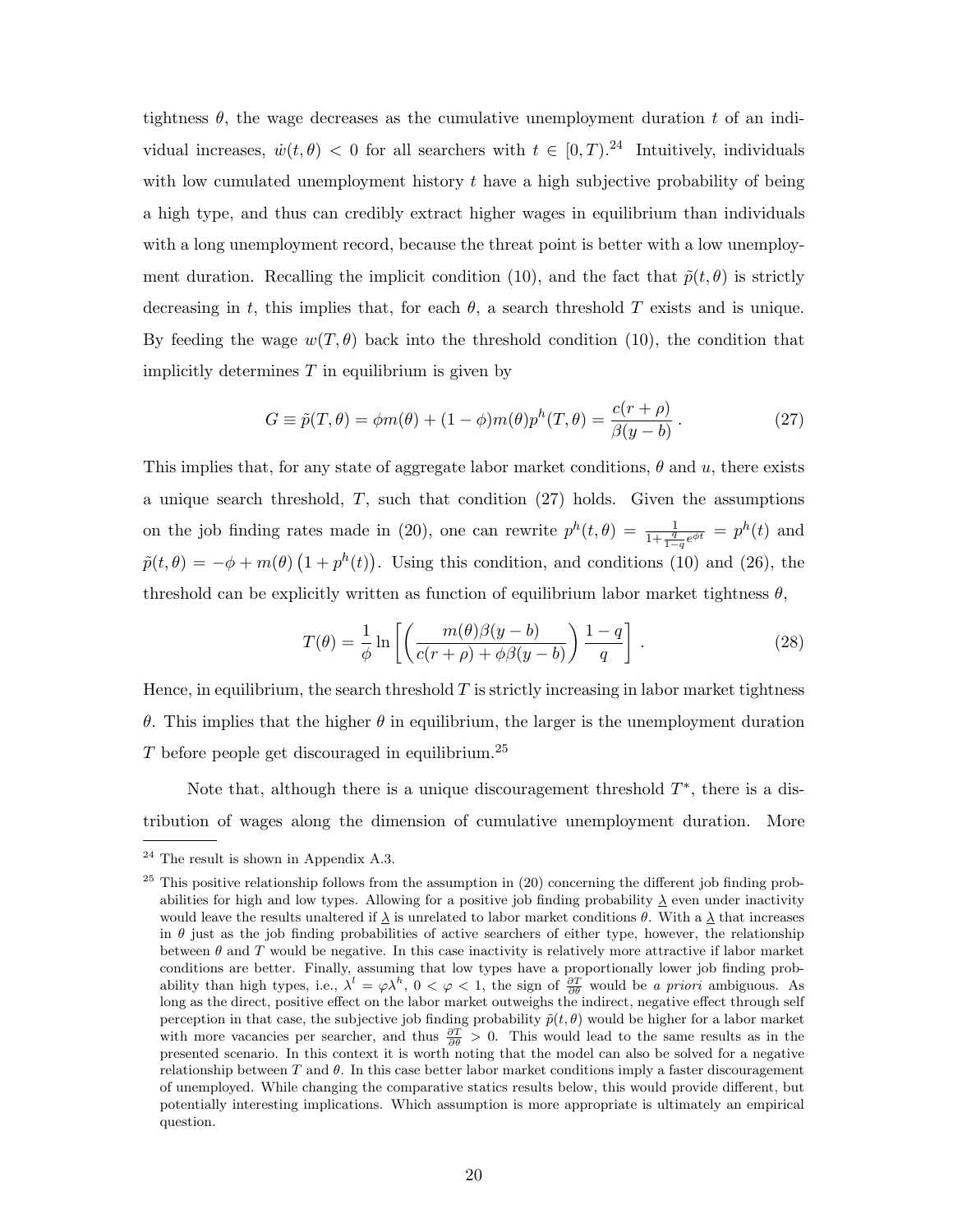precisely, in equilibrium wages are distributed according to the density  $\frac{a_e^l f_e^l(t) + a_e^h f_e^h(t)}{a_e^l + a_e^h}$  $\frac{t)+a^{\circ}_e}{a^l_e+a^h_e}$  on a support that is bounded by the range of subjective probabilities  $p<sup>h</sup>(t)$  that sustain active search behavior (i.e., in equilibrium, wages only exist for individuals of unemployment duration  $t \in [0, T^*]$ .

The second equilibrium condition characterizes the optimal vacancy posting behavior of firms, and thus the equilibrium value of  $\theta$ . In equilibrium the costs of posting a vacancy must be exactly outweighed by the expected value of a job, which depends crucially on the expected wage. Note that the firm has no way to influence the type of worker in terms of t that it encounters in the frictional labor market. From the characterization of the wage function before, wages are strictly decreasing in the  $t$  of the worker the firm is eventually matched with.<sup>26</sup> Note also that the subjective probability of being a high type at  $T$  defines the lower bound for the wage distribution, while the upper bound is given by the prior probability of being a high type that one presumes (e.g.,  $(1 - q)$  with a flat prior). The expected wage therefore depends on the expected unemployment duration of the available workers that the firm can be matched with. Hence, in equilibrium it must hold that

$$
\kappa = \frac{m(\theta)}{\theta} EJ = \frac{m(\theta)}{\theta} \frac{y - Ew(t, \theta)}{r + \rho} = \frac{m(\theta)}{\theta} \frac{y - w(E(t|T^*, \theta), \theta)}{r + \rho} \equiv H. \tag{29}
$$

Because the probability to be matched with an applicant decreases with  $\theta$ ,  $\frac{\partial (m(\theta)/\theta)}{\partial \theta} < 0$ , we have that the right hand side of the condition is strictly falling in  $\theta$ ,  $\frac{\partial H}{\partial \theta} < 0$ .<sup>27</sup>

To evaluate the behavior of the function  $H$  with respect to  $T^*$ , we again use the fact that the wage is decreasing in the unemployment duration of a worker that is hired, which implies that the wage is also decreasing in the expected duration. But the expected duration is a strictly monotonic increasing function of the search threshold  $T^*$ ,  $\frac{\partial E(t|T^*,\theta)}{\partial T^*}$ 0, and so the right hand side of condition (29) increases in  $T^*$ ,  $\frac{\partial H}{\partial T^*} > 0.28$  This implies a one-to-one relationship between the optimal search threshold  $T^*$  and firms' vacancy

<sup>26</sup> This is shown formally in Appendix A.3.

<sup>&</sup>lt;sup>27</sup> Under mild assumptions on  $\phi$ , one can also show that the wage is strictly increasing in  $\theta$  for any t, see Appendix A.3.

<sup>&</sup>lt;sup>28</sup> This result follows from applying the Leibniz rule to both densities  $f_u^j$ ,  $j = h, l$ , since the expected unemployment duration  $E(t|T, \theta)$  is an average of the expected unemployment durations of both types weighted by their respective share of the total pool of unemployed. Because  $E(t^j|T,\theta)$  =  $\int_0^T f^j_u(t) t dt = \int_0^T (\lambda^j + \rho) \frac{e^{-(\lambda^j + \rho)t}}{1 - e^{-(\lambda^j + \rho)}}$  $\frac{e^{-(\lambda^{j}+\rho)t}}{1-e^{-(\lambda^{j}+\rho)T}}t dt$ , we have  $\frac{\partial E(t^{j}|T,\theta)}{\partial T} = \int_{0}^{T} (\lambda^{j}+\rho)^{2} \frac{e^{-(\lambda^{j}+\rho)t}e^{-(\lambda^{j}+\rho)T}}{(1-e^{-(\lambda^{j}+\rho)T})^{2}}t dt$  +  $\int_0^T (\lambda^j + \rho) \frac{e^{-(\lambda^j + \rho)t}}{(1 - e^{-(\lambda^j + \rho)T})} dt + (\lambda^j + \rho) \frac{e^{-(\lambda^j + \rho)T}}{1 - e^{-(\lambda^j + \rho)T}} > 0.$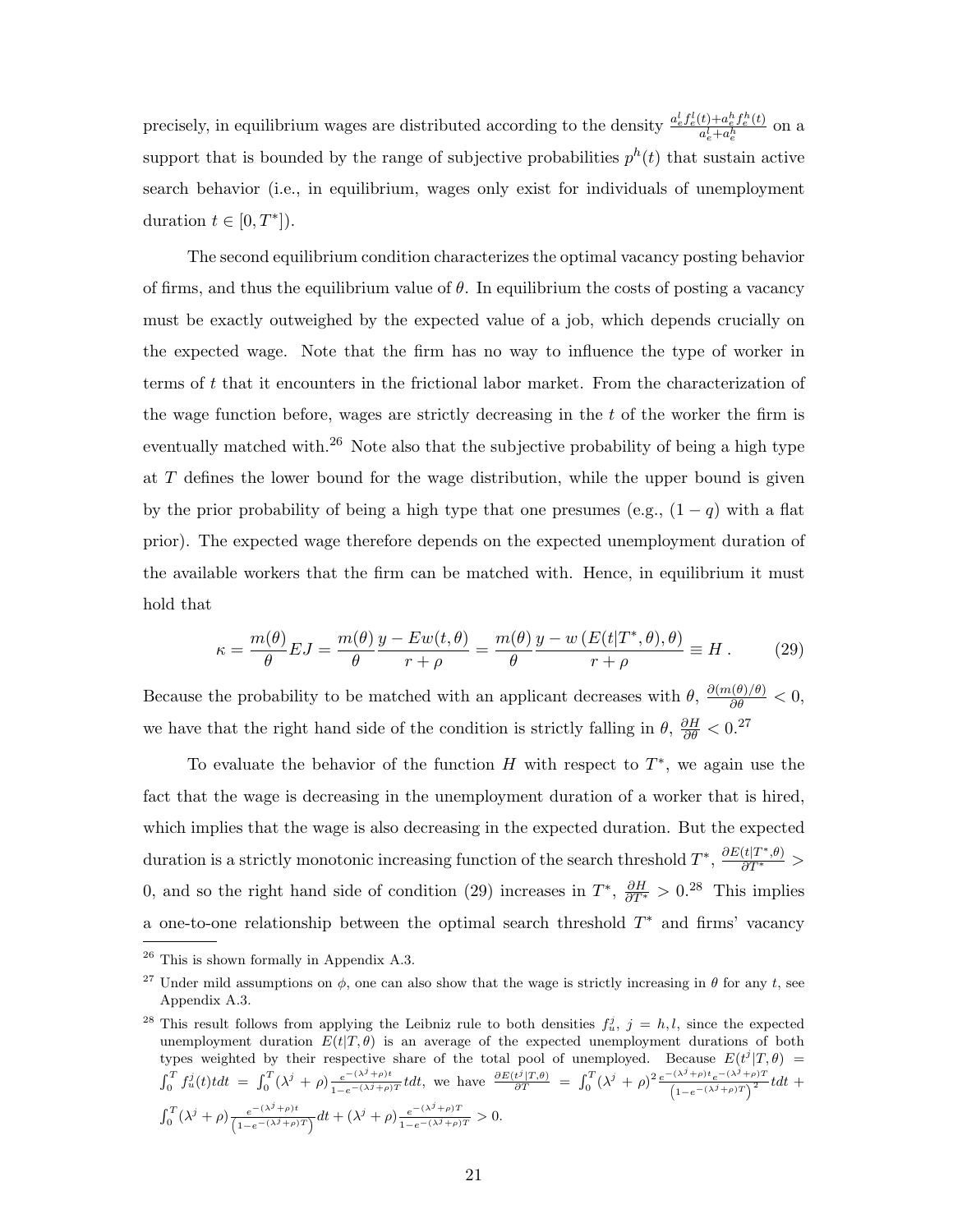posting, which determines  $\theta$ . In particular, the higher the search threshold  $T^*$ , the more it pays off for firms to post vacancies, and therefore the higher is  $\theta$ .

The third equilibrium condition concerns the level of unemployment. Note that for each level of unemployment  $u$ , there is a unique level of effectively searching unemployed  $\tilde{u}$ , so one can restrict attention to either of these variables in the determination of the equilibrium.<sup>29</sup> In the following, we consider the equilibrium level of aggregate unemployment  $u$ .

The level of unemployment only affects the level of vacancy posting through its effect on labor market tightness, and does not affect the structure of wages, which is entirely determined by the pattern of unemployment duration t. For consistency between expected wages and the wages that firms actually have to pay, we assumed before that firms cannot strategically target unemployed with certain unemployment histories. Using conditions (15) and (16) and the steady state condition for unemployment (34), the equilibrium unemployment rate can be expressed as

$$
u = 1 - \frac{\lambda^h (1 - q)\rho}{\rho + \lambda^h} \left( 1 - e^{-(\lambda^h + \rho)T} \right) - \frac{\lambda^l q\rho}{\rho + \lambda^l} \left( 1 - e^{-(\lambda^l + \rho)T} \right) , \qquad (30)
$$

using the implicit notation of before.<sup>30</sup> Taking derivatives shows that unemployment is strictly falling in the horizon until unemployed become discouraged, *i.e.*,  $\frac{\partial u}{\partial T}$  < 0.<sup>31</sup> Likewise, unemployment is lower if labor market tightness is higher, *i.e.*,  $\frac{\partial u}{\partial \theta} < 0.32$ 

The steady state equilibrium is fully characterized by a vector  $\{T^*,\theta^*,u^*\}$  for which conditions (27), (29) and (30) hold simultaneously, the corresponding wage function, and a composition of the population  $a_u^j$ ,  $a_e^j$  and  $d_u^j$  such that the steady state conditions (15), (16) and (17) hold as well. Hence, together with the steady state conditions, the equilibrium is characterized by the unique solution of a system of six equations in six

$$
u = 1 - \frac{m(\theta)(1-q)\rho}{\rho + m(\theta)} \left(1 - e^{-(m(\theta) + \rho)T}\right) - \frac{(m(\theta) - \phi)q\rho}{\rho + (m(\theta) - \phi)} \left(1 - e^{-(m(\theta) - \phi + \rho)T}\right).
$$

<sup>31</sup> This result can be seen by the fact that  $\partial (1 - e^{-(\lambda^j + \rho)T})/\partial T > 0$ .

<sup>&</sup>lt;sup>29</sup> The proof of the injective relationship between u and  $\tilde{u}$  depends on the assumptions concerning the relative search effectiveness of the two types in terms of  $\lambda^l$  and  $\lambda^h$ . Given the assumptions in (20),  $\frac{\tilde{u}}{u} = a_u^h + a_u^l \frac{\max\{m(\theta) - \phi\}}{m(\theta)}$ . The claim then follows, because the left-hand side is strictly increasing in  $\tilde{u}$ , while the right hand side is strictly decreasing in  $\tilde{u}$ . This can be seen since the right hand side increases in  $m(\theta)$  while  $\partial m/\partial \theta > 0$  and  $\partial \theta/\partial \tilde{u} < 0$ . For alternative assumptions like a proportional mark-off in search efficiency of low types  $\varphi$  mentioned in footnote 25, an analogous proof applies.

<sup>&</sup>lt;sup>30</sup> Given the assumptions on the job finding probabilities  $\lambda^j$ , this condition can be explicitly written as

<sup>&</sup>lt;sup>32</sup> The result follows since  $\partial (1 - e^{-(\lambda^j + \rho)T})/\partial \theta > 0$  and  $\partial (\frac{m(\theta)(1-q)}{\rho + m(\theta)})/\partial \theta > 0$ .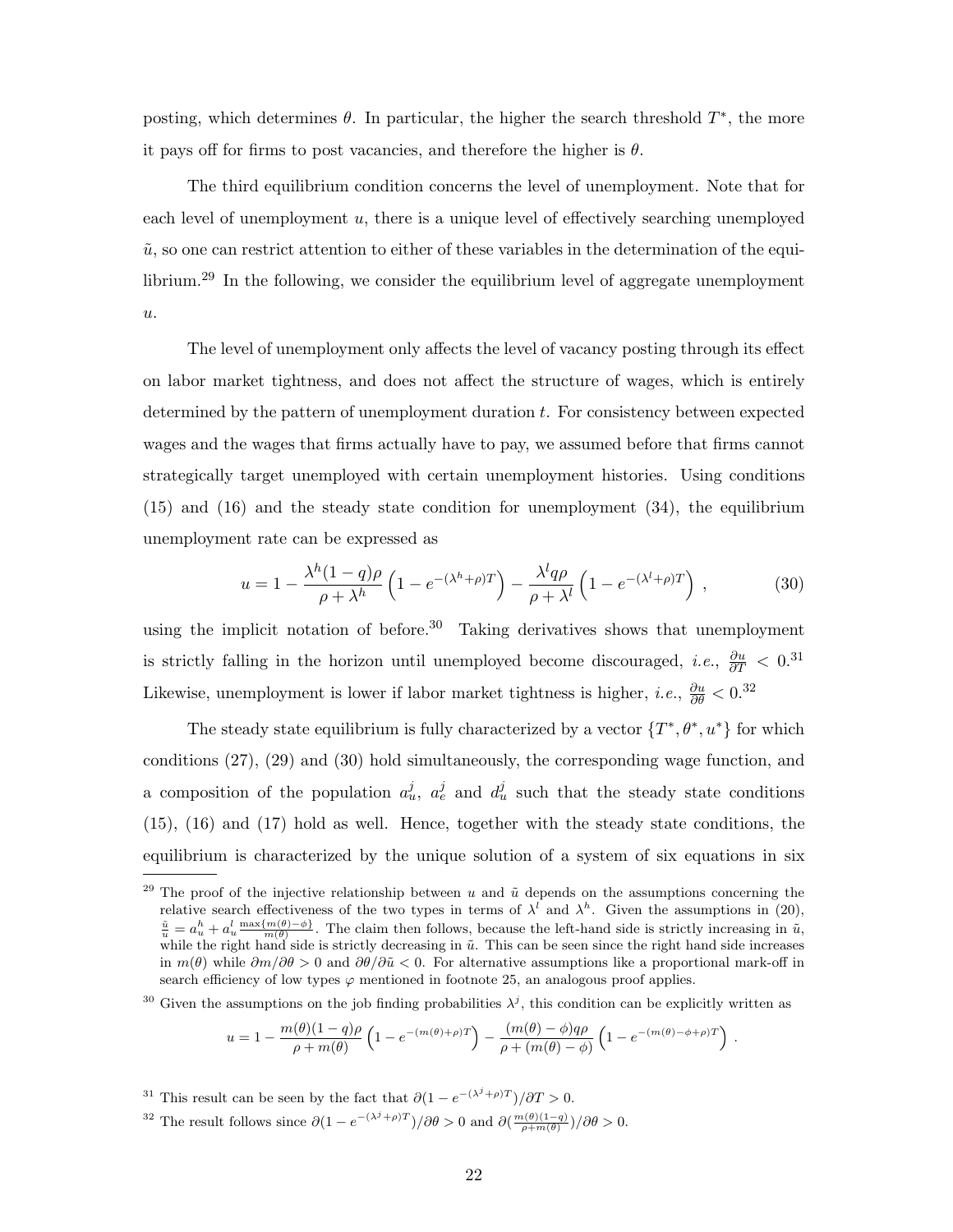unknowns. Apart from the unemployment rate  $u^*$ , all these variables are jump variables. The properties of the equilibrium conditions, identified above, imply that conditional on the prior the equilibrium exists and is unique.<sup>33</sup> The results so far are sufficient to illustrate the working of the model.

To summarize, in equilibrium the outflows from unemployment into employment decline with cumulative unemployment duration, and become zero for durations above T ∗ . On the other hand, outflows into the inactive state of discouragement increase with unemployment duration, in the sense of a discrete jump at  $T^*$ . The extent of this negative duration dependence of the hazard into employment, and the positive duration dependence of hazards into discouragement is endogenously determined in equilibrium and characterized by  $T^*$  and the associated distributions  $f_u^i$ . Thus, in line with the evidence provided by Jones and Riddell (1999), our model provides a rationale that is consistent with permanent, structural flows between the states of unemployment and (marginally attached) non-participation because of discouragement after reaching the threshold  $T^*$ .<sup>34</sup> Finally, wages decline with unemployment history in terms of  $t$ , reflecting the lower self-confidence in terms of subjective job finding probabilities that eventually determines the bargaining position of the unemployed. Overall, fewer individuals with high unemployment duration are employed.

From this discussion, it is also clear that adding productivity differences between types on top of differences in the job finding probability would leave the main results of the model unaffected. Suppose high types had not only a higher job finding probability  $\lambda^h > \lambda^l$ , but also a higher productivity on the job,  $y^h > y^l$ , which is revealed to both worker and firm upon generating a match. Of course, in this case wages would not only vary by unemployment duration, but also by type, with high types being able to extract a higher wage as consequence of the higher surplus that they generate. The workers' problem,

<sup>&</sup>lt;sup>33</sup> See also appendix B. In case of type specific priors, there are two type specific search thresholds in equilibrium. More generally, if priors are dispersed, the equilibrium is characterized by a distribution of threshold durations that correspond to the priors. A detailed analysis of these cases is beyond the scope of this paper.

<sup>&</sup>lt;sup>34</sup> An extension of the model taking into account cyclical productivity shocks or likewise other shocks affecting individuals' incentives to search for employment, e.g., arising from marriage or child birth, can generate inflows from non-participation into (active) unemployment. An extension of the model with positive job finding probabilities even in the state of no active search would allow to generate flows from the state of discouragement back to employment. Likewise, the model could be extended to allow for stochastic shocks that affect the value of being unemployed along the lines of Garibaldi and Wasmer (2005) and Pries and Rogerson (2004), and therefore induce discouraged workers to return to the labor market and search actively.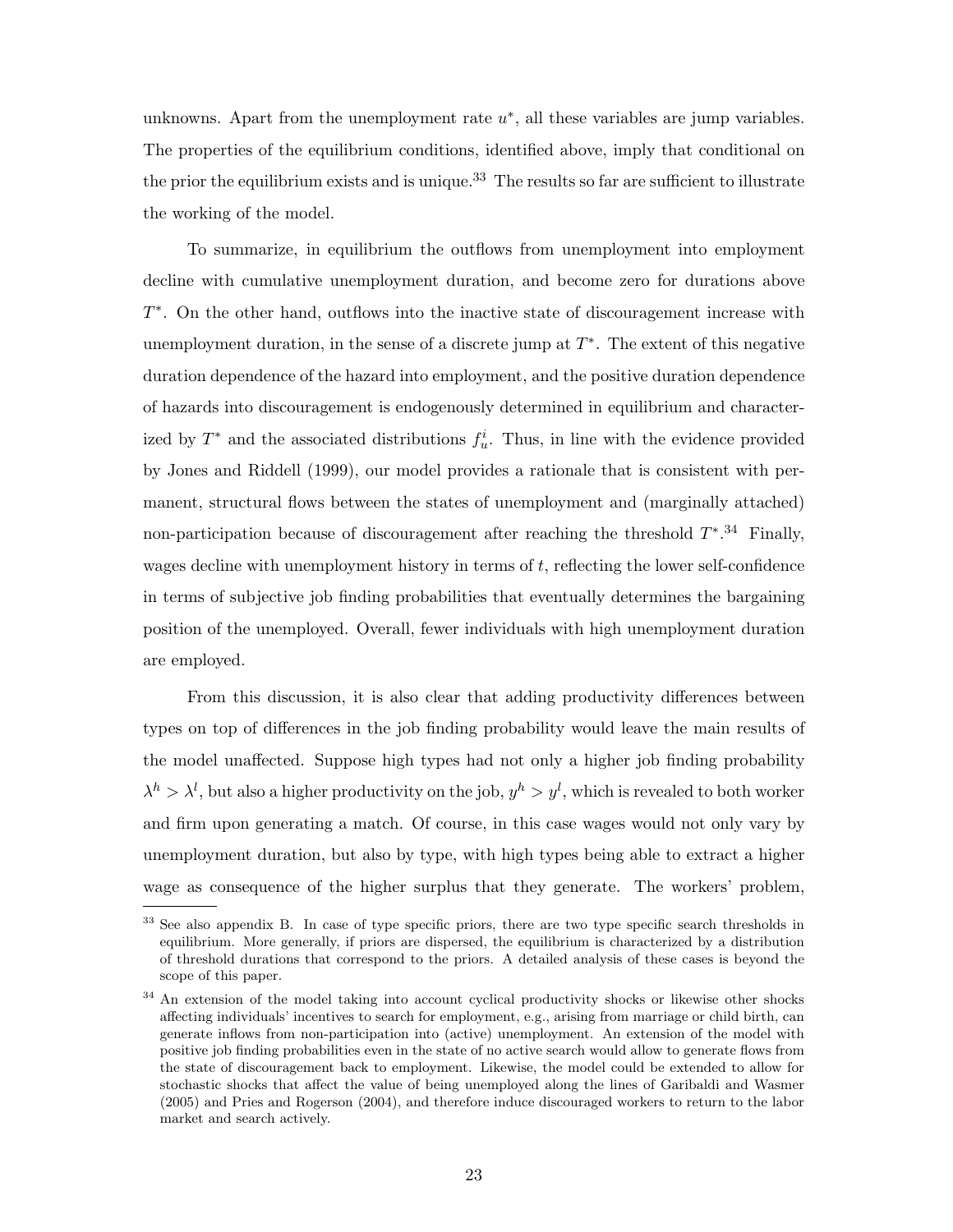however, would be essentially the same as in the case with homogeneous productivity; the optimal stopping decision would be influenced by the expected wage, but would still involve a unique threshold for unemployment duration  $T$  after which search is abandoned. The impact of unemployment duration on search decisions would actually be reinforced, because individuals come to expect a lower job-finding probability but also a lower wage due to lower productivity. The firms' problem would also be similar to the case without productivity differences; firms would condition their vacancy posting on the expected unemployment duration, but additionally on the expected productivity of the match. Importantly, in equilibrium neither firm nor worker would have an incentive not to enter wage negotiations and an employment relationship upon having been matched in this scenario. The reason is that, once the match is generated and the productivity is revealed, the surplus generated by the match is positive, making both parties better off than without the match. Of course, the equilibrium allocation resulting in a model with productivity differences would yield a different level of  $T^*$ , as well as a more complicated aggregate wage distribution, but the main results concerning negative duration dependence in employment inflows and starting wages would remain qualitatively unchanged.

#### 3.7 Some Comparative Static Results

Having characterized equilibrium in the model, we can now perform comparative statics. We discuss the impact of a change in the income stream from unemployment,  $b$ , and a change in productivity,  $y$ , in the benchmark model with homogeneous productivity across types. Comparative statics with respect to other parameters follow directly, based on analogous arguments.

Changing unemployment benefits: An unexpected, exogenous increase in the income stream from unemployment,  $b' > b$ , leads to workers becoming discouraged earlier, and increases the level of unemployment. To see this, note that an increase in  $b$  improves all workers' payoff from inactivity. From condition (27) this leads to an increase in the subjective probability of being a high type that makes an unemployed worker indifferent between active search and discouragement. In other words, there is a new equilibrium unemployment duration  $T'$ , such that the unemployed leave the active search pool earlier, i.e.,  $T' < T^*$ . This, in turn, leads to an increase in the wages that firms expect to pay to newly hired workers, as implied by the discussion of condition (29), and therefore reduces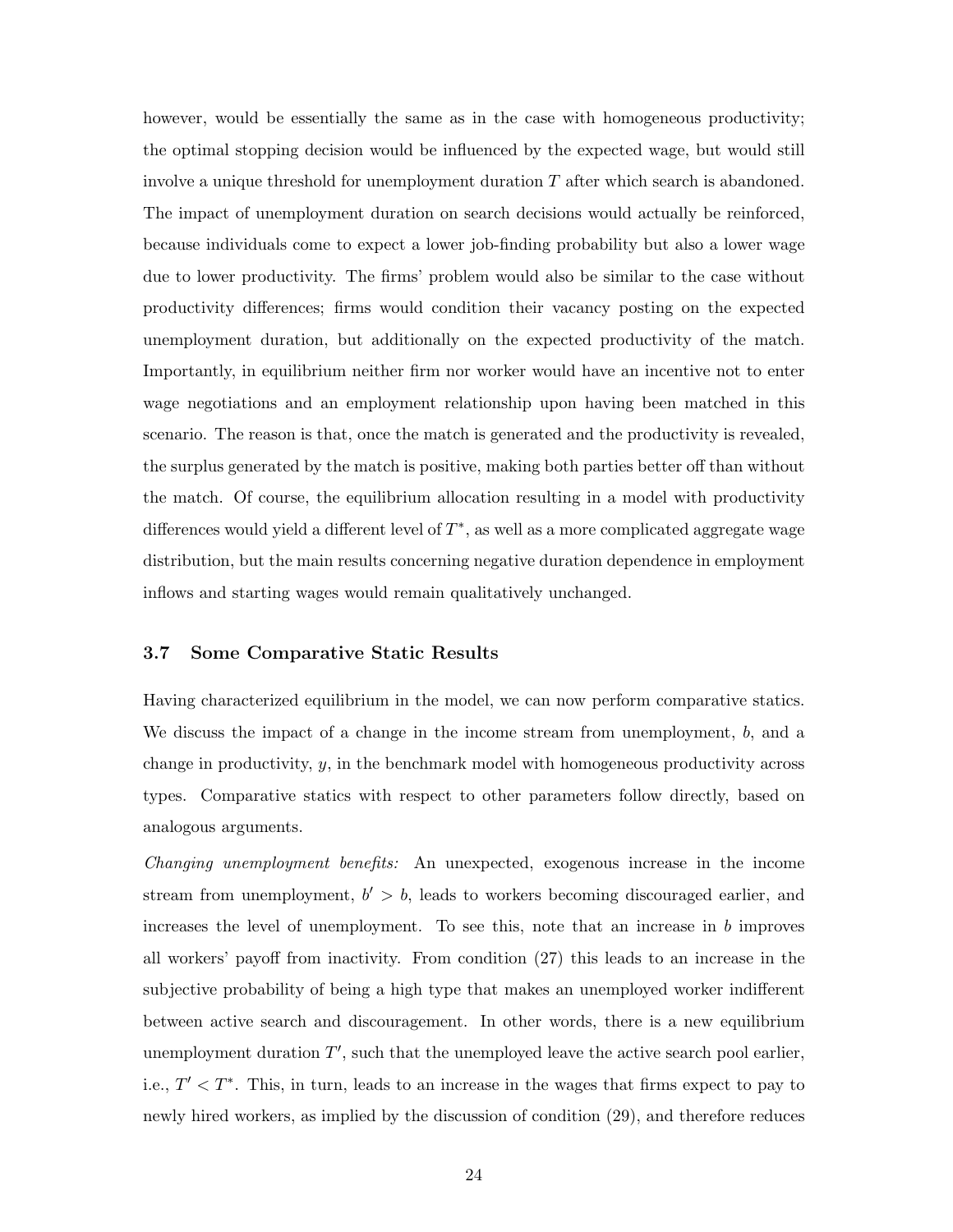the job creation activity of firms. A lower labor market tightness  $\theta' < \theta^*$  and an earlier discouragement threshold  $T' < T^*$ , lead, in turn, to a higher equilibrium unemployment level,  $u' > u^*$ , as can be seen from condition (30). We obtain analogous comparative static results for an exogenous increase in the search cost, c, by similar arguments. Higher search costs imply faster discouragement, and a higher level of unemployment.

Productivity shocks: Following an unexpected, exogenous increase in productivity to  $y'$ y, the time it takes for workers to become discouraged increases, and unemployment decreases. This follows from the fact that, on the one hand, an increase in  $y$  implies that search is more profitable. This induces the unemployed to search longer, i.e., it must be that  $T' > T^*$  for (27) to be satisfied because  $\partial \tilde{p}(T^*, \theta)/\partial T^* < 0$ . On the other hand, higher productivity makes vacancies more attractive, and thus for  $(29)$  to be satisfied, labor market tightness must increase. Consequently, the steady state is characterized by lower unemployment  $u' < u^*$  from condition (30). Similar effects emerge for an unexpected exogenous decrease in vacancy costs  $\kappa$ . On the other hand, higher rates of r or  $\rho$  have precisely the opposite effect of an increase in productivity, since they make vacancy posting and search more expensive. They lead to a lower  $\theta$  and faster discouragement  $T' < T^*$  in equilibrium.<sup>35</sup>

As an aside, note that a policy enforcing active search, that is, increasing  $T^*$  exogenously regardless of whether this is optimal or not, unambiguously decreases unemployment since  $u(T^* = \infty) < u(T^* = 0)$ . Hence, if unemployed could be forced to search, not surprisingly, unemployment would be lower in steady state.

Beyond these comparative statics results, the presence of type uncertainty has important implications for the dynamics of the labor market. After an unexpected increase in productivity  $y$ , individuals' subjective beliefs about their type, and hence about their job finding probability, are unchanged. This is because the change in labor market conditions does not affect the information value of their previous search history in the old environment, and therefore does not affect their current subjective self-evaluation.<sup>36</sup> However, the threshold probability needed to justify search decreases with an increase in  $y$ .

 $35$  A similar result would hold in an extended model for an exogenous displacement rate  $\delta$ .

<sup>&</sup>lt;sup>36</sup> Recall that under the assumption (20) it follows that  $p^{h}(t, \theta) = p^{h}(t) = \frac{1}{1 + \frac{q}{1 - q} e^{\phi t}}$ . This claim would be also true for any change in labor market conditions under any other parametric specification of the difference in job finding probabilities, however, since there would be no reason to adjust the subjective belief retroactively.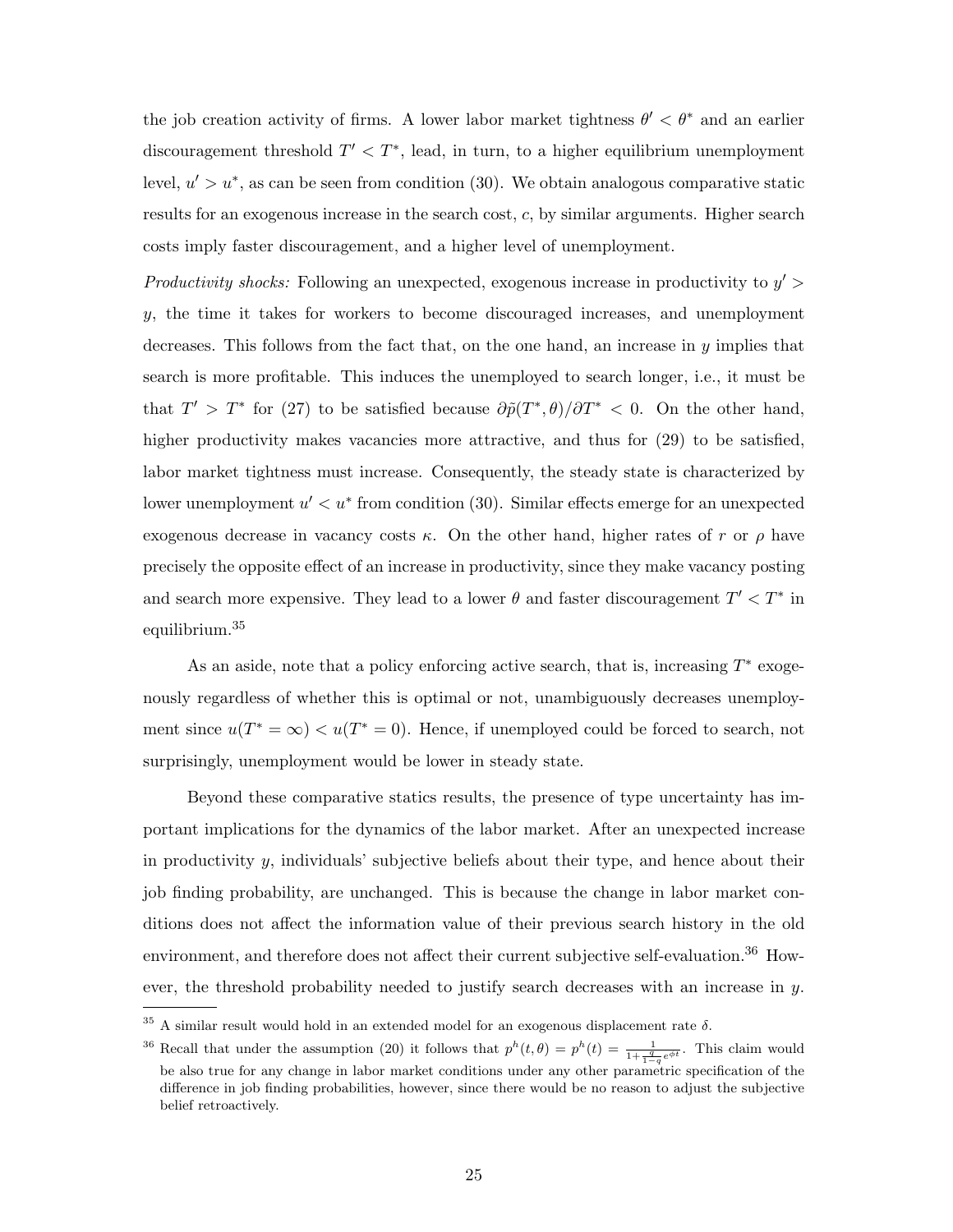This induces individuals at the discouragement threshold to resume active search. In the model presented so far, there is a mass point of discouraged workers with unemployment duration  $T^*$ , so the response to an increase in y in terms of renewed search is substantial. In fact, immediately after the increase, all workers in the economy will be searching actively, and will continue to do so until they reach the new unemployment threshold  $T'$ . This implies that type uncertainty leads to an amplification of the effects of changes in productivity on unemployment and vacancies, compared to a standard search model. The increase in y raises  $\theta^*$  as jobs become more valuable for firms, but the attendant increase in  $T^*$  induces more individuals to search, which makes it even easier for firms to meet an applicant as labor market tightness is moderated by more searchers. This facilitates job creation, amplifying the firms' increase in vacancy posting.<sup>37</sup> In a model with a nondegenerate distribution of unemployment durations above  $T^*$ , the increase in the pool of active searchers would be less pronounced but still existent. Thus, in comparison to a standard model without uncertainty, unemployment decreases more in response to an increase in y.

## 4 Concluding remarks

This paper explores a simple idea: what happens to the search process when individuals are uncertain whether they have what it takes to be successful? We develop a general equilibrium model of the labor market in which workers are uncertain about their job-finding chances, and update beliefs based on the duration of unsuccessful search. The model offers a new perspective on several aspects of job-search behavior and unemployment, including falling hazards out of unemployment into employment, the phenomenon of discouraged workers, lower wages for individuals with long unemployment history, and the volatility of unemployment.

The model raises new questions and challenges for active labor market policies. An individual's decision to search actively is clearly one of the most crucial determinants of the probability of finding a job, and our model suggests that subjective beliefs play an

<sup>&</sup>lt;sup>37</sup> In this respect, the model adds to the recent debate about the standard search model's ability to generate the empirically observed high unemployment volatility in response to cyclical variations. (see Shimer, 2005 and Mortensen and Nagypal, 2005). The effect generated by our model is based on inflows of discouraged workers, analogous to the added-worker and discouraged-worker effects discussed by Pissarides (2000, chapter 7).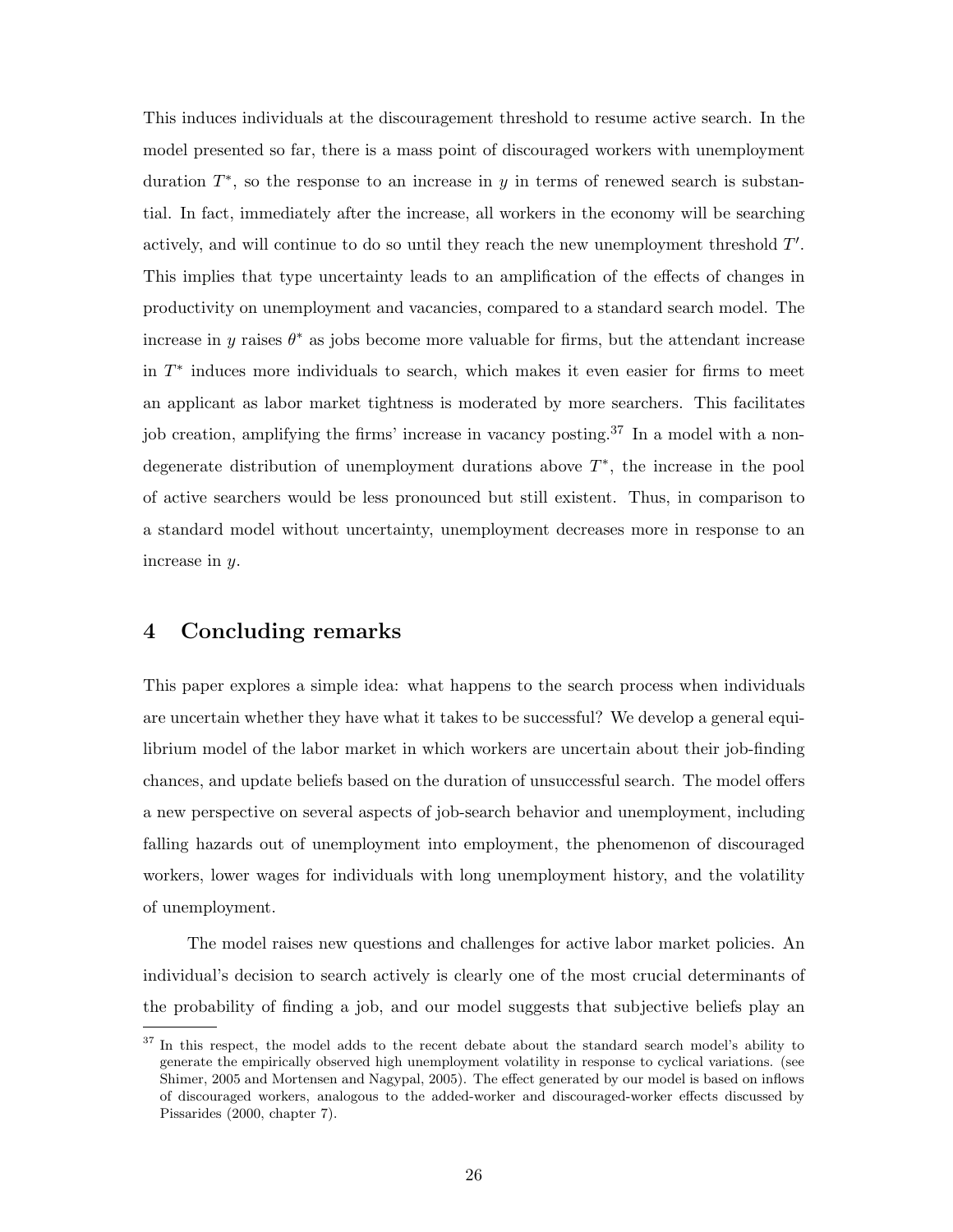important role in this decision. Thus, policy makers may want to consider how policy interventions affect individual's subjective confidence about job-finding chances, in addition to the impact on objective characteristics such as human capital. The model also points to a value of experimenting with interventions that occur relatively early in the employment spell. To the extent that people are most uncertain when they begin search, the marginal impact of information is greatest at this point. Also, when individuals become discouraged and make the decision to stop search, this could be associated with irreversible investments, or changes in lifestyle and consumption habit, which then make it more difficult to motivate individuals to search. This would provide an additional rationale for interventions that occur early, before individuals reach the point of discouragement.

An interesting extension to our model would be to allow workers to have a preference for positive beliefs about relative ability. This would be in line with the evidence from our companion paper, which suggests that people find it painful to receive negative information about relative ability. There has been some recent theoretical work modelling this type of ego utility (Köszegi, 2001 and 2006; Andolfatto *et al.*, 2004), but no general equilibrium model of search. Such an extension would likely leave the qualitative results of our model unchanged; individuals would take into account how future unsuccessful search will impact utility through the channel of more pessimistic beliefs, potentially leading to faster discouragement. However, this extension could be valuable in explaining why unemployment is a psychologically painful process, as shown by evidence that subjective well-being, self-esteem, and mental health tend to decline with unemployment, even controlling for the drop in income (see, e.g., Gerdtham and Johannesson, 2003; Bjorklund and Eriksson, 1998; Mathers and Schofield, 1998; and Winkelmann and Winkelmann, 1998).

Our model could also help rationalize differences in search behavior across different types of individuals. For example, our companion paper provides evidence that women are less confident about relative ability than men, and previous evidence from psychology documents a similar gender difference in some settings (see Deaux and Farris, 1977; Lenney, 1977; Lundeberg et al., 1994). In our model, lower priors imply faster discouragement, and more extreme negative duration dependence. Through the impact on wage bargaining, a gender difference in confidence could also contribute to lower wages for women. These predictions are consistent with evidence on gender differences in search behavior and labor market outcomes (see, e.g., Bowlus, 1997). Frijters and van der Klaauw (2006) also find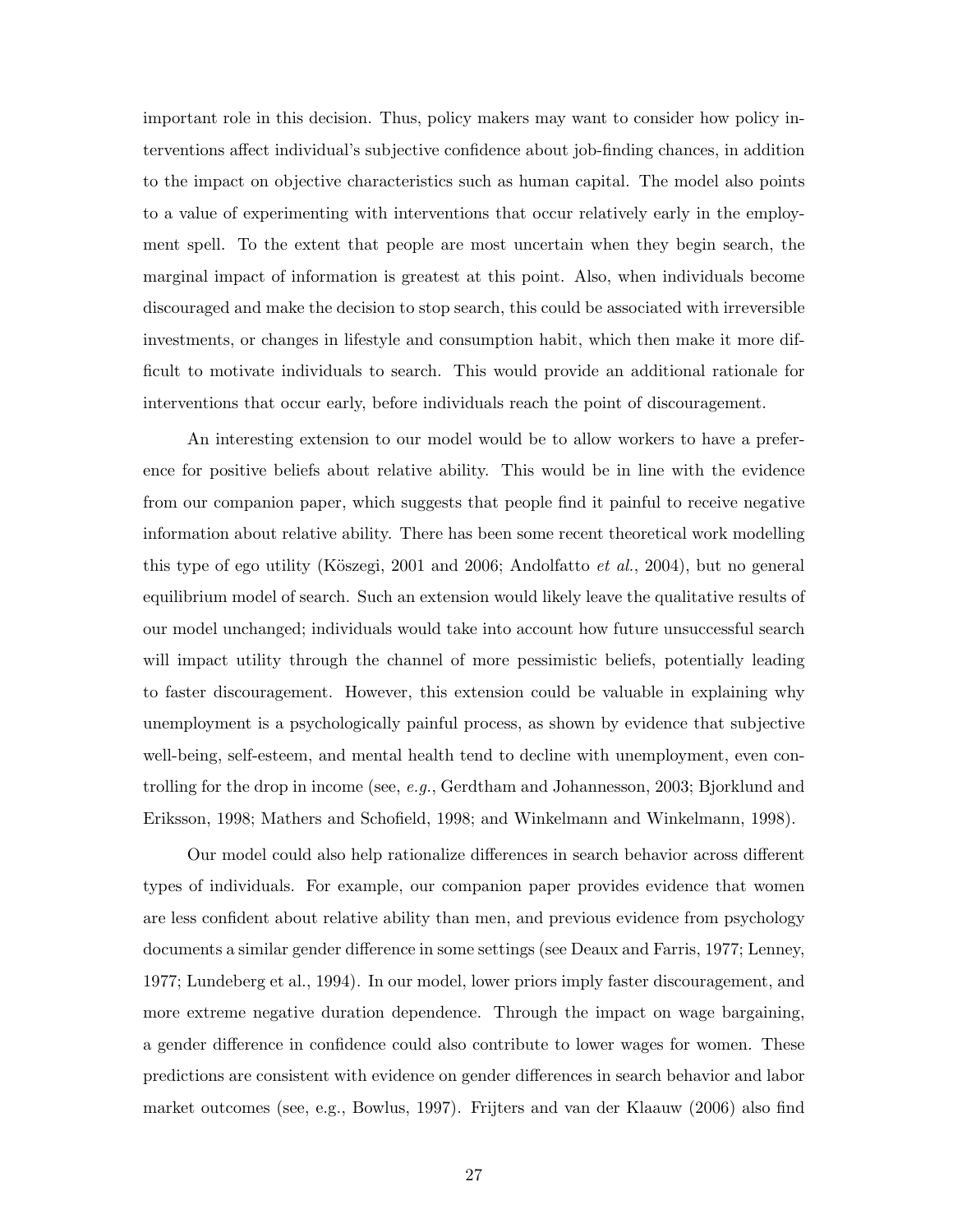some evidence of a gender difference, although samples are too small for this to be robustly significant: women exhibit stronger negative duration dependence than men. Our model points to one potential explanation for these findings.

We drew on laboratory evidence to provide empirical support for our assumptions. To investigate the impact of unemployment on subjective beliefs in the field would require a survey that elicits individuals' beliefs about their relative abilities and job-finding chances, and their certainty about these beliefs. This type of survey is not currently available. In principle, however, it is possible to design such a survey and we believe that this is a fruitful direction for future research. Analogous to our experiment, respondents could be asked how certain they are that they job finding chance in the next month is higher than a certain percentage. Questions like this would allow an investigation of how duration of unsuccessful search affects confidence and future search decisions, and how confidence and updating varies across different types of individuals.

The insights of the model are also relevant for search behavior more generally, beyond the case of workers choosing between unemployment and non-participation. For example, falling self-confidence could explain the behavior of someone who searches unsuccessfully in a particular segment of the labor market, and then lowers aspirations and switches to searching in a less remunerative but also less demanding sector. Individuals are also probably uncertain of their chances of success in other types of search. For example, someone may be uncertain about own attractiveness, compared to competitors in the marriage market. Our model illustrates how a prolonged period of unsuccessful search could lower self-confidence, and cause an individual to switch to search for a different type of mate, or give up on search altogether. In summary, this paper suggests a new perspective on search in general, where the key insight is that the process of search changes people, in a way that is relevant for future search decisions.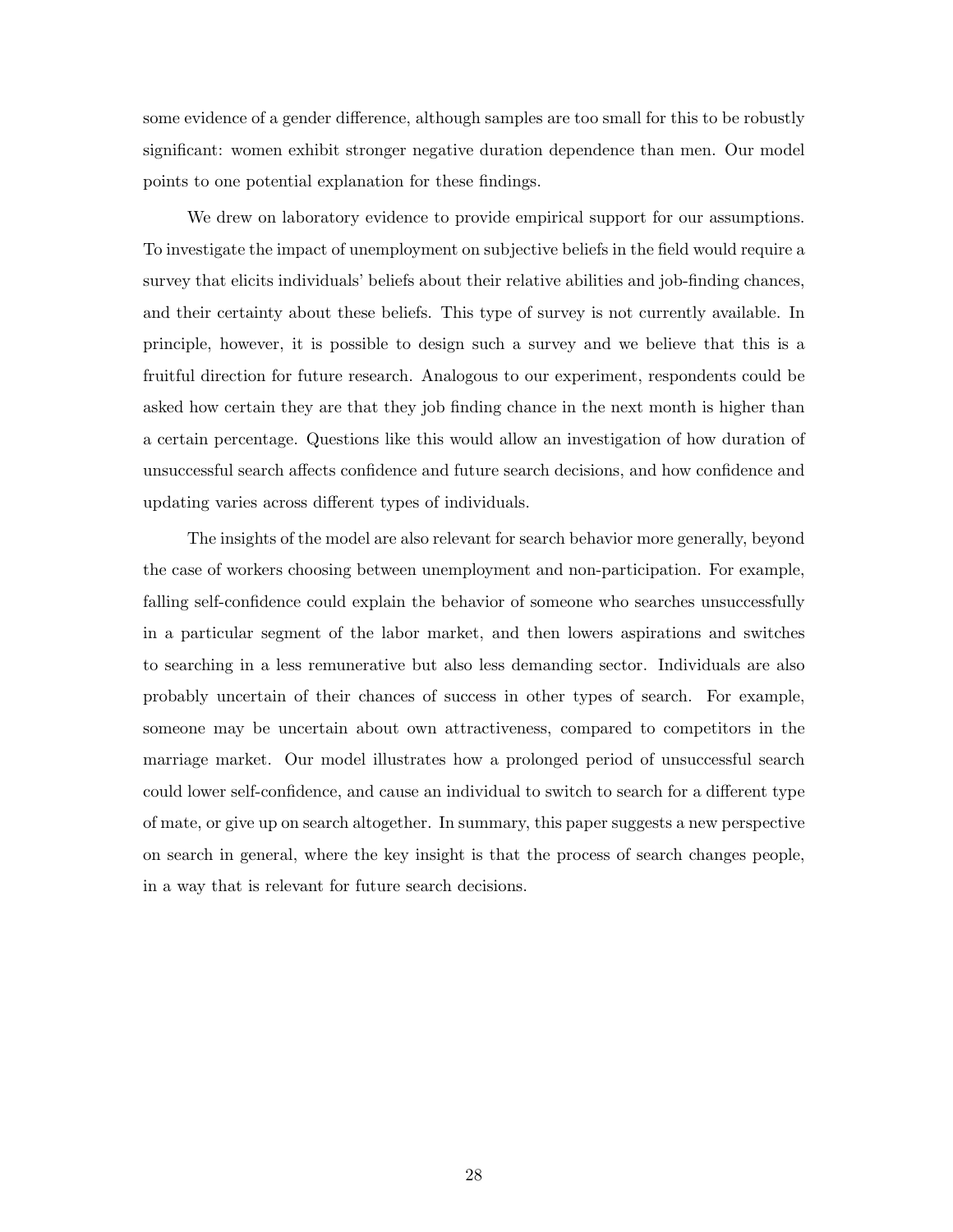## References

- Andolfatto, D., S. Mongrain, and G. Myers (2005): "Self-Esteem and Labour Market Choices," mimeo, Simon Fraser University.
- BENABOU, R., AND J. TIROLE  $(2002)$ : "Self-Confidence and Personal Motivation," *Quar*terly Journal of Economics, 117(3), 871–915.
- Bjorklund, A., and T. Eriksson (1998): "Unemployment and Mental Health: Evidence from research in the Nordic Countries," Scandinavian Journal of Social Welfare, 7, 219–235.
- BLAU, D. M., AND P. K. ROBINS (1986): "Labor Supply Response to Welfare Programs: A Dynamic Analysis," Journal of Labor Economics, 4(1), 82–104.
- BOWDEN, R. J. (1980): "On the Existence and Secular Stability of  $u-v$ -Loci," *Economica*, 75, 35–50.
- Bowlus, A. J. (1997): "A Search Interpretation of Male-Female Wage Differentials," Journal of Labor Economics, 15(4), 625–657.
- BURDETT, K., AND T. VISHWANATH (1988): "Declining Reservation Wages and Learning," Review of Economic Studies, 55(4), 655–665.
- Calmfors, L., and H. Lang (1995): "Macroeconomic Effects of Active Labour Market Programmes in a Union Wage Setting Model," Economic Journal, 105, 601–619.
- Coleman, T. S. (1989): "Unemployment Behavior: Evidence from the CPS Work Experience Survey," Journal of Human Resources, 24(1), 1–38.
- Coles, M. G., and A. Muthoo (2003): "Bargaining in a Non-Stationary Environment," Journal of Economic Theory, 109, 70–89.
- DEAUX, K., AND E. FARRIS (1977): "Attributing Causes for One's Own Performance: The Effects of Sex, Norms, and Outcome," Journal of Research in Psychology, 11, 59–72.
- DIXIT, A. K., AND R. S. PINDYCK (1994): *Investment Under Uncertainty*. Princeton University Press, Princeton, New Jersey.
- Dubra, J. (2004): "Optimism and Overconfidence in Search," Review of Economic Dynamics, 7, 198–218.
- FALK, A., D. HUFFMAN, AND U. SUNDE (2006): "Self-Confidence and Search," IZA Discussion Paper, 2525.
- Flam, S. D., and A. E. Risa (2003): "Ability, Self-Confidence, and Search," Journal of Institutional and Theoretical Economics, 159, 439–456.
- Flinn, C. J., and J. J. Heckman (1983): "Are Unemployment and Out of the Labor Force Behaviorally Distnict Labor Force States?," Journal of Labor Economics, 1(1), 28–42.
- FRIJTERS, P., AND B. VAN DER KLAAUW (2006): "Job Search with Non-Participation," Economic Journal, 116(508), 45–83.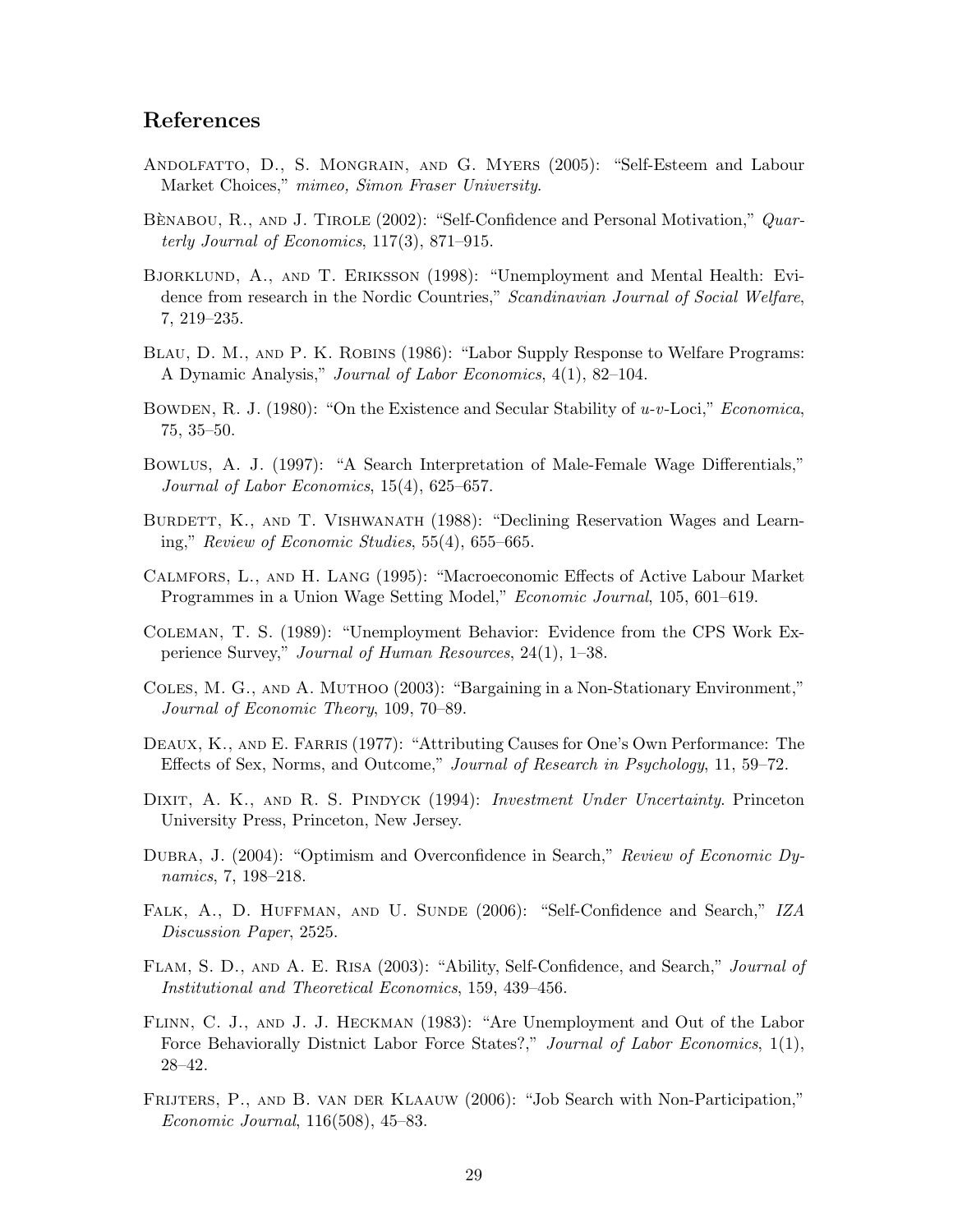- Garibaldi, P., and E. Wasmer (2005): "Equilibrium Search Unemployment, Endogenous Participation, and Labor Market Flows," Journal of the European Economic Association, 3(4), 851–882.
- GERDTHAM, U.-G., AND M. JOHANNESSON (2003): "A Note on the Effect of Unemployment on Mortality," *Journal of Health Economics*, 22(3), 505–518.
- JONES, S. R., AND C. W. RIDDELL (1999): "The Measurement of Unemployment: An Empirical Approach," Econometrica, 67(1), 147–162.
- KÖSZEGI, B. (2001): Essays in Behavioral Economics. Ph.D. Thesis, UC Berkeley.
- (2006): "Ego Utility, Overconfidence, and Task Choice," Journal of the European Economic Assciation, 4(4), 673–707.
- Lenney, E. (1977): "Womens Self-Confidence in Achievement Settings," Psychological Bulletin, 84, 1–13.
- LUNDEBERG, M., P. FOX, AND J. PUNCCOHAR (1994): "Highly Confident but Wrong: Gender Differences and Similarities in Confidence Judgments," Journal of Educational Psychology, 86, 114–121.
- Machin, S., and A. Manning (1999): "The Causes and Consequences of Longterm Unemployment in Europe," in *Handbook of Labor Economics*, ed. by O. C. Ashenfelter, and R. Layard, vol. 3.
- MATHERS, C., AND D. SCHOFIELD (1998): "The Health Consequences of Unemployment: The Evidence," Medical Journal of Australia, 168, 178–182.
- MCELHATTAN, R. (1980): "Should Discouraged Workers Be Counted in the Labor Force? A Job Search Approach," Federal Reserve Bank of San Francisco Economic Review, pp. 7–24.
- McKenna, C. J. (1987): "Labor Market Participation in Matching Equilibrium," Economica, 54, 325–333.
- Morgan, P. B. (1985): "Distributions of the Duration and the Value of Job Search with Learning," *Econometrica*, 53(5).
- Mortensen, D. T., and E. Nagypal (2005): "More on Unemployment and Vacancy Fluctuations," IZA Discussion Paper, 1765.
- MOSCARINI, G. (2005): "Job Matching and the Wage Distribution," *Econometrica*, 73(2), 481–516.
- Pissarides, C. A. (2000): Equilibrium Unemployment Theory. MIT Press, Cambridge, Massachusetts, 2nd edn.
- PRIES, M., AND R. ROGERSON (2004): "Search Frictions and Labor Market Participation," mimeo, University of Maryland.
- ROSHOLM, M., AND O. TOOMET (2005): "A Search Model of Discouragement," IZA Discussion Paper, 1633.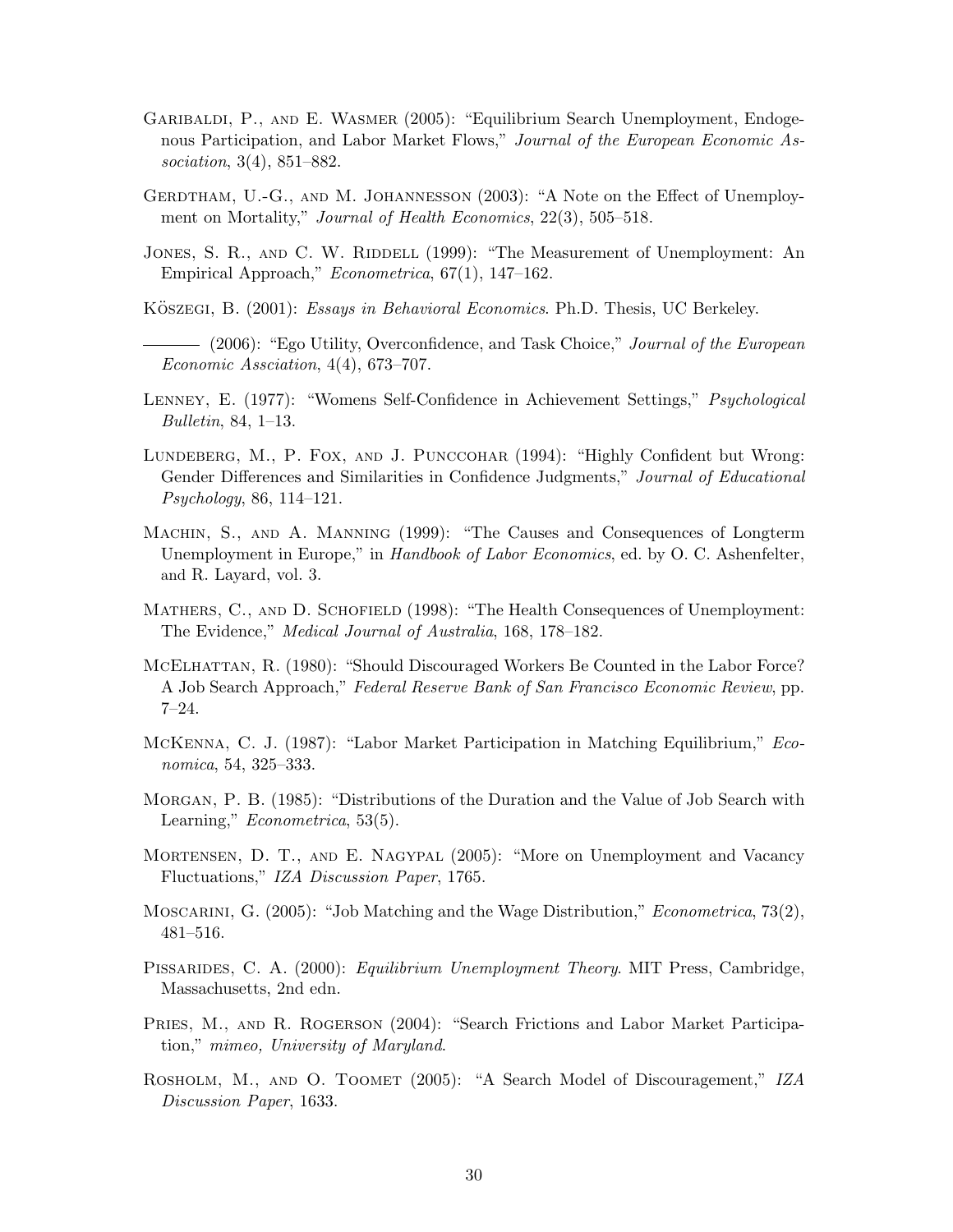- SATTINGER, M. (1995): "General Equilibrium Effects of Unemployment Compensation with Labor Force Participation," Journal of Labor Economics, 13, 623-652.
- SHIMER, R. (2005): "The Cyclical Behavior of Equilibrium Unemployment and Vacancies," American Economic Review, 95(1), 25–49.
- SIMON, C. P., AND L. BLUME (1994): *Mathematics for Economists*. W.W.Norton & Company, New York.
- Winkelmann, L., and R. Winkelmann (1998): "Why are the Unemployed so Unhappy? Evidence from Panel Data," Economica, 65(257), 1-15.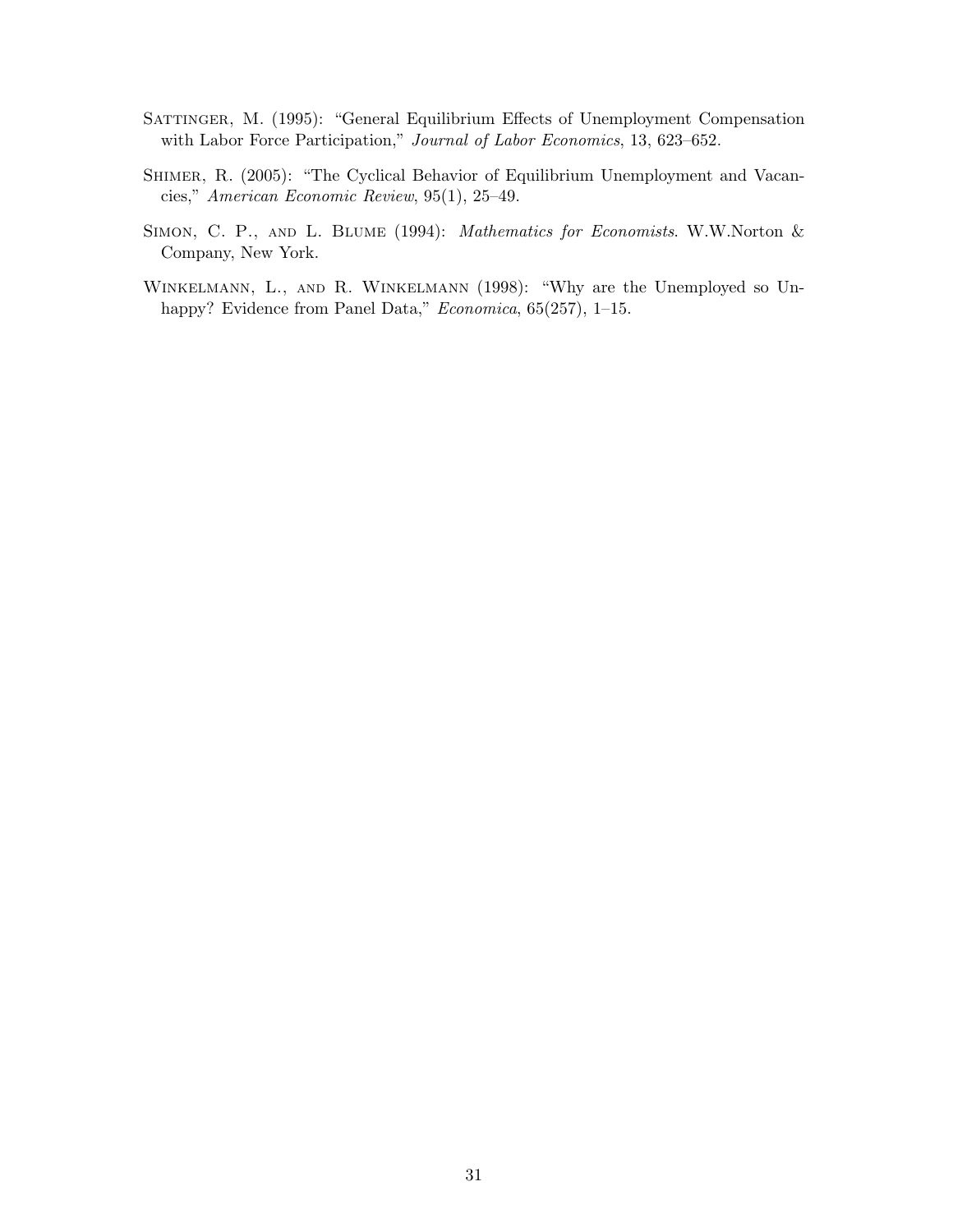# A Appendix: Proof of Steady State Conditions and Claims about the Wage Function

#### A.1 Derivation of Steady State Conditions

The steady state conditions stated in the text can be derived from equating inflows and outflows into the four respective states. Among the discouraged unemployed,  $d_u^j u$ , inflows due to newly discouraged unemployed must equal the outflows into employment or retirement.<sup>38</sup> Thus the following must hold

$$
ua_u^j f_u^j(T) = \rho u d_u^j. \tag{31}
$$

For actively searching unemployed,  $a_u^j u$ , inflows from new births must equal outflows due to discouragement, new jobs, and retirement

$$
\rho q^{j} = u a_{u}^{j} f_{u}^{j} (T) + (\rho + \lambda^{j}) u a_{u}^{j} , \qquad (32)
$$

where  $q^{l} = q$  and  $q^{h} = (1 - q)$ . Inflows into the pool of employed workers that result from new hires must equal outflows due to retirement or death

$$
\lambda^j u a_u^j = \rho \left( 1 - u \right) e_e^j. \tag{33}
$$

If the unemployment rate is also to be stationary, inflows into unemployment due to new births must be exactly offset by outflows, which arise either due to active searchers finding new employment or due to death

$$
\rho = \lambda^h u a_u^h + \lambda^l u a_u^l + \rho u \,. \tag{34}
$$

To complete the characterization of the steady state we need an expression for  $f_u^j(T)$ , the density of unemployed individuals of type j who have just reached T. In order to derive this expression we first characterize the cumulative distribution functions  $F_u^j(t)$ that denotes the c.d.f. of actively searching unemployed over all unemployment durations t and  $F_e^j(t)$  that denotes the corresponding cumulative distribution for workers who are employed. To derive an expression for  $F_u^j(t)$  and  $F_e^j(t)$ , consider a discrete time version of the model for small time increments  $\Delta$ , and without loss of generality, consider just one type of worker.<sup>39</sup> The mass of 'duration type t' unemployed workers in time period s, denoted  $x_u(t, s)$ , evolves according to

$$
x_u(t, s + \Delta) = x_u(t, s) - \Delta \lambda x_u(t, s) - \Delta \rho x_u(t, s) .
$$

The first term on the right hand side reflects the fact that, for some unemployed, duration simply increases without a change in their status. The second term reflects outflows into employment, the third captures exit due to death. Likewise, the mass of 'duration type t' employed workers in time period s, denoted  $x_e(t, s)$ , evolves according to

$$
x_e(t, s + \Delta) = x_e(t, s) + \Delta \lambda x_u(t, s) - \Delta \rho x_e(t, s) .
$$

<sup>&</sup>lt;sup>38</sup> The model could also be extended to allow for some low probability that inactive unemployed receive a job offer such that  $(1 - u)d_u^j > 0$ .

 $39$  For simplicity, we suppress indices for types in the following derivation.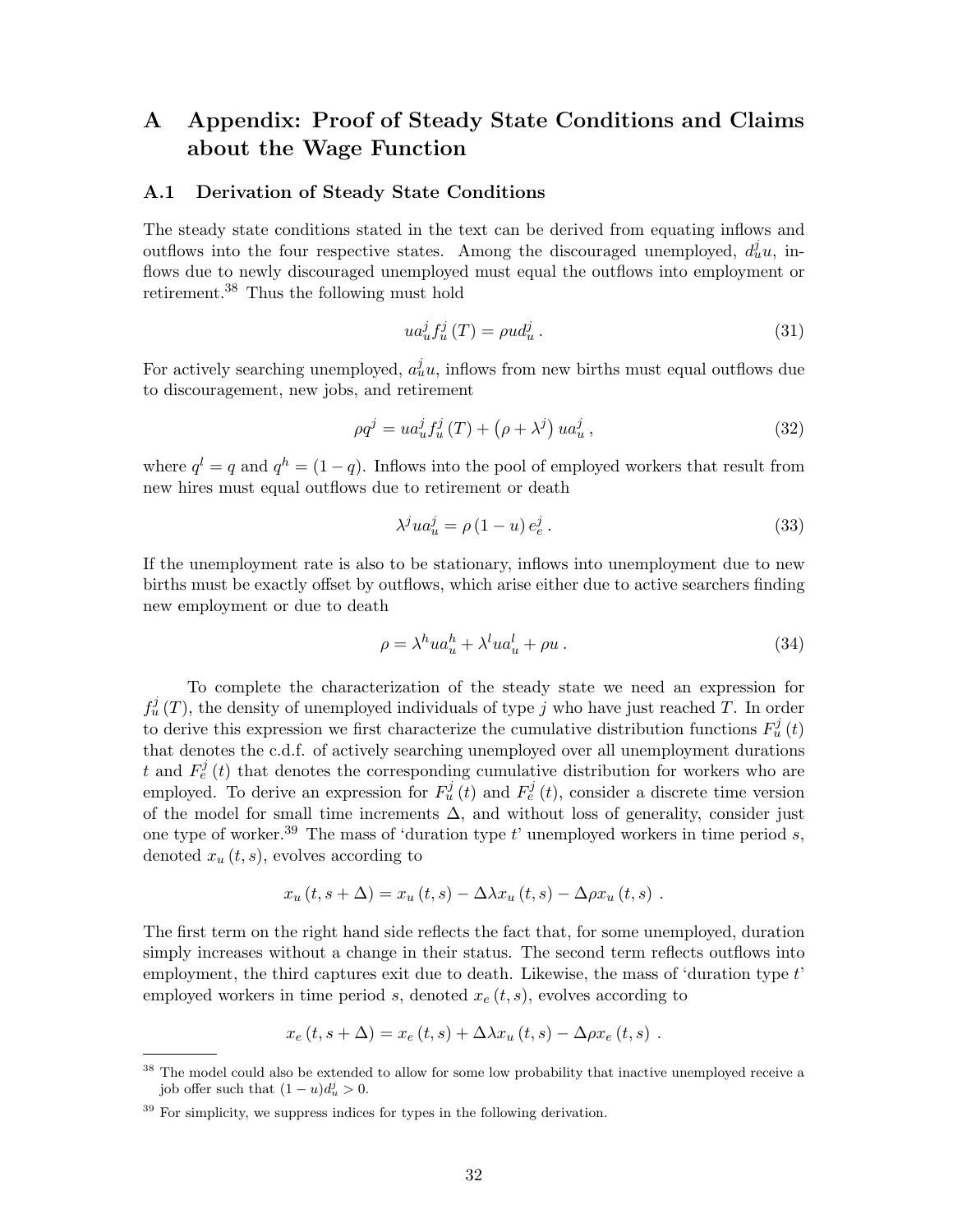The next step is to impose the steady state conditions  $x_k (t, s + \Delta) - x_k (t, s) = 0$ , where  $k = u, e$ , and let  $\Delta \to 0$ . Dropping the time index, rearranging, and using  $x_u(t) =$  $a_uuf_u(t)$  and  $x_e(t) = a_e(1-u) f_e(t)$  one arrives at

$$
0 = -a_u u \frac{d}{dt} f_u(t) - \lambda a_u u f_u(t) - \rho a_u u f_u(t) , \text{ and}
$$
  
\n
$$
0 = \lambda a_u u f_u(t) - \rho a_e (1 - u) f_e(t) .
$$

The solution for  $j \in \{l, h\}$  is then

$$
f_e^j(t) = \frac{\lambda^j a_u}{\rho} \frac{u}{1-u} f_u^j(t) , \quad \text{and} \quad \frac{d}{dt} f_u^j(t) = -(\lambda^j + \rho) f_u^j(t) .
$$

The solution of this system of differential equations can be shown to be

$$
F_u^j(t) = \frac{1 - e^{-(\lambda^j + \rho)t}}{1 - e^{-(\lambda^j + \rho)T}} \quad \text{and} \quad f_u^j(t) = (\lambda^j + \rho) \frac{e^{-(\lambda^j + \rho)t}}{1 - e^{-(\lambda^j + \rho)T}}.40 \tag{35}
$$

Substituting  $T$  into (35) we arrive at the necessary expression for completing the steady state:  $f_u^j(T) = (\lambda^j + \rho) \frac{e^{-(\lambda^j + \rho)T}}{1 - e^{(\lambda^j + \rho)}}$  $\frac{e^{-(\lambda^2+\mu)^2}}{1-e^{-(\lambda^j+\rho)T}}$ , which is strictly decreasing in T. The conditions (15) and (16) in the text can be derived by solving (32) and (33) and using the expression for  $f_u^j(T)$ . Finally, combining conditions (15) and (16) with (31), one obtains (17).

#### A.2 General Solution of the Wage Function

After some substitution, the wage function given by equation (25) can be expressed as

$$
\dot{w}(t,\theta) - \left[\frac{r+\rho}{\beta} + \tilde{p}(t,\theta)\right]w(t,\theta) =
$$
  
- 
$$
\left[ (r+\rho + \tilde{p}(t,\theta))y + (r+\rho)\frac{1-\beta}{\beta}(b-c) \right],
$$

which is equivalent to

$$
\dot{w}(t,\theta) + P(t,\theta) \cdot w(t,\theta) = Q(t,\theta) , \qquad (36)
$$

where

$$
P(t, \theta) = -\left[\frac{r+\rho}{\beta} + \tilde{p}(t, \theta)\right]
$$
  
\n
$$
Q(t, \theta) = -\left[(r+\rho+\tilde{p}(t, \theta))y + (r+\rho)\frac{1-\beta}{\beta}(b-c)\right].
$$

Using  $e^{\int P(t,\theta)dt}$  as integrating factor (see e.g. Simon and Blume, 1994, pp. 637ff) the solution can be written as a wage function in terms of unemployment duration,

$$
w(t,\theta) = \left[C + \int Q(t,\theta)e^{\int P(t,\theta)dt}dt\right]e^{-\int P(t,\theta)dt},\qquad(37)
$$

<sup>&</sup>lt;sup>40</sup> It is straightforward to show that  $\frac{\partial}{\partial t} f_u^j(t) = -(\lambda^j + \rho) f_u^j(t)$ , that  $\frac{\partial}{\partial t} F_u^j(t) = f_u^j(t)$  and that  $F_u^j(0) = 0$ and  $F_u^j(T) = 1$ .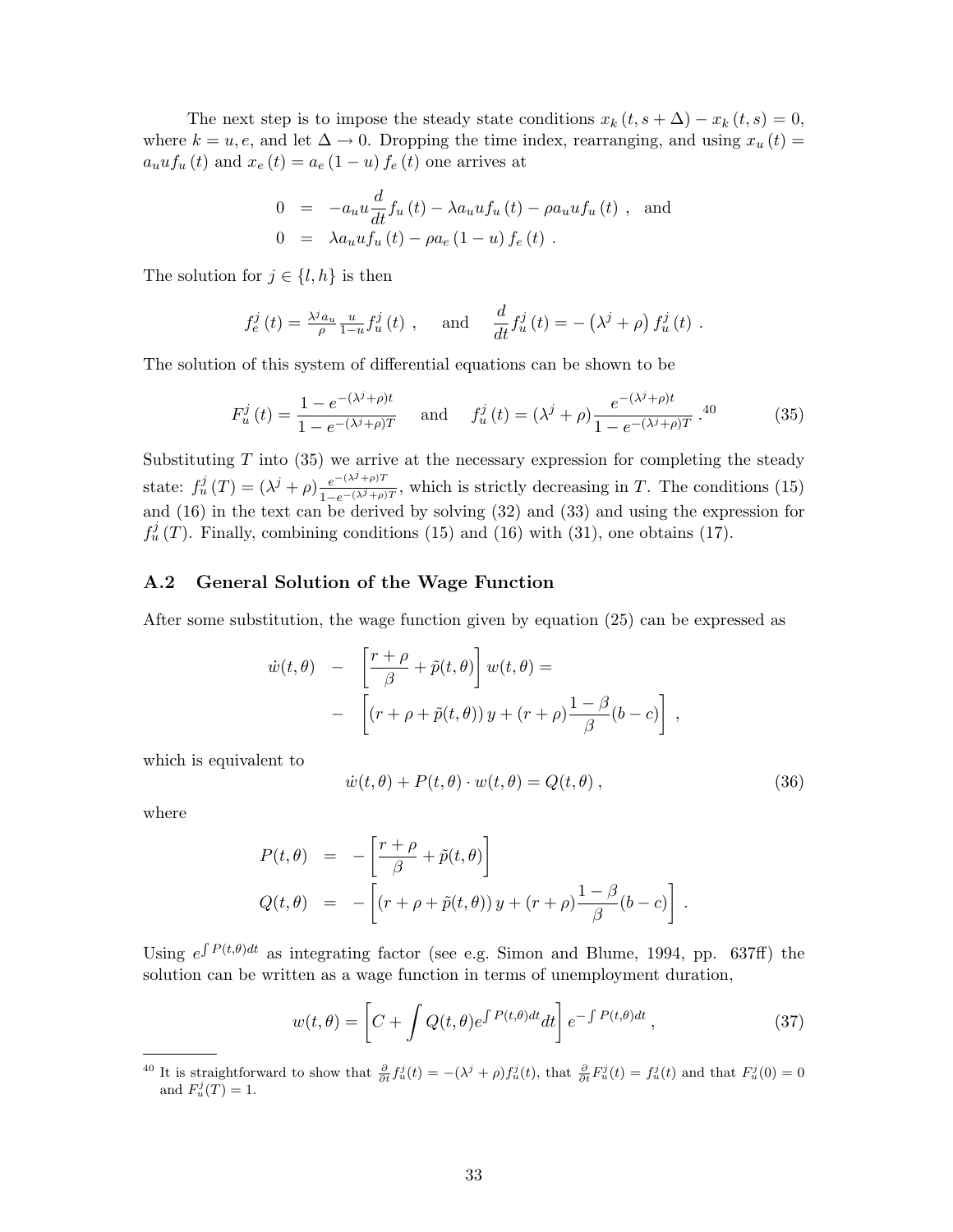where  $C$  is a constant still to be determined. Condition  $(26)$  provides a terminal condition that the differential equation (36) has to solve because wages are only defined for  $t \in [0, T]$ . Using this, one can determine a unique particular solution for the wage function by setting

$$
C = \frac{Q(T,\theta)}{P(T,\theta)} e^{\int P(T,\theta)dt} - \int Q(T,\theta) e^{\int P(T,\theta)dt} dt.
$$
 (38)

Substituting this expression into (37) yields a unique solution for the wage function conditional on T,  $\theta$ , and u.

#### A.3 Characterization of the Wage Function

**Claim 1.** The wage is strictly decreasing in unemployment duration,  $\dot{w}(t, \theta) < 0 \ \forall t \in$  $[0, T)$ .

Proof. To show the claim, first use conditions (5) and (7) to obtain

$$
(r + \rho + \tilde{p}(t, \theta)) (W(t) - U(t)) = w(t, \theta) - (b - c) + (\dot{W}(t) - \dot{U}(t)).
$$

Taking time derivatives we have that

$$
(r + \rho + \tilde{p}(t, \theta)) \left(\dot{W}(t) - \dot{U}(t)\right) + \left(W(t) - U(t)\right) \dot{\tilde{p}}(t, \theta) = \dot{w}(t, \theta)
$$

applying an approximation with  $\left(\ddot{W}(t) - \ddot{U}(t)\right)$ ´  $\approx 0$ . From the solution of the bargaining problem,  $(W(t) - U(t)) = \frac{\beta}{(1-\beta)}J(t) = \frac{\beta}{(1-\beta)}$  $y-w(t,\theta)$  $rac{w(t,\theta)}{r+\rho}$ , and  $\left(\dot{W}(t) - \dot{U}(t)\right)$ ´  $=$   $\frac{\beta}{1}$  $\frac{\beta}{(1-\beta)}\dot{J}(t) =$  $-\frac{\beta}{11}$  $(1-\beta)$  $\dot{w}(t,\theta)$  $\frac{\partial (t,\theta)}{\partial r+\rho}$ . Substituting and collecting terms, one can express the wage increment as

$$
\dot{w}(t,\theta) = \frac{\beta(y - w(t,\theta))\dot{\tilde{p}}(t,\theta)}{r + \rho + \beta \tilde{p}(t,\theta)}.
$$
\n(39)

.

The claim follows since  $(W(t) - U(t)) > 0$ , or alternatively  $y - w(t, \theta) > 0$ , and  $\dot{\tilde{p}}(t, \theta) < 0$ for any admissible  $t$  on the support, excluding the last instant of active search when  $\tilde{p}(T,\theta) = 0$ . Hence,  $\dot{w}(t,\theta) < 0 \ \forall t \in [0,T)$  and  $\dot{w}(T,\theta) = 0$ , which proves the claim. □

Claim 2. By making appropriate assumptions on parameters, in particular making the difference in search effectiveness between high and low types,  $\phi$  sufficiently large, and the size q of the group of low types sufficiently small, one can always ensure that the wage is strictly increasing in labor market tightness,  $\frac{\partial w(t,\theta)}{\partial \theta} > 0 \ \forall \ t \in [0,T^*].$ 

*Proof.* First note that, by using the sharing rule given by (23) to eliminate  $W(t) - U(t)$ and substituting, the wage function (24) can be rewritten as in (25),

$$
w(t, \theta) = \frac{(r + \rho + \tilde{p}(t, \theta)) \beta y + (1 - \beta)(r + \rho)(b - c) + \beta \dot{w}(t, \theta)}{r + \rho + \beta \tilde{p}(t, \theta)}
$$

Taking derivatives with respect to  $\theta$ , one obtains

$$
\frac{\partial w(t,\theta)}{\partial \theta} = \frac{\beta \left[ (r+\rho)(1-\beta)[y-(b-c)] - \beta \dot{w}(t,\theta) \right] \frac{\partial \tilde{p}(t,\theta)}{\partial \theta}}{(r+\rho+\beta \tilde{p}(t,\theta))^2} + \frac{\beta \frac{\partial \dot{w}(t,\theta)}{\partial \theta}}{(r+\rho+\beta \tilde{p}(t,\theta))}. \tag{40}
$$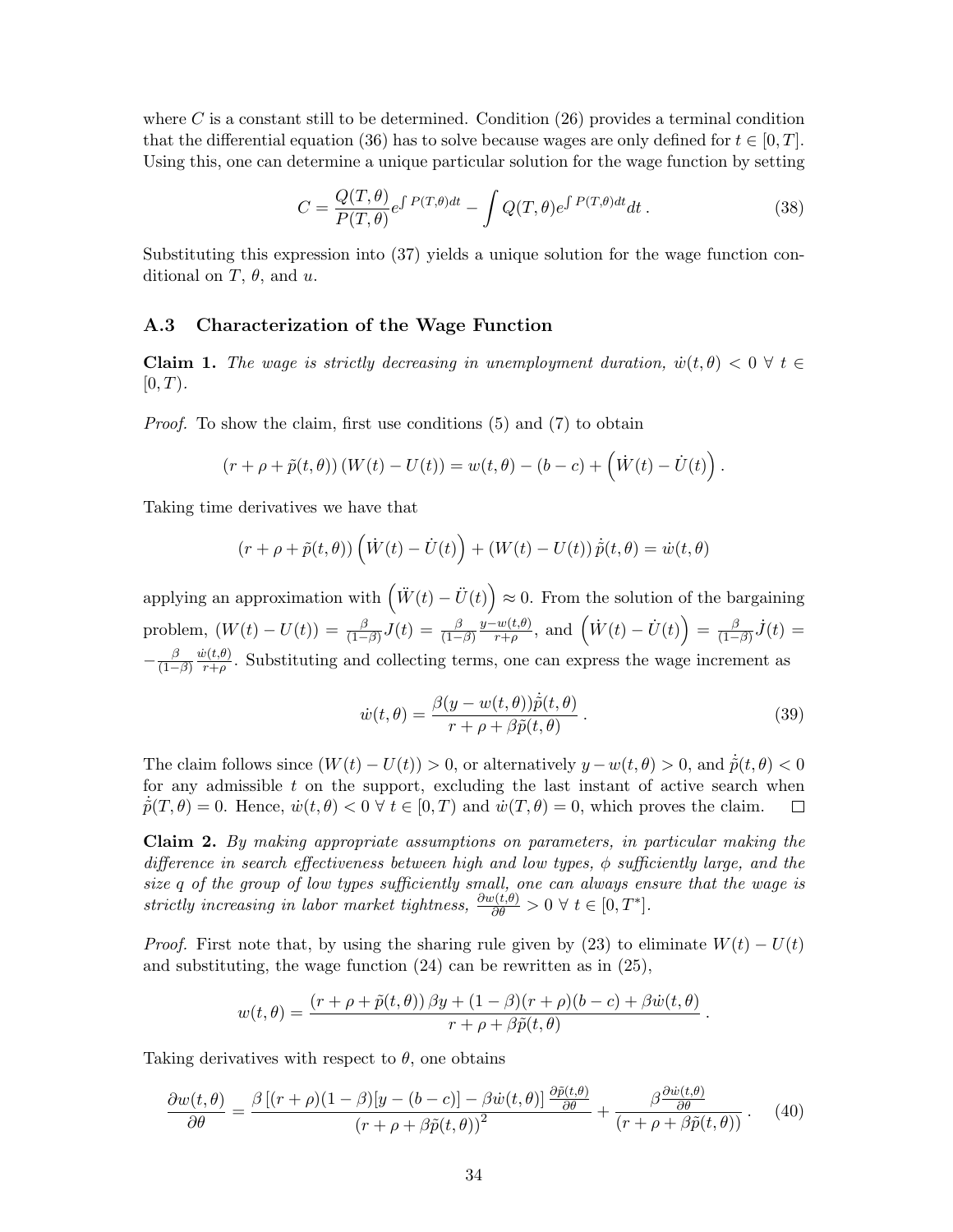Now remember that  $\tilde{p}(t, \theta) = -\phi + m(\theta)$  $\overline{a}$  $1 + \frac{1}{1 + \frac{q}{1 - q} e^{\phi t}}$ , and hence  $\frac{\partial \tilde{p}(t, \theta)}{\partial \theta}$  =  $\partial m(\theta)$  $\frac{m(\theta)}{\partial \theta} \left(1 + \frac{1}{1 + \frac{q}{1 - q} e^{\phi t}}\right) > 0.$  Since  $\dot{w}(t, \theta) < 0$ , it follows that the first term on the right hand side of equation (40) is unambiguously positive. This condition implies that the wage increases in labor market tightness  $\theta$  as long as the direct effect of better outside labor market conditions (the first, positive, term) outweighs the indirect effect of a worse self perception due to faster negative updating under better labor market conditions (the second, negative, term). To see this, take  $\dot{w}(t, \theta)$  from condition (39) and derive with respect to unemployment duration t. For notational simplicity, in the following we denote derivatives with respect to unemployment duration t by  $\dot{x} = \frac{\partial x}{\partial t}$ , and derivatives with respect to labor market tightness  $\theta$  by  $x' = \frac{\partial x}{\partial \theta}$ . Then,

$$
\dot{w}'(t,\theta) = \frac{(y - w(t,\theta))\beta}{(r + \rho + \beta\tilde{p}(t,\theta))^2} \left[ \dot{\tilde{p}}'(t,\theta)(r + \rho + \tilde{p}(t,\theta)) - \beta\dot{\tilde{p}}'(t,\theta)\tilde{p}'(t,\theta) \right] - \frac{\beta\dot{\tilde{p}}w'(t,\theta)}{(r + \rho + \beta\tilde{p}(t,\theta))}.
$$

Using this to eliminate  $\dot{w}'(t,\theta) = \frac{\partial \dot{w}(t,\theta)}{\partial \theta}$  from condition (40), and isolating  $\frac{\partial w(t,\theta)}{\partial \theta}$ , we finally get

$$
\frac{\partial w(t,\theta)}{\partial \theta} = \frac{\beta \left[ (r+\rho)(1-\beta)[y-(b-c)] - \beta \dot{w}(t,\theta) \right] \frac{\partial \tilde{p}(t,\theta)}{\partial \theta}}{(r+\rho+\beta \tilde{p}(t,\theta))^2 + \beta^2 \dot{\tilde{p}}}
$$

$$
+ \frac{\beta \left( y - w(t,\theta) \right) \left[ \dot{\tilde{p}}'(t,\theta)(r+\rho+\tilde{p}(t,\theta)) - \beta \dot{\tilde{p}}'(t,\theta) \tilde{p}'(t,\theta) \right]}{(r+\rho+\beta \tilde{p}(t,\theta)) \left( (r+\rho+\beta \tilde{p}(t,\theta))^2 + \beta^2 \dot{\tilde{p}}(t,\theta) \right)} . \tag{41}
$$

Given that the denominator of the first term is positive, a sufficient condition for the term in the second line being positive is that the term in brackets is positive. Using the properties of  $\tilde{p}(t, \theta)$ , in particular  $\dot{\tilde{p}}(t, \theta) = \frac{\partial \tilde{p}(t, \theta)}{\partial t} = m(\theta) \left( \frac{-\phi \frac{q}{1-q} e^{-\phi t}}{\int_{\phi} \frac{1}{\phi} \left( \frac{1}{\phi} - \phi \frac{1}{\phi} \right)} \right)$  $\frac{\varphi_{1-q}e^{\varphi_{1-q}}}{\left(1+\frac{q}{1-q}e^{\phi t}\right)^2}$  < 0 and consequently,  $\hat{p}'(t, \theta) = \frac{\partial \hat{p}(t, \theta)}{\partial \theta} = \frac{m'(\theta)}{m(\theta)}$  $\frac{m'(\theta)}{m(\theta)}\dot{\widetilde{p}}(t,\theta)$ , the term in brackets can be simplified to

$$
\dot{\tilde{p}}(t,\theta)\left[(r+\rho+\beta\tilde{p}(t,\theta))\frac{m'(\theta)}{m(\theta)}-\beta\tilde{p}'(t,\theta)\right]=\dot{\tilde{p}}(t,\theta)\frac{m'(\theta)}{m(\theta)}\left[r+\rho-\beta\phi\right],
$$

where the last step involves using the definition of  $\tilde{p}(t, \theta)$ . Since  $\dot{\tilde{p}}(t, \theta) < 0$  and  $\frac{m'(\theta)}{m(\theta)} > 0$ , one can always find a  $\phi \ge (r + \rho)/\beta$  such that the entire term is non-negative.

Finally, to see that the denominator can indeed be made positive, first note that the condition that ensures search is optimal,  $\tilde{p}(0, \theta) = -\phi + m(\theta)(2 - q) > \frac{r+\rho}{\beta(\theta-\theta)}$  $\frac{r+\rho}{\beta(y-b)}$ , implies an upper bound on the size of the group of low types, q. Developing the denominator for a given admissible  $\phi$ , it is straightforward to show that a sufficiently small q ensures positivity of the denominator. But then we have that, for a sufficiently large  $\phi$  and a sufficiently low q that satisfies both constraints,  $\frac{\partial w(t,\theta)}{\partial \theta} > 0$  for any admissible t.

Note, however, that  $\frac{\partial w(t,\theta)}{\partial \theta} > 0$  requires much weaker conditions because of the positive first term in condition (40). The parametric conditions merely ensure positiveness of the second term, which is a second-order effect.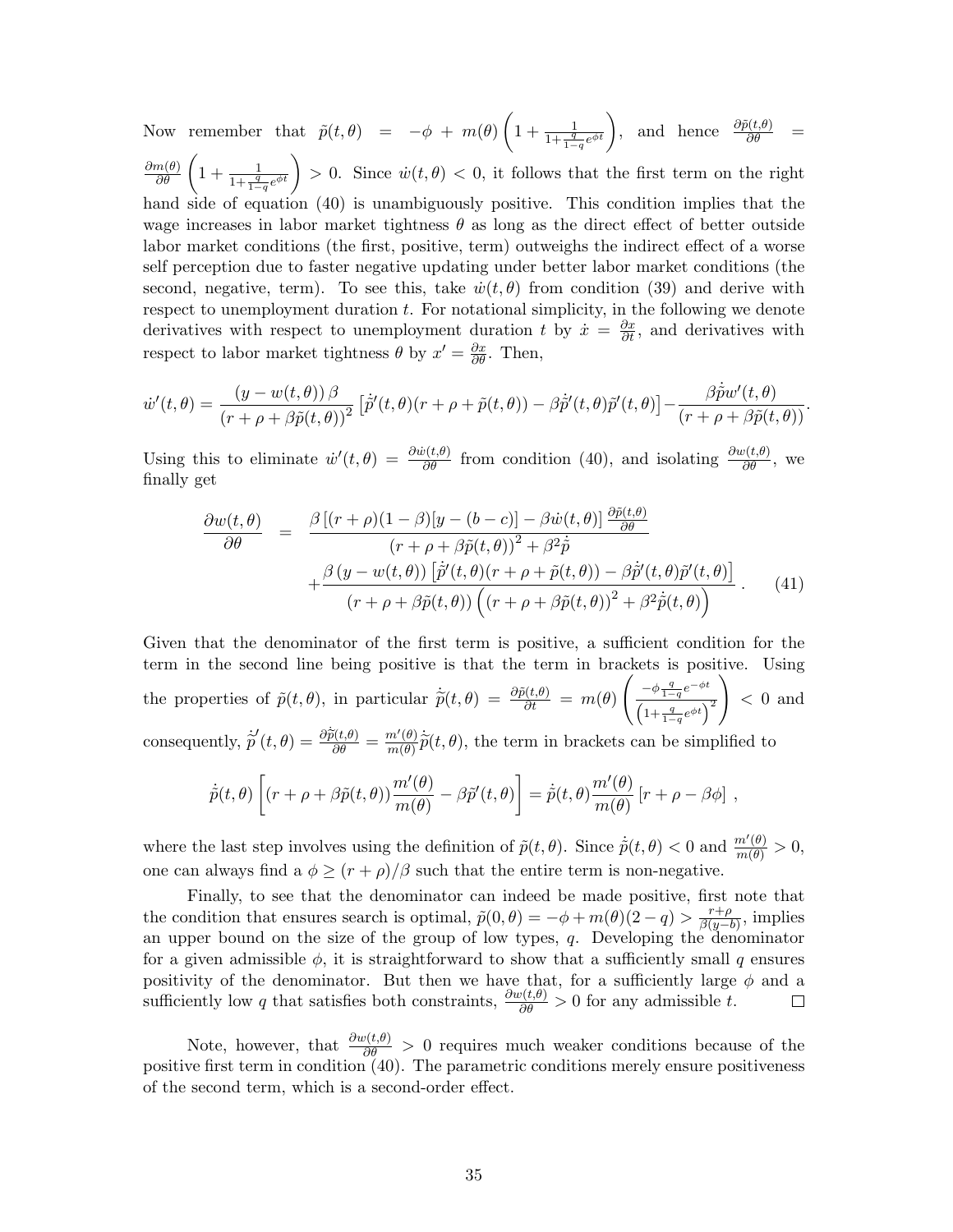### B Existence and Uniqueness of Equilibrium

Existence of an interior equilibrium can be inferred from an analysis of the loci implied by G as given by condition (27) and H as given by condition (29) in the  $\theta - T$ -space. In fact, given the results in the text and that  $\frac{\partial \tilde{p}(T,\theta)}{\partial \theta} > 0$ , both loci are upward sloping.<sup>41</sup> For a stable equilibrium to exist, it suffices to show that

$$
\left. \frac{d\theta^*}{dT^*} \right|_G > \left. \frac{d\theta^*}{dT^*} \right|_H \Leftrightarrow -\frac{\partial G/\partial T}{\partial G/\partial \theta} > -\frac{\partial H/\partial T}{\partial H/\partial \theta}.
$$

But note that as a consequence of rent sharing under Nash bargaining and by the fact that  $E(t|T \to \infty, \theta)$  is finite implying that the wage is bounded from below, we have that  $\frac{\partial \hat{G}}{\partial T}$  $\frac{\partial \grave{G}}{\partial T}\big|>\big|\frac{\partial H}{\partial T}$  $\frac{\partial H}{\partial T}$ . Thus, the direct (negative) effect of a longer unemployment spell on the subjective job finding probability  $\tilde{p}(T, \theta)$  is larger in absolute terms than the indirect effect of a lower expected wage as consequence of a delayed inactivity threshold. Note also that,  $\frac{\partial G}{\partial \theta}$  $\left|\frac{\partial G}{\partial \theta}\right|<\left|\frac{\partial H}{\partial \theta}\right|$  $\frac{\partial H}{\partial \theta}$ : the direct negative effects of labor market tightness on the value of vacancies through congestion and wages are larger in absolute terms than the effect on subjective job finding probabilities which might be mitigated by (negative) self-perception effects. With the assumption about the difference in job finding rates of low and high types in 20 the latter are zero, however. The existence of a unique stable equilibrium can be verified by analyzing the remaining conditions studying the loci implied by  $G$  as given by condition (27) and u given by condition (15) in the  $u - T$ -space and the loci of H and u implied by conditions (29) and (15) in the  $\theta - u$ -space.

<sup>&</sup>lt;sup>41</sup> With a downward sloping locus  $G$  as implied by the alternative assumptions discussed in footnote 25, the existence of a unique interior equilibrium follows immediately.